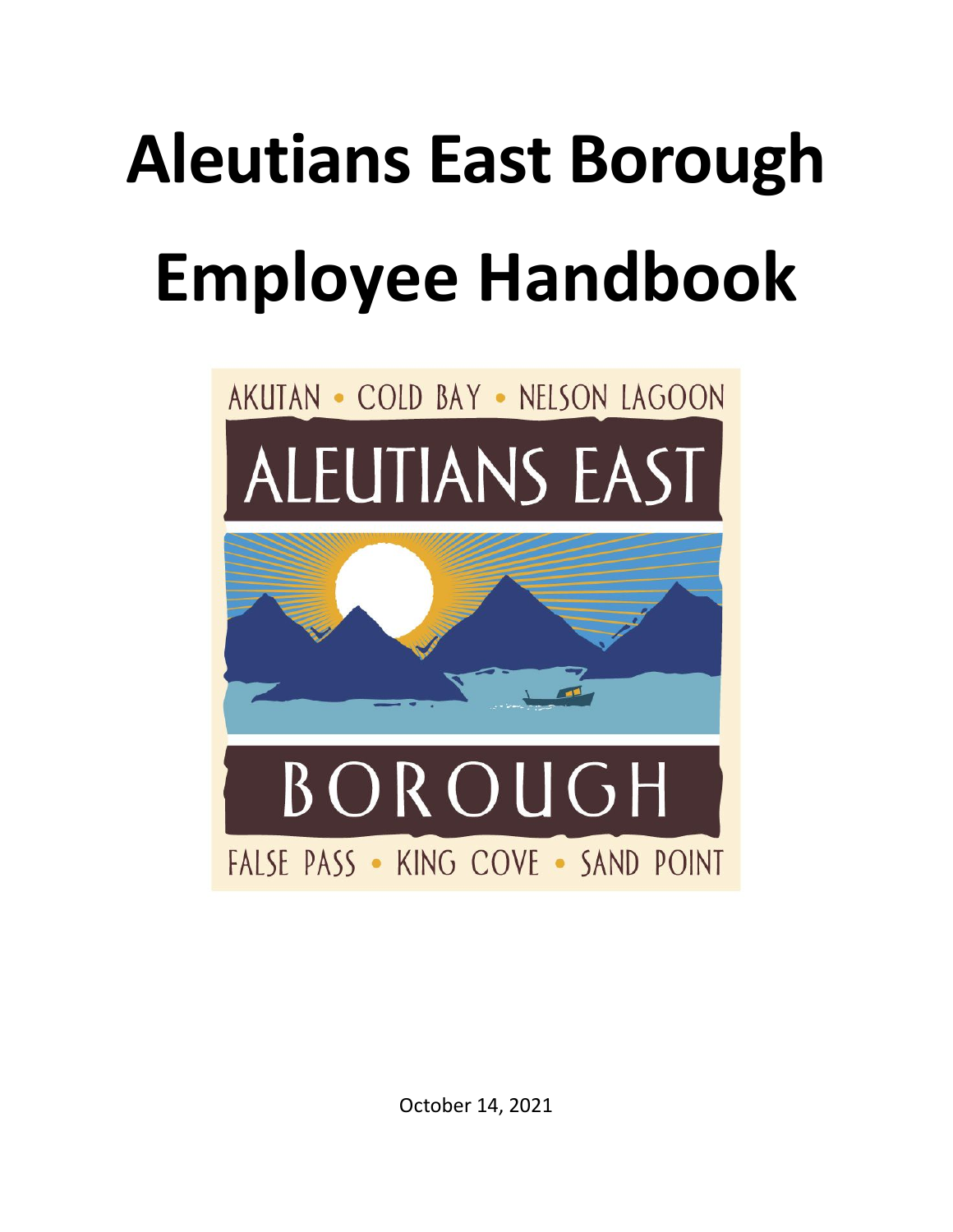# Table of Contents **Chapter One**

|      | <b>General Provisions</b>                                | 1              |
|------|----------------------------------------------------------|----------------|
| 1.1  | Authority                                                | 1              |
| 1.2  | Purpose                                                  | 1              |
| 1.3  | Scope                                                    | 1              |
| 1.4  | Organization                                             | 1              |
| 1.5  | Authority to Interpret                                   | $\overline{2}$ |
| 1.6  | Revisions                                                | $\overline{2}$ |
| 1.7  | Authorization to Vary from Strict Interpretation         | $\overline{2}$ |
|      | <b>Chapter Two</b>                                       |                |
|      | <b>Employee Classification</b>                           | 3              |
| 2.1  | Purpose                                                  | 3              |
| 2.2  | Review by Mayor                                          | 3              |
| 2.3  | Non-Employees                                            | 3              |
| 2.4  | <b>Employee Classifications</b>                          | 3              |
| 2.5  | Positions Exempted from the Borough's Classified Service | 4              |
| 2.6  | Confidential/Managerial Positions                        | 4              |
| 2.7  | Job-Sharing                                              | 4              |
| 2.8  | <b>Job Descriptions</b>                                  | 4              |
|      | <b>Chapter Three</b>                                     |                |
|      | <b>Recruitment and Hiring</b>                            | 6              |
| 3.1  | <b>Statement of Philosophy</b>                           | 6              |
| 3.2  | In General                                               | 6              |
| 3.3  | <b>Recruitment Practices</b>                             | 6              |
| 3.4  | Applications                                             | 6              |
| 3.5  | Pre-Employment Background Investigation                  | 7              |
| 3.6  | Appointments                                             | 7              |
| 3.7  | <b>Probationary Period</b>                               | 8              |
| 4.8  | <b>Business Travel</b>                                   | 14             |
|      | <b>Chapter Five</b>                                      |                |
|      | <b>Employee Benefits Administration</b>                  | 17             |
| 5.1  | <b>Eligibility for Benefits</b>                          | 17             |
| 5.2  | <b>Classes of Employee Benefits</b>                      | 17             |
| 5.3  | Holidays                                                 | 17             |
| 5.9  | <b>Bereavement Leave</b>                                 | 24             |
| 5.10 | <b>Employee Health Coverage</b>                          | 24             |
| 5.11 | <b>Workers' Compensation Insurance</b>                   | 25             |
| 5.12 | Life Insurance                                           | 25             |
| 5.13 | <b>Retirement Plan</b>                                   | 25             |
| 5.14 | <b>Relocating Benefits</b>                               | 25             |
| 5.15 | <b>Tuition Reimbursement</b>                             | 26             |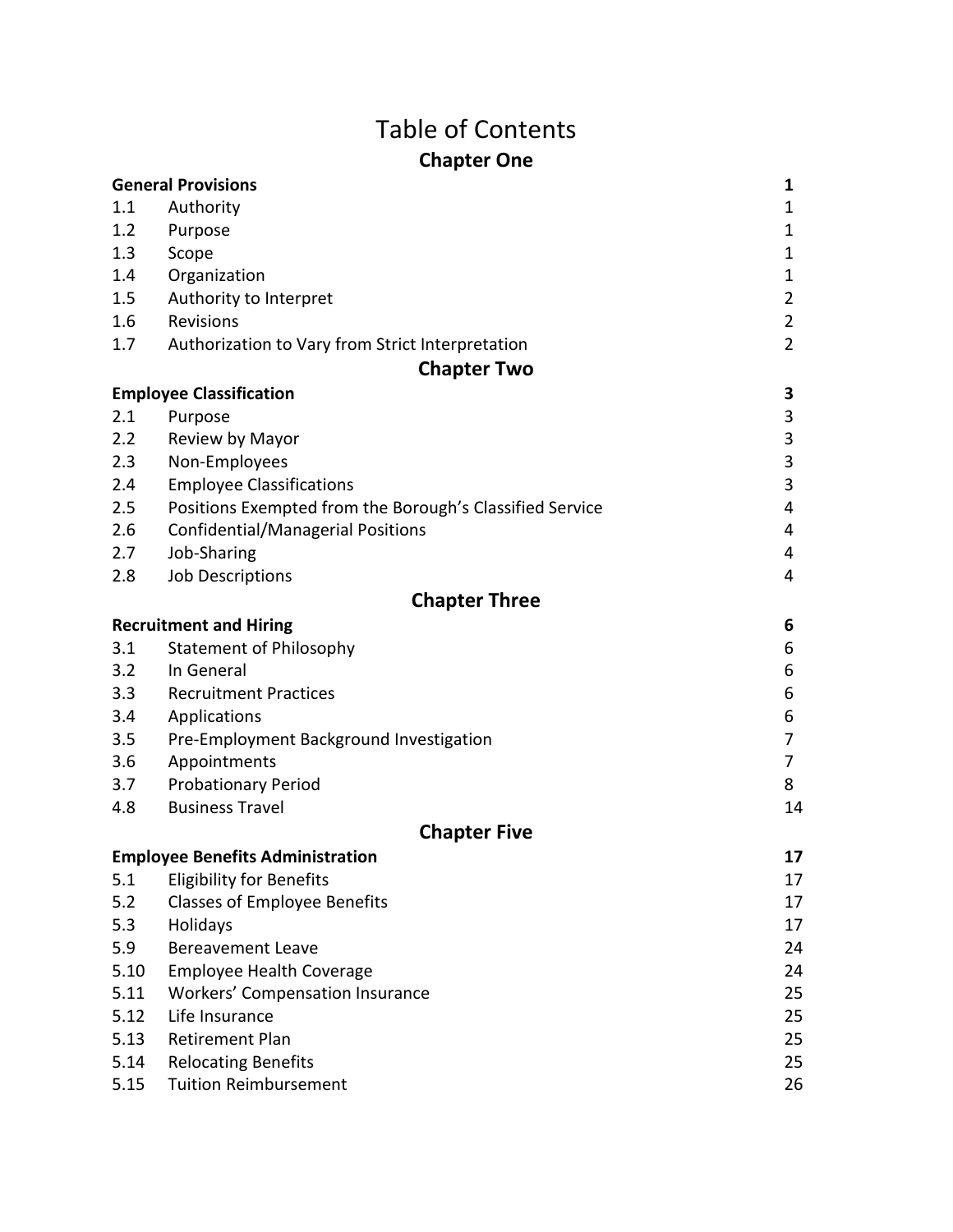# **Chapter Six**

|                                                           | <b>Standards of Conduct</b>                                         | 27 |
|-----------------------------------------------------------|---------------------------------------------------------------------|----|
| 6.1                                                       | General                                                             | 27 |
| 6.2                                                       | Respectful Workplace                                                | 27 |
| 6.3                                                       | Work Schedules and Attendance                                       | 27 |
| 6.4                                                       | Appearance and Grooming                                             | 28 |
| 6.5                                                       | Conformance with Legal Standards                                    | 28 |
| 6.6                                                       | <b>Outside Employment</b>                                           | 28 |
| 6.7                                                       | <b>Business Ethics and Conduct</b>                                  | 29 |
| 6.8                                                       | <b>Conflicts of Interest</b>                                        | 29 |
| 6.9                                                       | <b>Public Communications</b>                                        | 30 |
| 6.10                                                      | Disclosure of Confidential Information                              | 30 |
| 6.11                                                      | Use of Borough Property                                             | 30 |
| 6.12                                                      | Use of Telephone and Mail System                                    | 30 |
| 6.13                                                      | Use of Computers and Borough Email                                  | 31 |
| 6.14                                                      | Use of Borough Vehicles, Heavy Equipment and Other Equipment Owned, |    |
|                                                           | Leased or Rented by the Borough                                     | 32 |
| 6.15                                                      | <b>Workplace Safety</b>                                             | 32 |
| 6.16                                                      | Smoking                                                             | 33 |
| 6.17                                                      | Drug and Alcohol-Free Workplace                                     | 33 |
| 6.18                                                      | Social Networking and Media                                         | 35 |
| 6.19                                                      | <b>Workplace Violence</b>                                           | 36 |
| 6.20                                                      | Compliance with Other Borough Policies and Procedures               | 37 |
| 6.21                                                      | <b>Protection for Whistleblowers</b>                                | 38 |
| 6.22                                                      | Solicitation                                                        | 38 |
| 6.23                                                      | <b>Security Inspections</b>                                         | 38 |
|                                                           | <b>Chapter Seven</b>                                                |    |
|                                                           | <b>Discrimination and Harassment</b>                                | 39 |
| 7.1                                                       | <b>Equal Opportunity Employer</b>                                   | 39 |
| 7.2                                                       | <b>Disability Accommodations</b>                                    | 39 |
| 7.3                                                       | Policy Against Sexual an Other Harassment                           | 39 |
| 7.4                                                       | <b>Complaint Procedure</b>                                          | 41 |
| 7.5                                                       | <b>Prohibition Against Retaliation</b>                              | 41 |
|                                                           | <b>Chapter Eight</b>                                                |    |
|                                                           | <b>Employee Discipline</b>                                          | 43 |
| 8.1                                                       | <b>General Statement of Policy</b>                                  | 43 |
| 8.2                                                       | <b>Ground for Discipline</b>                                        | 43 |
| 8.3                                                       | Progressive Discipline                                              | 44 |
| 8.4                                                       | <b>Pre-Deprivation Procedures</b>                                   | 45 |
| 8.5                                                       | <b>Grievance Policy and Procedure</b>                               | 46 |
|                                                           | <b>Chapter Nine</b>                                                 |    |
| <b>Performance Evaluation and Personnel Records</b><br>49 |                                                                     |    |
| 9.1                                                       | <b>Performance Evaluations</b>                                      | 49 |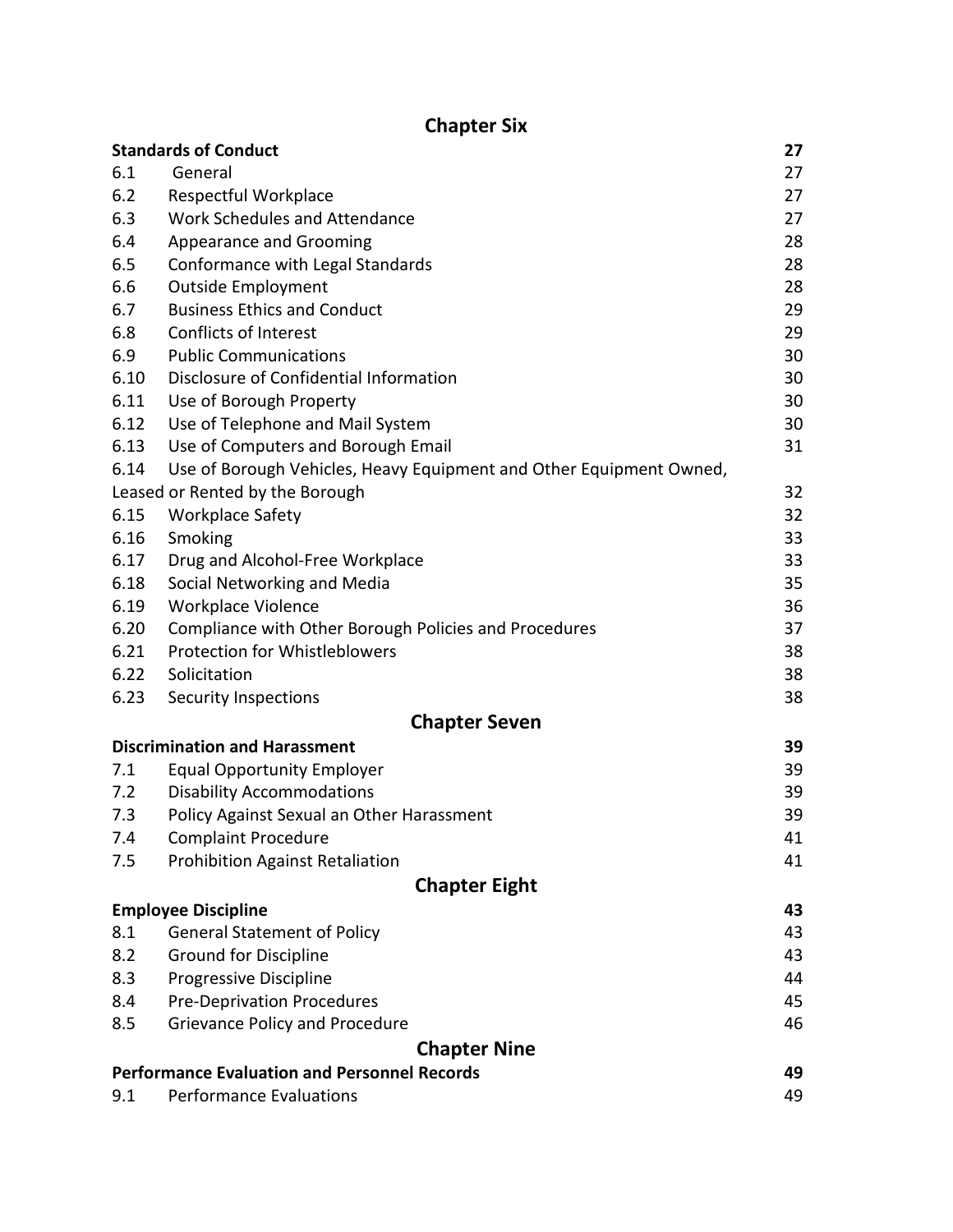| 9.2 | Employee Records        | 50 |
|-----|-------------------------|----|
|     | 9.3 Medical Records     | 50 |
| 9.4 | Social Security Numbers | 50 |

# **Chapter Ten**

|       | <b>Chapter Ten</b>                        |    |
|-------|-------------------------------------------|----|
|       | Separations from the Borough Employment   | 52 |
| 10.1  | Nature of Separation                      | 52 |
| 10.2  | Resignation                               | 52 |
| 10.3  | Retirement                                | 52 |
| 10.4  | Layoffs                                   | 52 |
| 10.5  | Termination                               | 52 |
| 10.6  | Severance Pay                             | 53 |
| 10.7  | Effect of Separation on Employee Benefits | 53 |
| 10.8  | Exit Interviews                           | 53 |
| 10.9  | Return of Borough Property on Separation  | 53 |
| 10.10 | <b>Final Payment</b>                      | 53 |

# **Organizational Chart**

Organizational Chart 54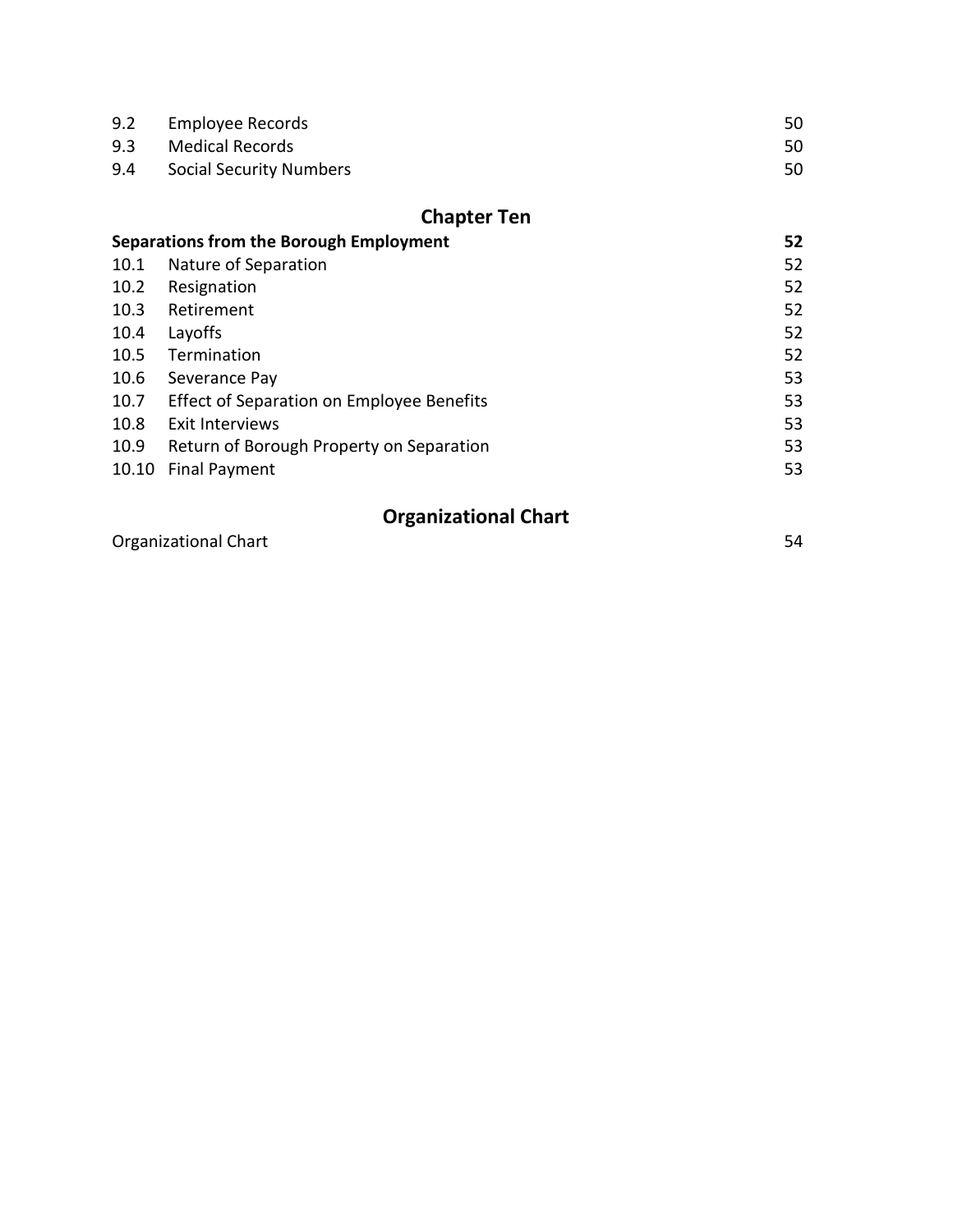# **CHAPTER ONE**

# GENERAL PROVISIONS

- **1.1 Authority.** The provisions set forth herein have been adopted pursuant to Sections 7.10.020- .030 of the Code of the Aleutians East Borough of Alaska, and together constitute the Borough's personnel system, as authorized by AS 29.20.410.
- **1.2 Purpose.** This handbook is intended to provide employees with a general understanding of the Borough's personnel policies. Employees are required to familiarize themselves with the contents of this handbook, not only because it answers many common questions concerning the terms and conditions of Borough employment, but also because it establishes general performance standards applicable to all employees. However, this handbook cannot anticipate every situation or answer every question about employment.
	- **1.2.1 Extent of Rights Conferred by this Handbook.** None of the benefits or policies set forth herein are intended because of their publication to confer any rights or privileges upon employees or to entitle them to be or remain employed by the Aleutians East Borough. The contents of this document and procedures herein are presented as a matter of information for the general conditions of employment.

Policies set forth in this handbook are not intended to create a contract, nor are they to be construed to constitute contractual obligations of any kind or a contract of employment between the Aleutians East Borough and any of its employees. These policies are a set of guidelines for the implementation of personnel policies. The Aleutians East Borough and the employee will deal with each fairly and in good faith, in the administration of these at-will employment policies. The description of various employment standards or rules in these policies does not alter the at-will nature of these policies.

- **1.3 Scope.** Except for those instances in which these policies and procedures conflict with the provisions of a negotiated contract, or with any federal, state or local law, they shall apply to all of the Borough's non-elected employees. These policies and procedures shall not apply to Borough election officials, members of the Borough Assembly, or individuals appointed to Borough boards and commissions unless such individuals are simultaneously employed by the Borough.
- **1.4 Organization.** The Mayor is the Chief Personnel Officer for the Aleutians East Borough, but may authorize the Borough Administrator to serve as Personnel Officer upon written notification. The Mayor or designee shall be responsible for assisting in the preparation and maintenance of the Borough's Employee Classification Plan and its Salary Plan, and shall perform such other duties as may be required to enforce the policies and procedures set forth herein. All matters relating to the Borough's personnel shall be routed to the Mayor or designee, who shall maintain a complete system of personnel files and records. The Mayor or designee may perform any or all of these duties and responsibilities or assign them to another Borough employee.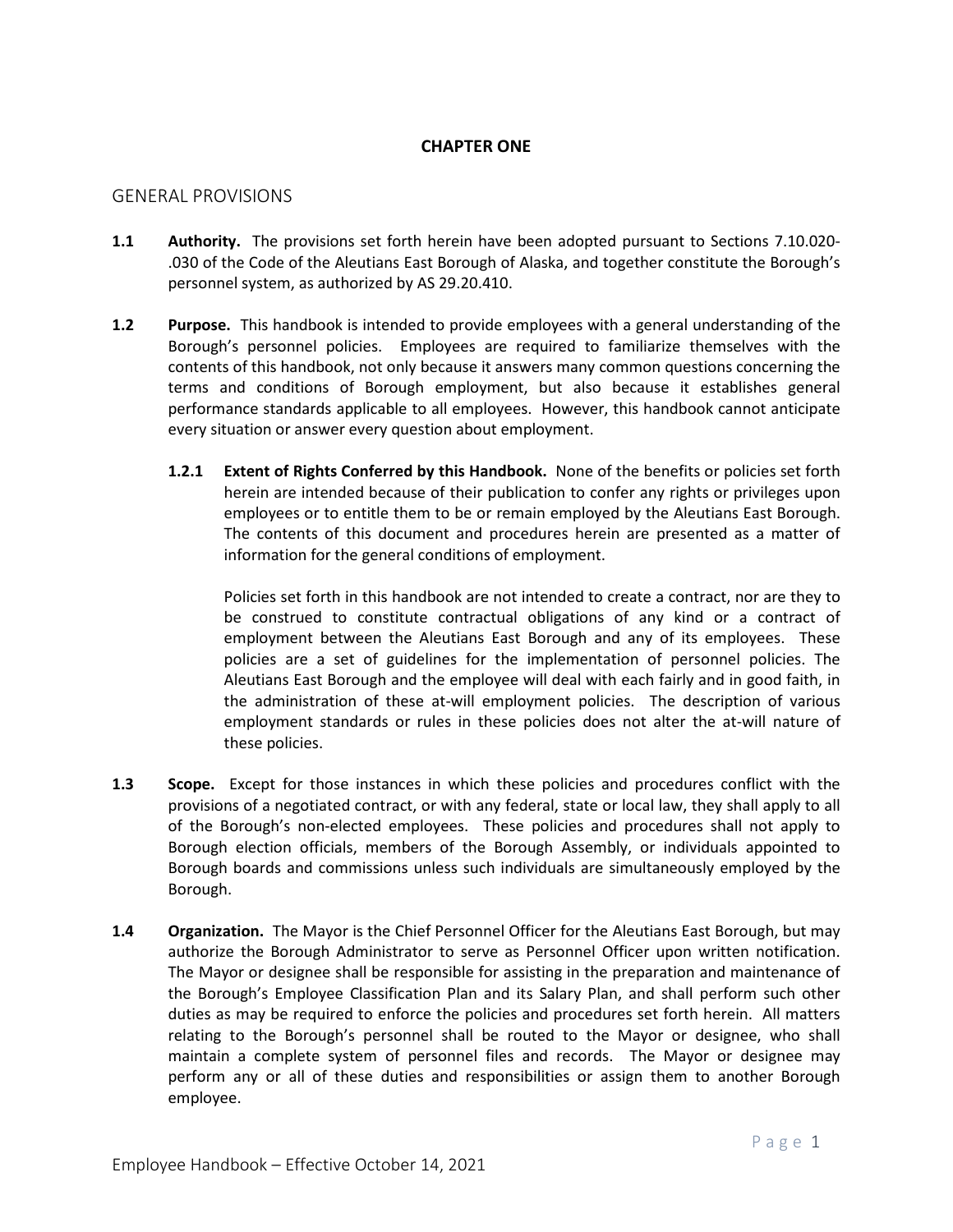- **1.5 Authority to Interpret.** The Mayor, as the Borough's chief administrator and Personnel Officer, shall have final authority to interpret the provisions of this Handbook.
- **1.6 Revisions.** In order to retain necessary flexibility in the administration of policies and procedures, the Aleutians East Borough reserves the right to change, revise, or eliminate any of the policies and/or benefits described in this handbook. The Mayor shall recommend revisions to these policies based upon the Borough's needs, the goal of increasing the effectiveness and productivity of its employees, the requirements of applicable state and federal laws, and the Borough Code. Such revisions shall become effective once approved by resolution of the Borough Assembly, and shall be applicable to all Borough employees, unless otherwise specified. Employees shall be notified in writing of any changes prior to their implementation, and shall be required to sign a form acknowledging their receipt and understanding of such changes. Should an employee have any questions regarding any policy or procedure, it is the employee's responsibility to seek clarification from a supervisor, the Borough Administrator, or the Mayor.
- **1.7 Authorization to Vary from Strict Interpretation.** Unless otherwise required by federal, state, or local law, the Mayor shall have the authority to relax the rules and procedures set forth in this Handbook when their strict application as to a person or situation would result in undue hardship to an employee.

# **THIS EMPLOYEE HANDBOOK, DATED OCTOBER 14, 2021, SUPERSEDES ALL PREVIOUS VERSIONS.**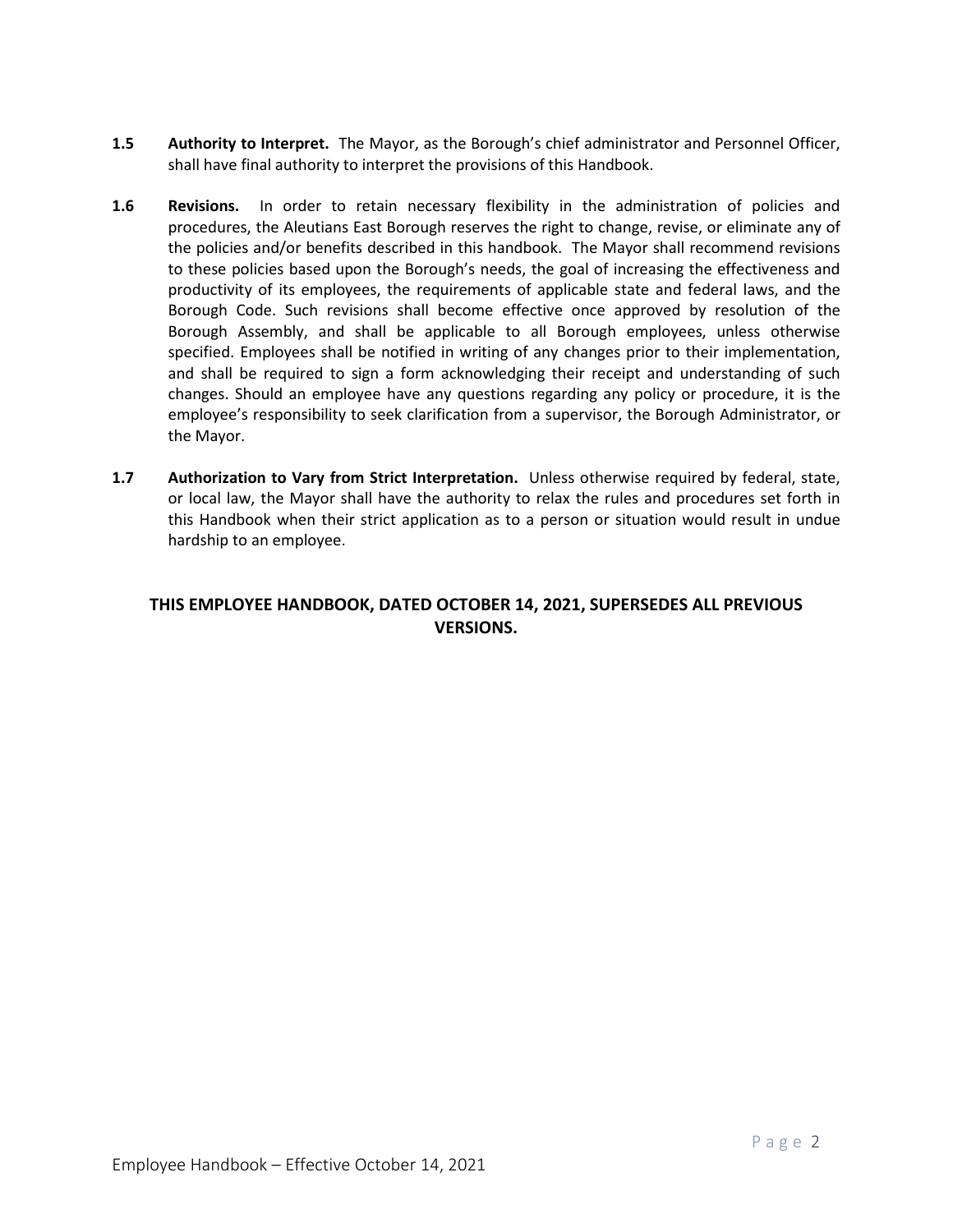# **CHAPTER TWO**

# EMPLOYEE CLASSIFICATIONS

- **2.1 Purpose.** The Borough's Employee Classification Plan is intended to serve as a tool for assisting with the management of the Borough's personnel system, such as establishing appropriate performance standards, effectively administering employee salaries and benefits, and better equipping the Borough to more properly assess its staffing needs. It is the intent of the Aleutians East Borough to clarify the definitions of employment classifications so that employees understand their employment status and benefit eligibility. These classifications do not guarantee employment for any specified period of time.
- **2.2 Review by Mayor.** The Mayor shall from time to time review the Borough's Employee Classification Plan and make updates to it as necessary. The Mayor shall assign a classification and salary range to each position and make such reassignments to account for the reassignment of work duties, the reorganization of departments, or the addition or removal of positions.
- **2.3 Non-Employees.** Volunteers, contractors, consultants and the elected and appointed members of boards, committees, commissions are not considered to be Borough employees.
- **2.4 Employee Classifications.** All positions shall be assigned the following classifications:

#### **2.4.1 Regular or Temporary.**

- **2.4.1.1 Regular Employees.** Employees who have been hired to work for the Borough on either a full-time or part-time basis, for whom no specific term of employment has been established, and who have successfully completed any applicable probationary period.
- **2.4.1.2 Temporary Employees.** Employees who are hired as interim replacements, to temporarily work on a predetermined work schedule that does not extend beyond six (6) calendar months. If a temporary employee is hired into a regular or part-time classification, they are entitled to pro-rata sick leave and vacation leave accruals retroactive to their date of hire. While temporary employees receive all legally mandated benefits (such as workers' compensation insurance and Social Security), they are ineligible for the entire Aleutians East Borough's other benefit programs.

# **2.4.2 Full-Time or Part-Time.**

**2.4.2.1 Full-Time Employees.** Employees who are regularly scheduled to work forty (40) hours per week. Regular full-time employees are eligible for some benefits sponsored by the Aleutians East Borough, subject to the terms, conditions, and limitations of each benefit program.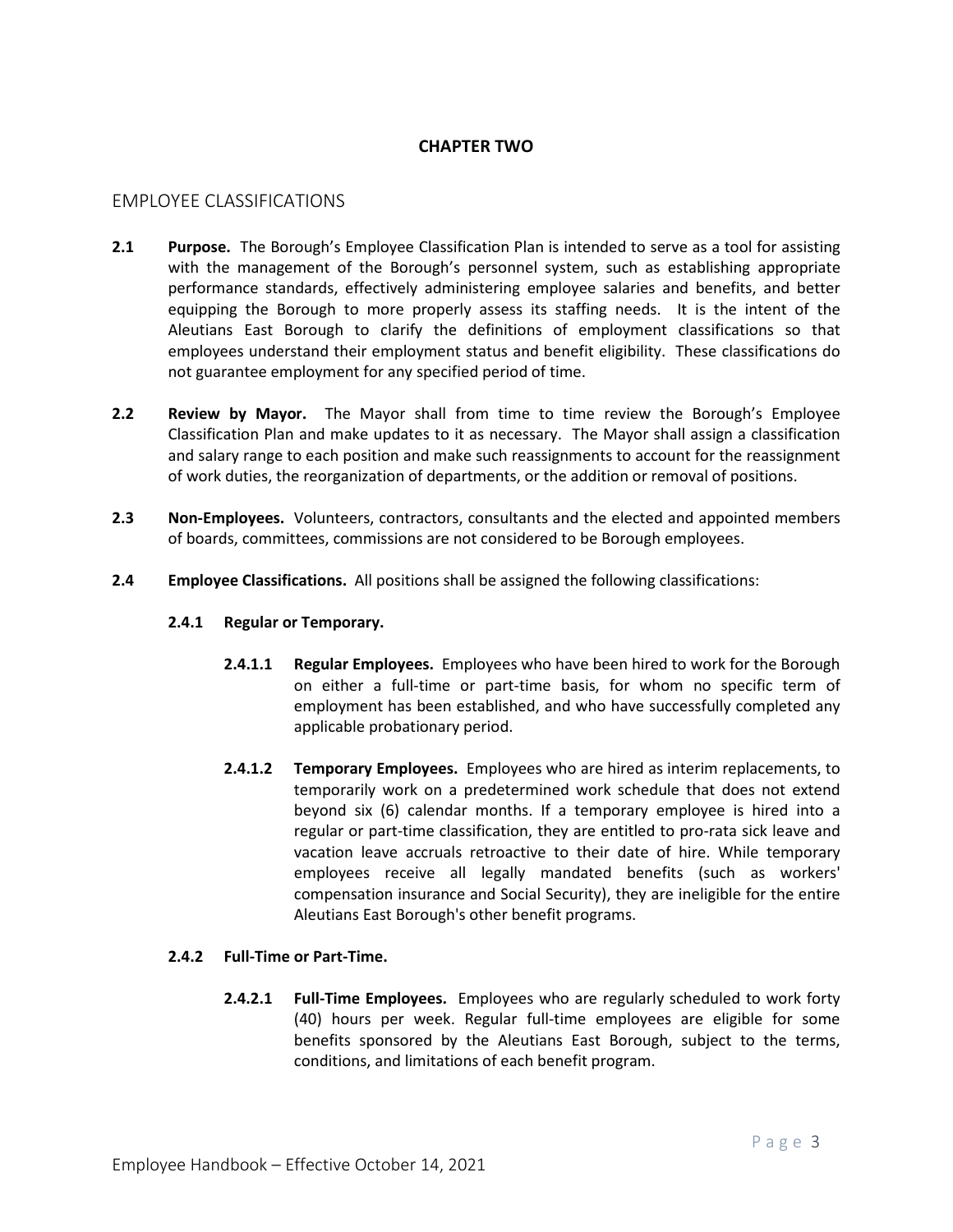- **2.4.2.2 Part-Time Employees.** Employees who are regularly scheduled to work less than forty (40) hours per week. Regular part-time employees are eligible for some benefits sponsored by the Aleutians East Borough, subject to the terms, conditions, and limitations of each benefit program.
- **2.4.3 Exempt or Nonexempt.** Each employee is designated as either exempt or nonexempt. Nonexempt employees are entitled to overtime pay under the specific provisions of federal and state laws. Exempt employees, due to their managerial nature, are excluded from specific provisions of federal and state wage and hour laws. An employee's classification as exempt or nonexempt may be changed by the Aleutians East Borough administration as it deems necessary.
- **2.5 Positions Exempted from the Borough's Classified Service.** In addition, certain other positions are also expressly excluded from the Borough's classified service. As such, those Borough employees within the following classes of positions are employed at-will, may be dismissed at any time with or without cause, and are not eligible to challenge any employment action by means of the Borough's employee grievance or appeals processes:
	- **2.5.1** Temporary and other non-regular hourly positions.
	- **2.5.2** Positions designated as confidential/managerial in nature.
- **2.6 Confidential/Managerial Positions.** Pursuant to AS 29.20.410, the Borough has designated certain positions as confidential/managerial in nature, and they are as a result excluded from the Borough's classified service. Confidential/managerial positions are determined by ordinance. Those individuals who serve in these positions are employed at will, may be dismissed at any time with or without cause, and are not eligible to challenge employment actions by means of the Borough's grievance or appeals procedures. The Borough's managerial/confidential positions include:
	- **2.6.1** Administrator.
	- **2.6.2** Clerk.
	- **2.6.3** Borough Attorney.
	- **2.6.4** Maintenance Director.
	- **2.6.5** Natural Resources Department Director.
	- **2.6.6** Finance Director.
- **2.7 Job-Sharing.** Two regular part-time employees may split what would ordinarily be a single regular full-time position with the approval of the Mayor or the Mayor's designee.
- **2.8 Job Descriptions.** The Borough makes every effort to create and maintain accurate job descriptions for all positions within the Borough. Each description includes a job summary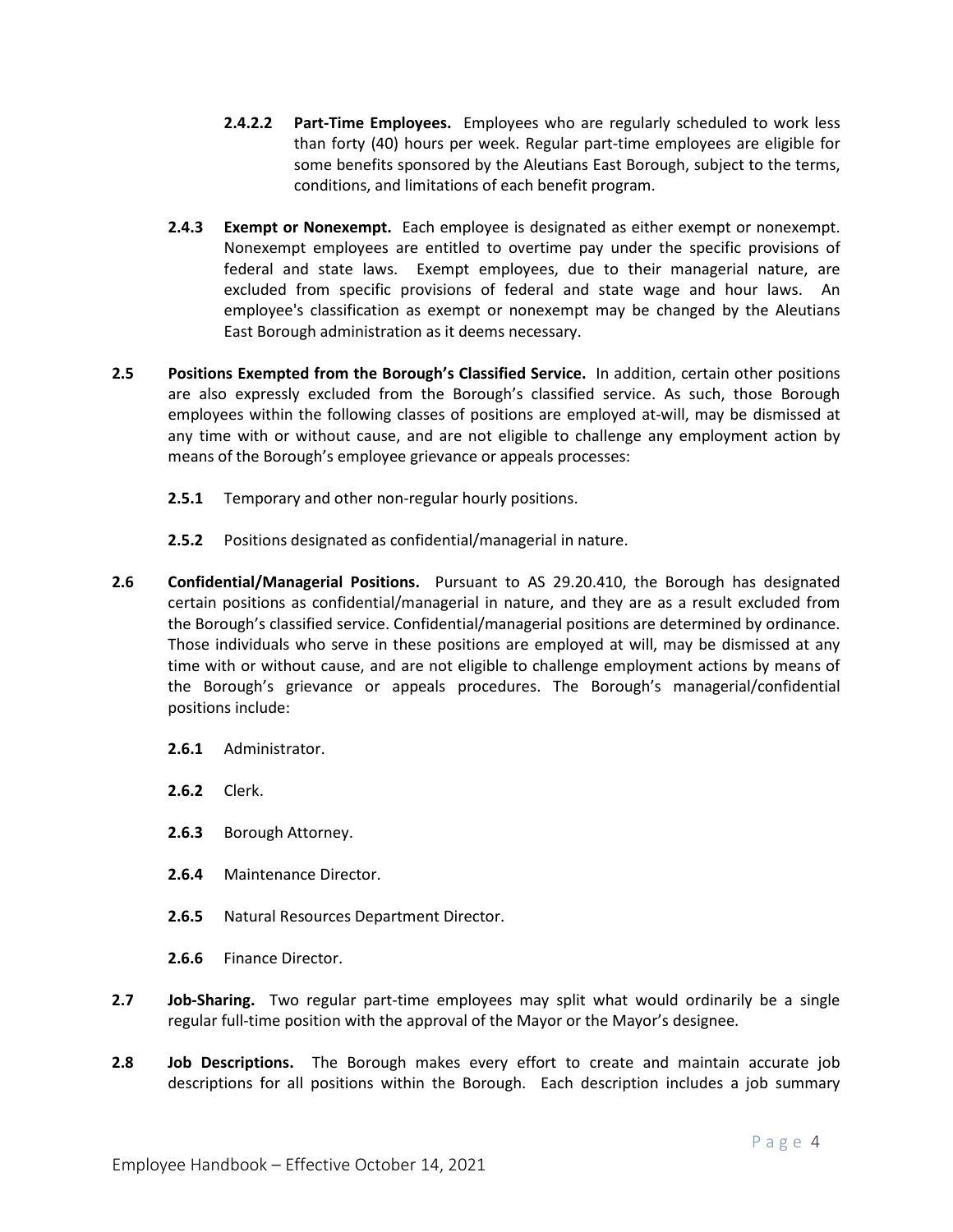section, a major duties section, a job requirements section, a skills section, a work environment section, a supervisory control/responsibilities section and a compensation section.

**2.8.1 Purpose of Job Descriptions.** The Borough maintains job descriptions to aid in orienting new employees to their jobs, identifying the requirements of each position, establishing hiring criteria, setting standards for employee performance evaluations.

**2.8.2 Preparation of Job Descriptions.** The Administrator prepares job descriptions when new positions are created. Existing job descriptions are also reviewed and revised in order to ensure that they are up to date. Job descriptions may also be rewritten periodically to reflect any changes in the position's duties and responsibilities. All employees will be expected to help ensure that their job descriptions are accurate and current, reflecting the work being done.

**2.8.3 Job Descriptions Not All-Inclusive.** Employees should remember that job descriptions do not necessarily cover every task or duty that might be assigned, and that additional responsibilities may be assigned as necessary. Contact the Borough Administrator or Mayor if you have any questions or concerns about your job description.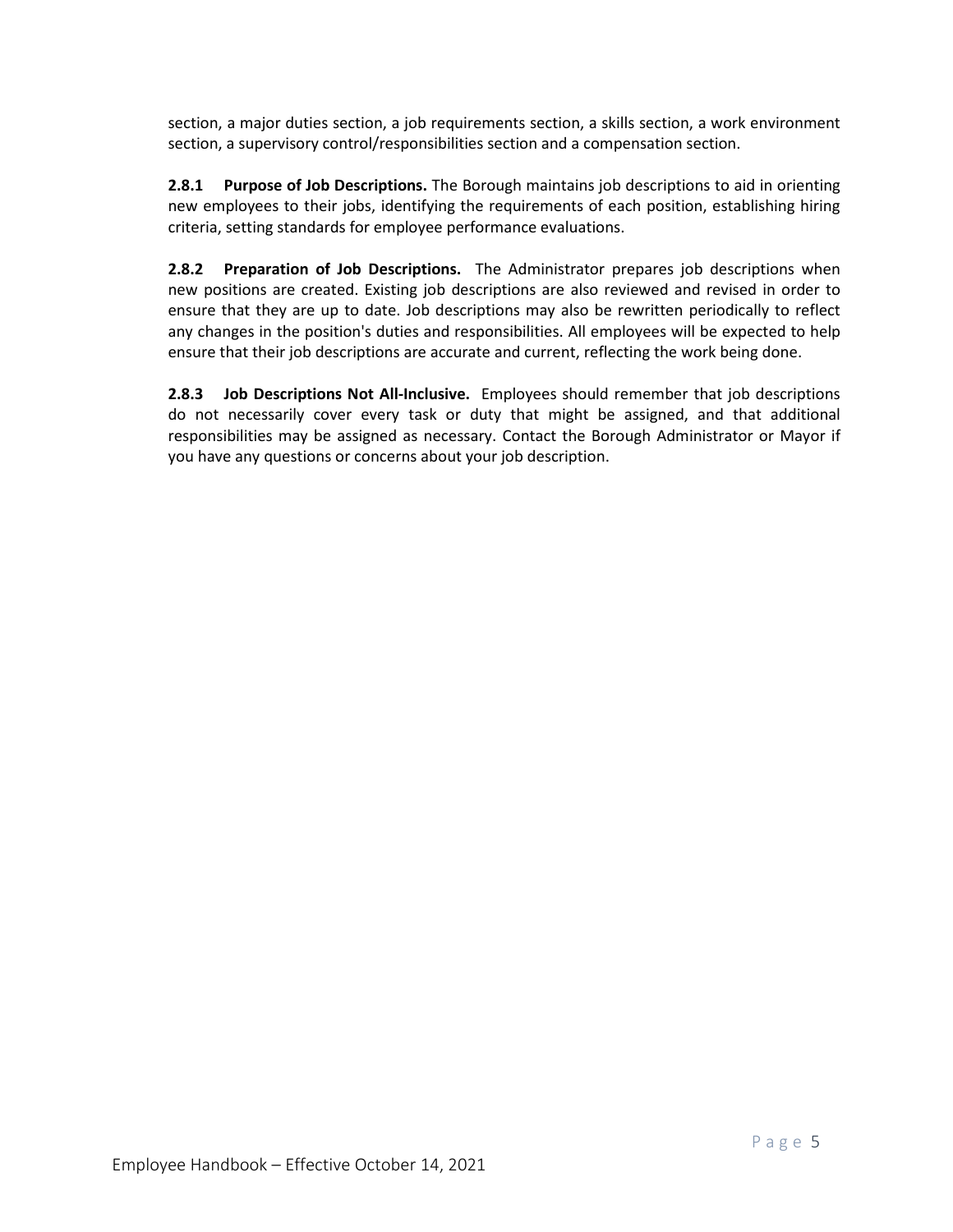# **CHAPTER THREE**

# RECRUITMENT AND HIRING

**3.1 Statement of Philosophy.** The Aleutians East Borough believes that the work conditions, wages, and benefits it offers to its employees are competitive with those offered by other Alaskan employers for the type of work involved. If employees have concerns about work conditions or compensation, they are strongly encouraged to voice these concerns openly and directly to their supervisors.

The Aleutians East Borough and the employee will deal with each fairly and in good faith, in the administration of these at-will employment policies. Our experience has shown that when employees deal openly and directly with supervisors, work environment, communications, and productivity improve. We believe that the Aleutians East Borough amply demonstrates its commitment to employees by responding effectively to employee concerns.

- **3.2 In General.** Employees shall be recruited, selected, trained, and advanced on the basis of their ability, knowledge, skill, and performance.
- **3.3 Recruitment Practices.** The Aleutians East Borough provides employees an opportunity to indicate their interest in open positions and advance within the municipality according to their skills and experience. In general, notices of all regular, full-time and part-time job openings are posted, although Aleutians East Borough reserves its discretionary right to not post a particular opening. Job posting is a way to inform employees of openings and to identify qualified and interested applicants who might not otherwise be known to the hiring Administrator. Other recruiting sources may also be used to fill open positions in the best interest of the municipality.

Job openings will be posted within the Borough's Offices and other public places. Job postings will normally remain open for 10 working days. Job announcements shall state: the position's title; a description of duties; any applicable educational, certification, or licensure requirements; whether the position is exempt from overtime; a salary range, if known; the application deadline and means by which applications may be submitted; and, a statement regarding the Borough's status as an equal opportunity employer.

- **3.3.1 Internal Appointments.** It is the Borough's policy to give first consideration to current qualified employees to fill a vacant job position. As such, position vacancies shall be provided to all employees before the announcement is made to external sources. When two or more otherwise equally-qualified applicants are competing for an open position, preference shall be given to the applicant who is a resident of the Borough.
- **3.4 Applications.** The Borough accepts applications for employment only when a position is open and it is actively recruiting to fill that position. It does not accept any unsolicited applications or resumes.
	- **3.4.1 Accuracy of Information.** The Aleutians East Borough relies upon the accuracy of information contained in the employment application, as well as the accuracy of other data presented throughout the hiring process and employment. Any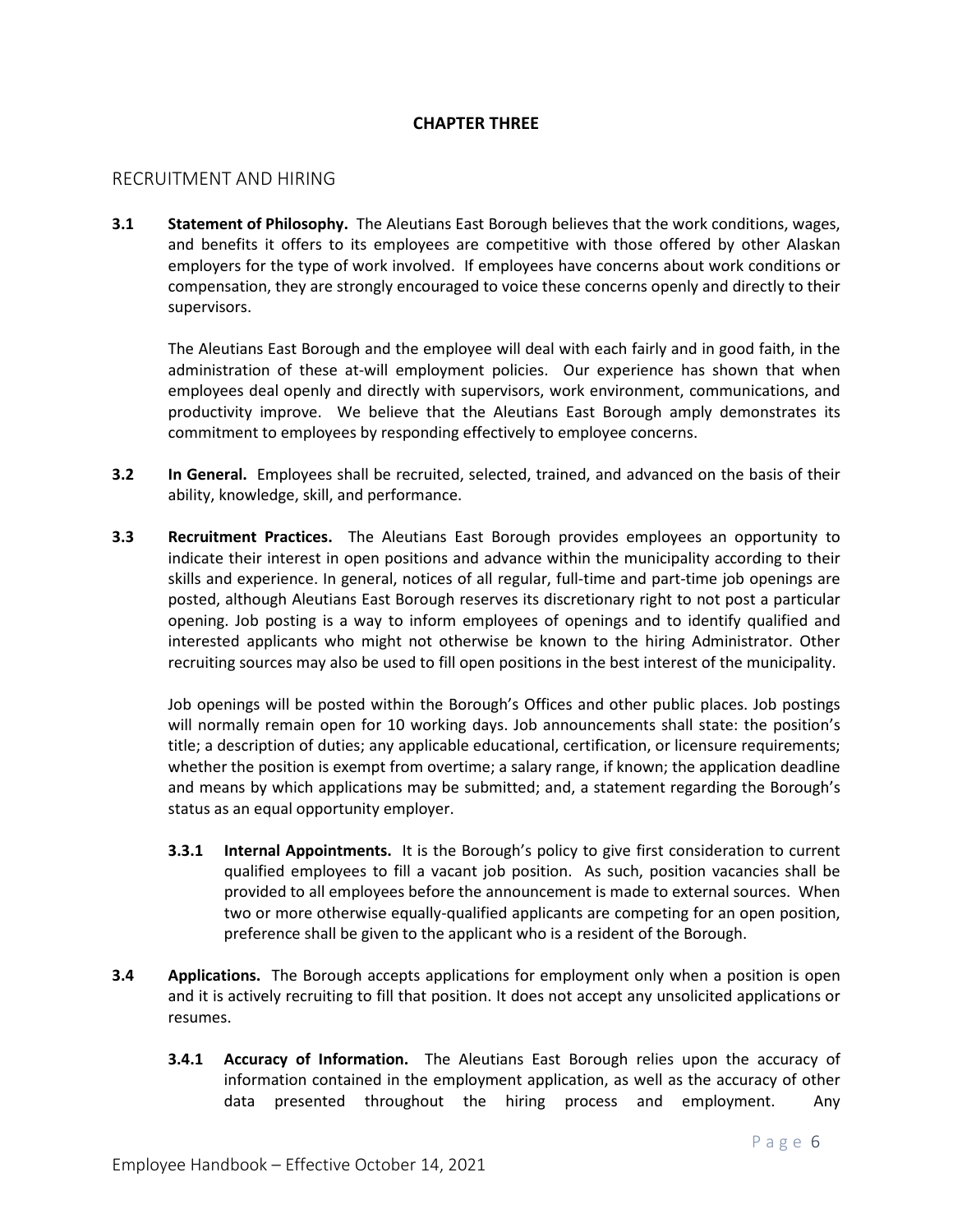misrepresentations, falsifications, or material omissions in any of this information or data may result in the Aleutians East Borough exclusion of the individual from further consideration for employment or, if the person has been hired, termination of employment.

- **3.5 Pre-Employment Background Investigations.** Applicants may be required to undergo a criminal background check. Such background checks are a condition of employment and may be subsequently required at any time during the individual's term of employment with the Borough. Failure to cooperate with or pass such a background check shall make an applicant ineligible for employment with the Borough and shall be grounds for termination for those who are already employed by the Borough. All background checks are conducted in conformity with the Federal Fair Credit Reporting Act, the Americans with Disabilities Act, and state and federal privacy and antidiscrimination laws. Information obtained as the result of a background check shall be kept confidential.
	- **3.5.1 Pre-Employment Drug Screening.** Offers of Borough employment may be conditioned upon a prospective employee's ability to successfully pass a pre-employment drug screening prior to the individual's first date of employment.
	- **3.5.2 Requests for Borough References.** If reference checks are requested by prospective employers of present or past Borough employees, the Borough Administrator or designee will respond to those reference check inquiries. Responses to such inquiries will confirm only dates of employment, wage rates, and position(s) held. No other employment data will be released without a written authorization and release signed by the individual who is the subject of the inquiry.
- **3.6 Appointments.** Appointments are made by the Mayor in consultation with the Borough Administrator. Once the Borough Administrator has selected an individual for appointment to a position, the matter shall be submitted to the Mayor for final action. No offer of employment, transfer, or promotion is valid unless expressly authorized in writing by the Mayor or the Borough Administrator and shall not take effect until the starting date specified in that writing.
	- **3.6.1 Temporary Appointments.** Individuals may be appointed to temporary positions in order to complete special projects or to meet the Borough's seasonal needs. Such individuals may not continue within that position for any period longer than six months within any twelve-month period. Temporary employees shall not accrue leave, receive holiday pay, or be eligible for Borough-sponsored health or retirement benefits. Temporary employees are employed at will, may be terminated at any time with or without cause, and are ineligible to contest employment actions by means of the Borough's employee grievance and appeal procedures.
	- **3.6.2 Emergency Appointments.** Notwithstanding any other provisions of this Handbook, and subject only to the requirements of the Aleutian East Borough Code of Ordinances and any other applicable federal or state laws, the Mayor may, in the event of an emergency that threatens the health and safety of the residents of the Borough, employ an individual using standards that vary from the Borough's general employment procedures, for a period no longer than 30 days for the purpose of addressing such emergency.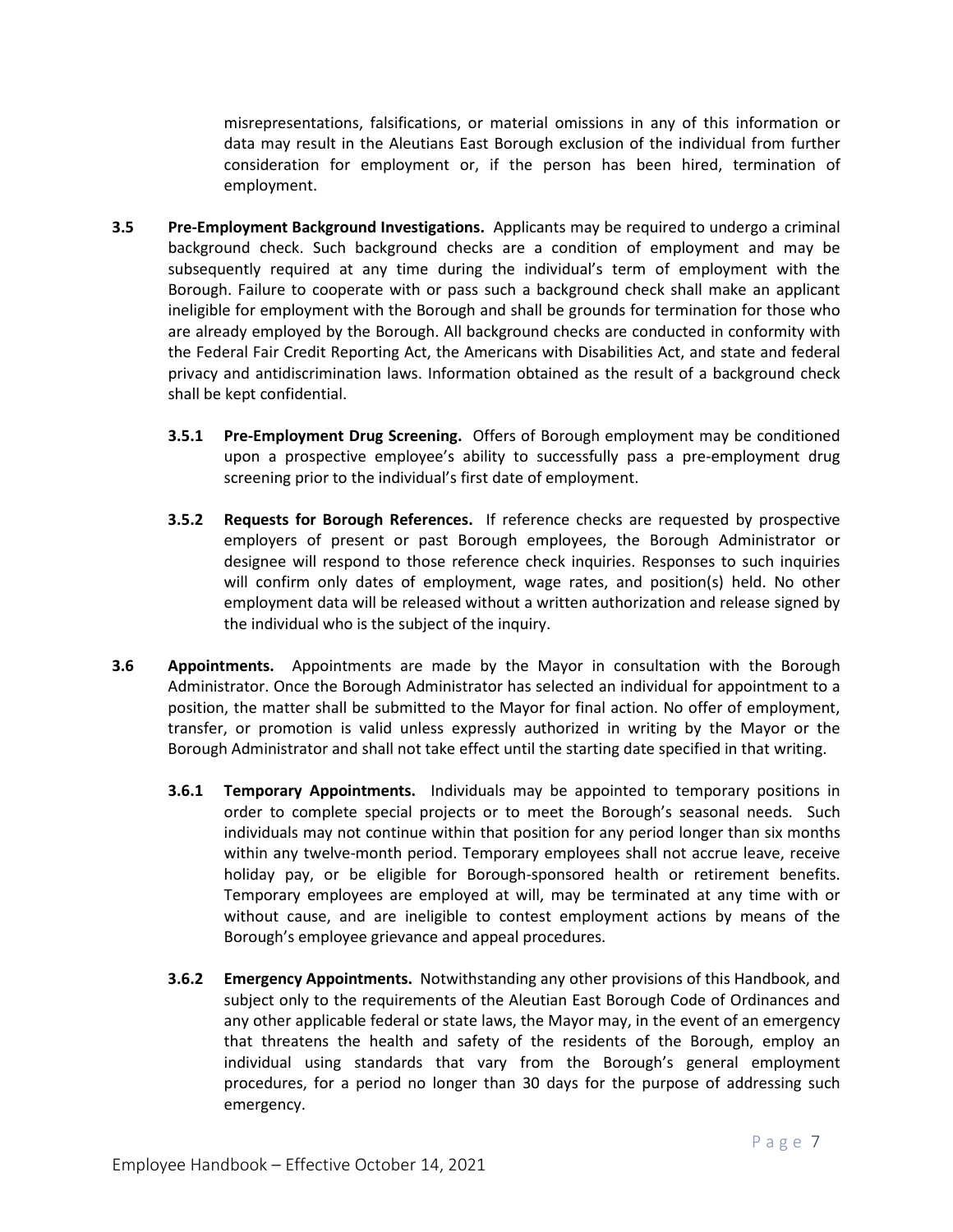- **3.7 Probationary Period.** All regular employees are subject to a probationary period, which is intended to provide employees with the opportunity to demonstrate their ability to meet established performance goals, and for the Borough to determine the employee's suitability for the position. The Borough uses this period to evaluate employee capabilities, work habits, and overall performance.
	- **3.7.1 Length of Probationary Period.** Unless otherwise waived by the Mayor in writing, the probationary period shall be the first six months of continual employment.
	- **3.7.2 Transfers and Promotions Subject to Probationary Period.** Borough employees who, after completing an initial probationary period, are transferred or promoted to another position are subject to an additional 90-day probationary period. If, during that period, in the sole judgment of the Mayor in consultation with an employee's Department Head, if applicable, the employee is determined to have not achieved a satisfactory level of performance or is otherwise deemed to be unsuccessful within the position, the employee may be removed from the position. If this occurs, the employee may be permitted to return to his or her former position, or to a comparable position for which the employee is qualified, if it remains unfilled, and the Mayor determines it to be in the Borough's best interests.
	- **3.7.3 Extension of Probationary Period.** If an employee's performance is deemed less than satisfactory prior to the end of any applicable probationary period, the period may be extended up to an additional six months.
	- **3.7.4 Completion of Probationary Period.** Only those hours actually worked shall be credited against an employee's probationary period. If a temporary employee is hired on a permanent basis, at the Mayor's discretion, any hours worked during that period may be credited against the employee's probationary period. Upon satisfactory completion of the probationary period, new employees will be considered to have entered into the "regular" employee classification.
	- **3.7.5 Dismissal During Probationary Period.** Employees are deemed to be employed at will during the probationary period and may be dismissed at any time before its expiration with or without cause, and without advance notice. The dismissal of a probationary employee is final and is not subject to review according to the Borough's employee grievance or appeals procedures.
- **3.8 Employment of Minors.** The Borough shall at all times adhere to the requirements of federal and state law regarding the permitted hours, minimum age, and permissible working conditions for individuals under the age of 18.
- **3.9 Employment of Relatives.** The employment of relatives in the same area of an organization may cause serious conflicts and problems with favoritism and employee morale. In addition to claims of partiality in treatment at work, personal conflicts from outside the work environment can be carried over into day-to-day working relationships.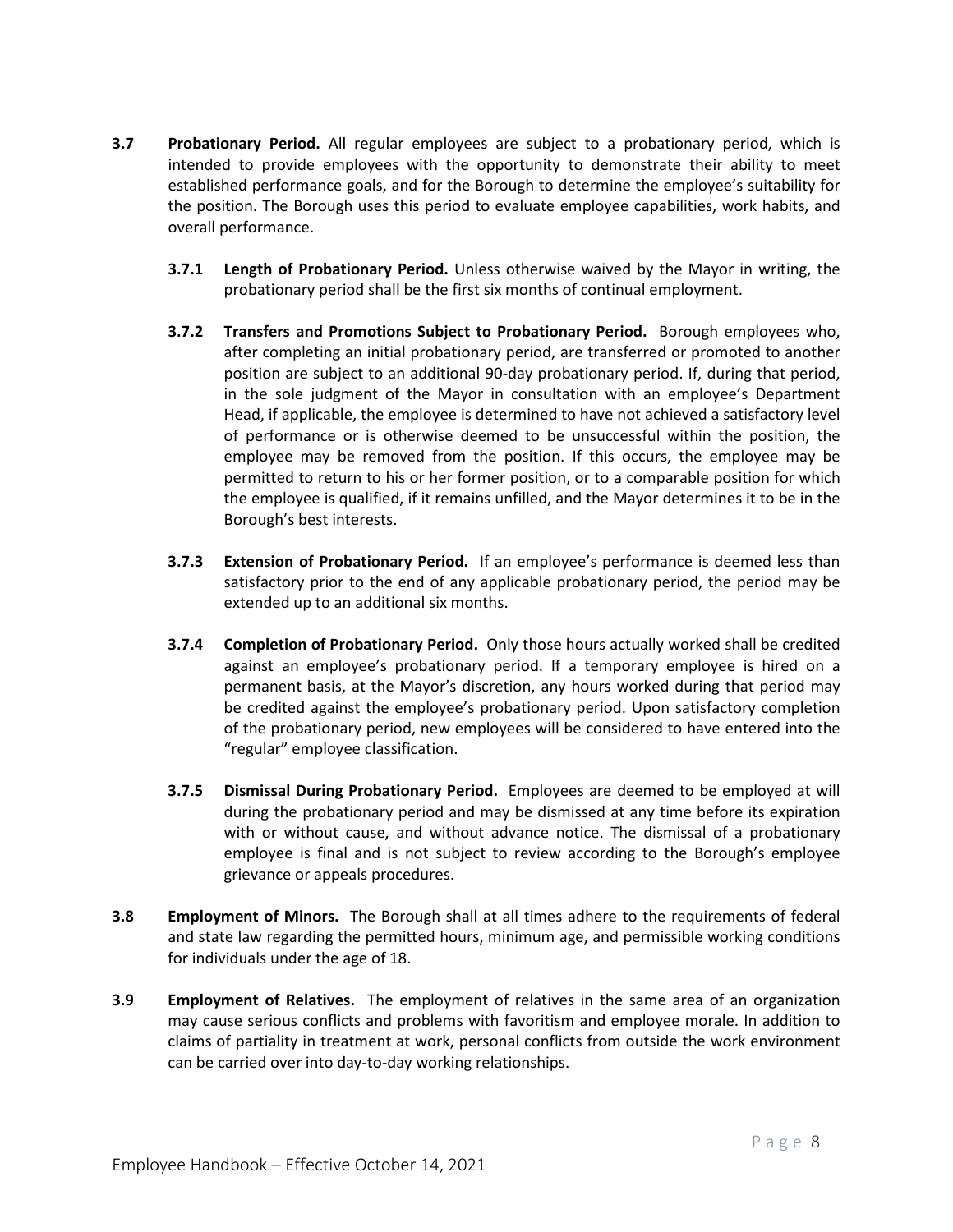- **3.9.1 Supervision of Immediate Family Members Generally Prohibited.** Unless expressly waived in writing by the Mayor, no person shall act as a supervisor for any person employed by the Borough in any capacity who is a member of the supervisor's immediate family. Nor shall any person be appointed to a position with the Borough in which they would be directly supervised by a member of the individual's immediate family.
- **3.9.2 Individuals Deemed to Be Immediate Family Members.** For the purposes of this section, an employee's "immediate family member" includes the individual's parents, spouse, children (natural, adopted, or otherwise), grandparents, grandchildren, brothers, sisters, aunts, uncles, nephews and nieces, sisters-in-law, brothers-in-law, sons-in-law, daughters-in-law, mothers-in-law or fathers-in-law and/or any other person with whom the employee is involved in a romantic relationship, or cohabitates. This policy applies to all employees without regard to gender or sexual orientation.
- **3.9.3 Duty to Disclose.** Employees must immediately disclose to the Borough Administrator circumstances in which he or she would be required to supervise the work of an immediate family member, as defined in Section 3.9.2.
- **3.9.4 Recourse.** In the event that the Borough becomes aware of a potential violation of this policy, it shall if necessary conduct an investigation to determine whether the violation was accidental or intentional. If the Mayor concludes that the violation was accidental, the employees shall be allowed thirty (30) days to determine which employee shall be reassigned to another open position, or terminated, should no such open position exist. In the event that the employees disagree or fail to provide the Borough with a proposed outcome, the Borough Administrator, in consultation with the Mayor, shall determine which employee shall be reassigned, if possible, or terminated, in accordance with the Aleutians East Borough Code of Ordinances, and any other applicable provisions of law. If it is determined that one or more employees has willfully violated this provision, those individuals may be subjected to disciplinary action, up to and including termination.
- **3.10 Compliance with Immigration Laws.** The Borough is committed to employing only those who are authorized to work in the United States and does not unlawfully discriminate on the basis of citizenship or national origin.

In compliance with the Immigration Reform and Control Act of 1986, each new employee, as a condition of employment, must complete the Employment Eligibility Verification Form I-9 and present documentation establishing identity and employment eligibility. This documentation will be photocopied and attach to the Employment Verification Form I-9. Former employees who are rehired must also complete the form if they have not completed an I-9 with the Borough within the past three years, or if their previous I-9 is no longer retained or valid.

Each Borough employee shall timely notify the Borough of changes in immigration status and shall timely provide updated I-9 forms and documentation as such changes occur. Failure to provide timely notification or updated forms may be cause for disciplinary action, up to and including termination of Borough employment.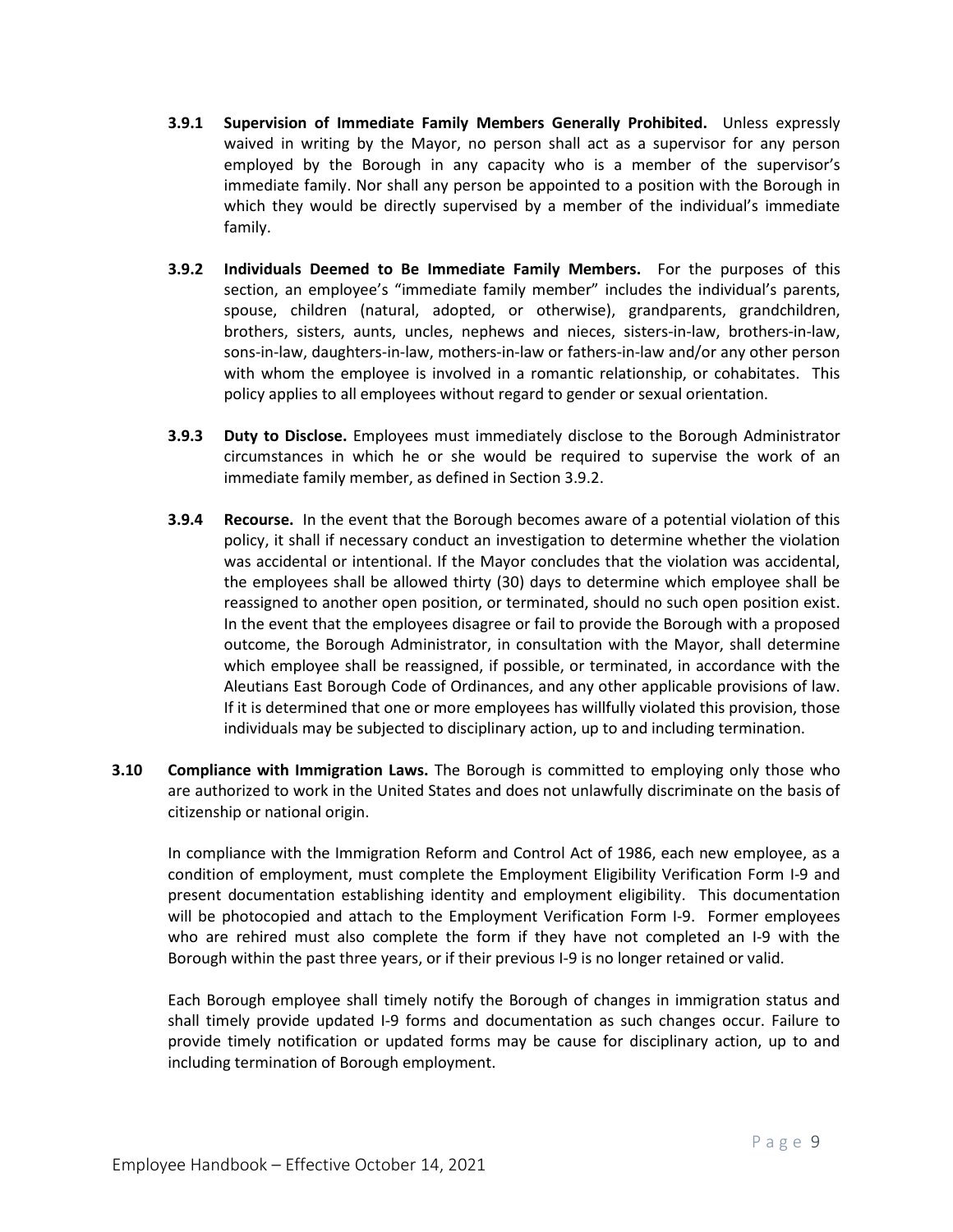Employees with questions or seeking more information on immigration law issues are encouraged to contact the Mayor, Borough Administrator or designee. Employees may raise questions or complaints about immigration law compliance without fear of reprisal.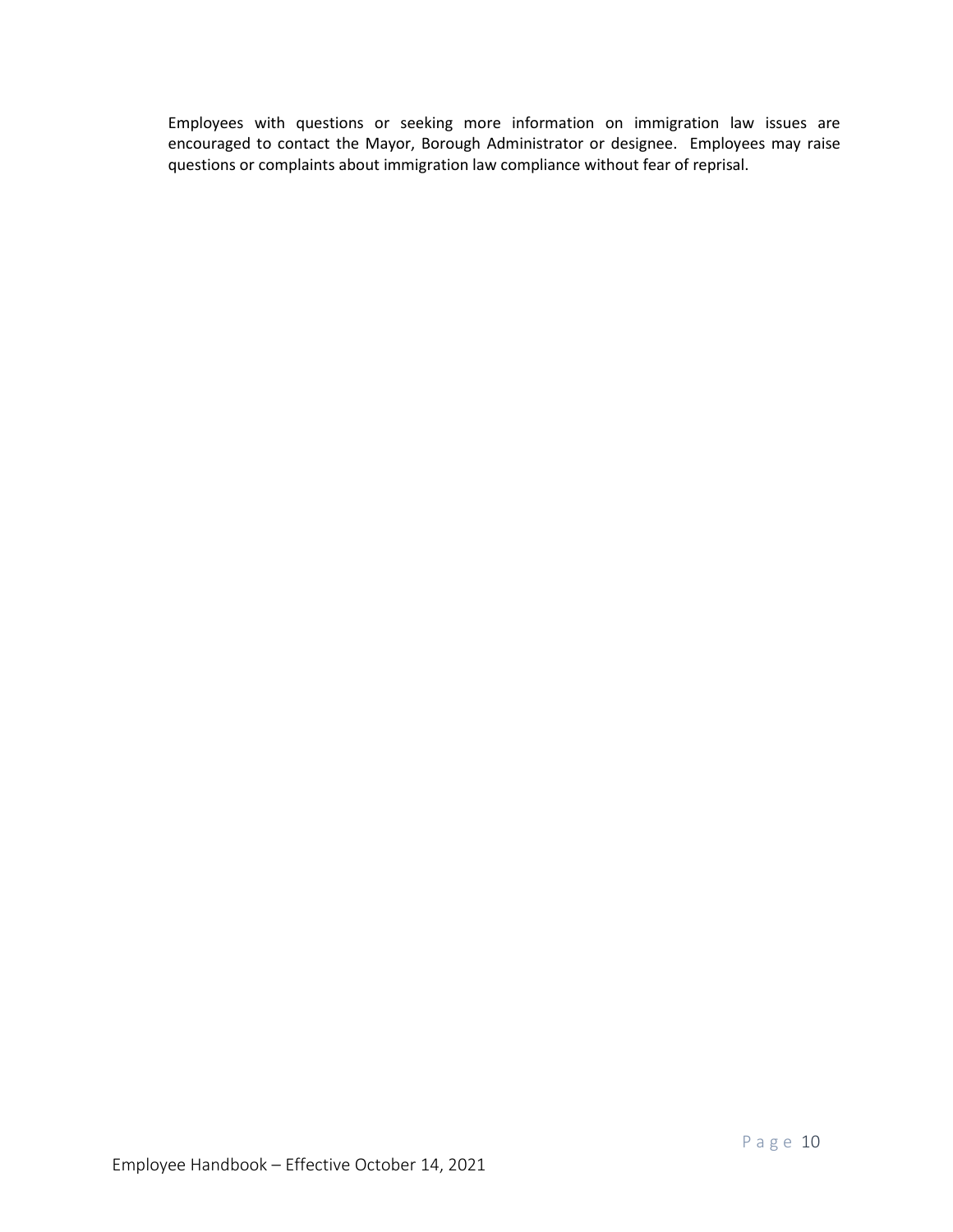# **CHAPTER FOUR**

# WAGE AND SALARY ADMINISTRATION

**4.1 General.** The Borough's pay practices comply with federal and state laws, mirror its commitment to providing Equal Employment Opportunity, and offer competitive salaries within our labor market. Because recruiting and retaining talented employees is critical to our success, the Borough is committed to paying its employees equitable wages that are both proportional to the requirements and responsibilities of their positions and comparable to the pay received by similarly situated employees in the area.

Employees should bring their pay-related questions or concerns to the attention of their immediate supervisors, who are responsible for the fair administration of departmental pay practices. The Borough Administrator is also available to answer specific questions about the salary administration program.

- **4.2 Rates of Pay.** Rates of pay shall be established in a schedule of salaries maintained by the Borough Administrator. Such schedule shall include a range of salaries for each position. When an individual is hired to fill a position, they are automatically assigned a rate of pay equal to the base step for that position in the salary schedule. If the Mayor, in consultation with the Borough Administrator, determines that the individual possesses skills, education or experience greater than that required for the position, the Mayor may, in his or her discretion, assign the employee a starting pay at a higher level than that reflected within the salary schedule.
	- **4.2.1 Updates to Salary Schedule.** The Mayor shall from time to time review the schedule of salaries to determine whether adjustments should be made. Such adjustments shall be made at the time that the Borough Assembly is undergoing the annual budgeting process and shall become effective upon the Borough Assembly's adoption of a budget reflecting such adjustments to the salary schedule.
- **4.3 Salary Adjustments.** In general, adjustments to an employee's rate of pay shall occur only as provided by this section.
	- **4.3.1 Annual Cost of Living Increases.** The Borough Assembly may at its discretion authorize annual cost of living adjustments for regular employees in an amount not to exceed the Consumer Price Index for Urban Alaska as computed for the preceding fiscal year.
	- **4.3.2 Merit-Based Pay Increases.** Merit-based pay adjustments are awarded by the Borough in an effort to recognize truly superior employee performance. Merit-based pay is pay above the cost of living allowance that is given to employees annually for satisfactory performance. Employees become eligible for a one-time, 2.5% merit-based pay increase on the 10th, 15th, 20th, and 25th year of Borough employment. An employee shall receive such an increase only after a performance evaluation reflects the employee's satisfactory performance of his or her work duties. Any other pay adjustments shall be made in accordance with this Employee Handbook.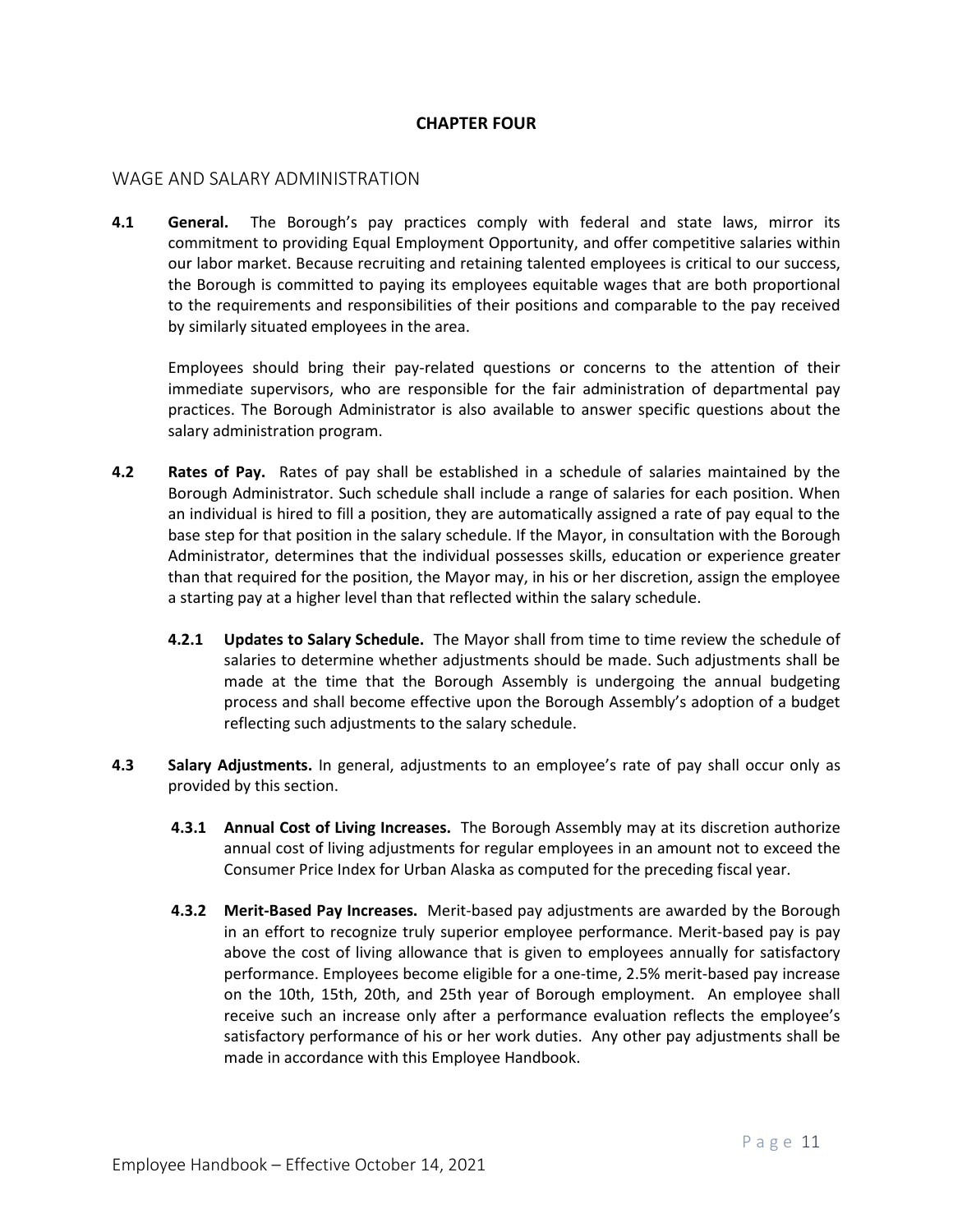Merit-based increases may also be awarded when an employee has reached some tangible, professional milestone, such as the completion of educational courses, degrees, or certifications that directly relate to the employee's work duties for the Borough. Such increases shall be awarded at the Mayor's sole discretion. As a general rule, such compensation may be awarded at any level up to and including the amount of the cost of living adjustment; however, the Mayor may deviate from this guideline with the approval of the Assembly. Merit-based pay increases are subject to appropriation by the Assembly.

- **4.3.3 Temporary Pay Increases.** Employees may be eligible for a temporary pay increase if required to temporarily assume duties assigned to a position with a higher rate of pay. Such increases may not exceed a period of six months, unless otherwise approved by the Mayor. Once the employee ceases performing such additional duties, the employee's pay shall revert to his or her former salary, plus any applicable cost-of-living increases.
- **4.4 Timekeeping.** Federal and state laws require the Borough to keep an accurate record of time worked in order to calculate employee pay and benefits. All non-exempt employees are required to record all time worked during each pay period on a time sheet provided by the Borough for this purpose. Entries must be recorded on a daily basis, in order to accurately reflect all hours worked. Non-exempt employees must submit time sheets to their supervisors by the first Monday following the close of a pay period, and supervisors shall turn in all timesheets to payroll by the end of that business day. It is the employees' responsibility to sign their time records to certify the accuracy of all time recorded. The supervisor will review and then sign the time record before submitting it for payroll processing. In addition, if corrections or modifications are made to the time record, both the employee and the supervisor must verify the accuracy of the changes by initialing the time record.
	- **4.4.1 Completion of Time Sheets During Pre-Approved Absences.** If an employee will be on approved leave on the date that time sheets become due, the employee shall turn in a time sheet for the payroll period by the end of the employee's last work day before the leave commences. The employee's time sheet must be accompanied by signed, approved leave slips for the dates of leave.
	- **4.4.2 Failure to Submit Time Sheets When Due.** An employee who does not submit, or arrange for the submission, of a time sheet by the deadline will receive only basic pay for the pay period, as determined by the employee's supervisor. The employee shall submit any overtime or leave on the time sheet for the next pay period, with notations, so that they may be accurately compensated.
	- **4.4.3 Falsifying Time Sheet Information.** Altering, falsifying, tampering with time records, or recording time on another employee's time record may result in disciplinary action, up to and including termination of employment.
- **4.5 Pay Dates.** All employees are paid on a bi-weekly basis, or 26 times each year. Each paycheck will include the earnings for all work performed through the end of the previous payroll period.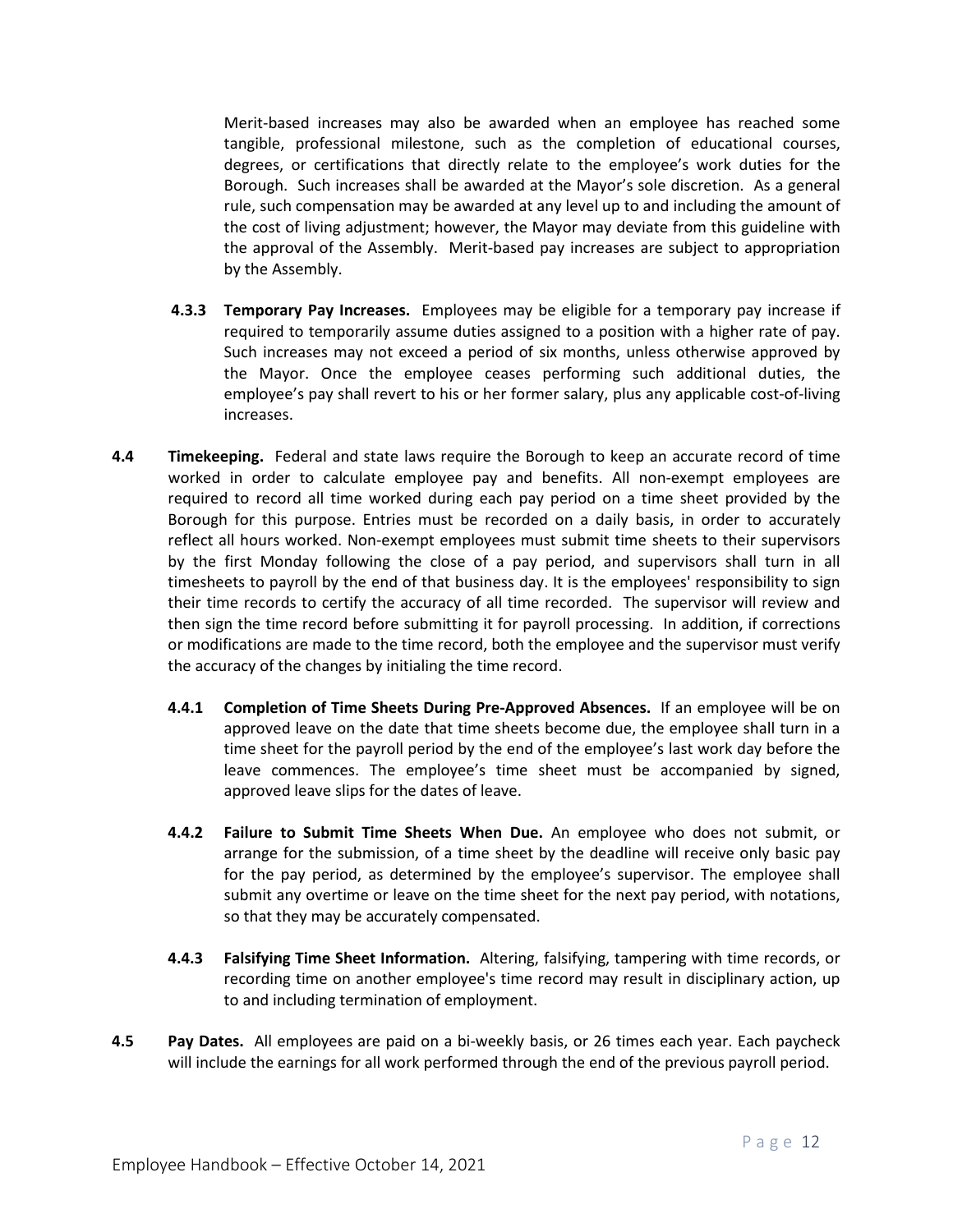- **4.5.1 Pay Periods.** The first day in each two-week payroll period is a Sunday, and the last day is the second following Saturday. Pay shall be distributed on the Friday immediately following the end of a pay period, unless that day is a holiday, in which case it will be distributed on the first Borough business day immediately preceding the holiday.
- **4.5.2 Direct Deposit.** Employees may have pay directly deposited into their bank accounts if they provide advance written authorization to the Aleutians East Borough. An Authorization for Direct Deposits form can be received from the Borough Finance Director or Borough Administrator. Employees will receive an itemized statement of wages when the Aleutians East Borough makes direct deposits.
- **4.5.3 Pay Advances.** In the event of a personal emergency, employees may submit a written request for a pay advance to their supervisor or the Borough Administrator, indicating the nature of the emergency involved. Employees may request one pay advance per calendar year. The Borough Administrator will evaluate the request and determine whether a pay advance will be granted. The decision to grant or deny a pay advance may be made at the Borough Administrator's discretion.
- **4.5.4 Pay Deductions.** The Borough shall make such deductions from an employee's compensation as may be required by law, or as authorized by the employee. Such deductions may include, but are not limited to, any applicable federal withholding, or contributions toward the Borough's employer-sponsored health and retirement plans. Questions concerning such deductions should be directed to the Director of Finance or the Borough Administrator.
- **4.5.5 Administrative Pay Corrections.** The Aleutians East Borough takes all reasonable steps to ensure that employees receive the correct amount of pay in each paycheck and that employees are paid promptly on the scheduled payday. In the unlikely event that there is an error in the amount of pay that an employee receives, the employee should promptly bring the discrepancy to the attention of his or her supervisor, or the Borough Administrator, so that it may be corrected as quickly as possible. Overpayments will generally be corrected in the next regular paycheck unless doing so would create a hardship for the employee. In that case, the Borough will attempt to arrange a reasonable repayment schedule with the employee to minimize any such hardship.
- **4.6 Workday and Workweek.** The Borough's standard workday commences at 12:00 a.m. and ends at 11:59 p.m. on the same day. The standard workweek consists of seven consecutive 24-hour periods beginning at 12:00 a.m. on Sunday and concluding at 11:59 p.m. the following Saturday.
- **4.7 Overtime Compensation.** When operating requirements or other needs cannot be met during regular working hours, employees may be scheduled to work overtime hours. When possible, advance notification of these mandatory assignments will be provided. All overtime work must be preapproved by the employee's immediate supervisor.
	- **4.7.1 Employees Eligible for Overtime Compensation.** Overtime compensation is paid to all nonexempt employees who work in excess of 40 hours during any single workweek, in accordance with federal wage and hour restrictions. Overtime pay is based on actual hours worked. Time off on sick leave, vacation leave, or any leave of absence will not be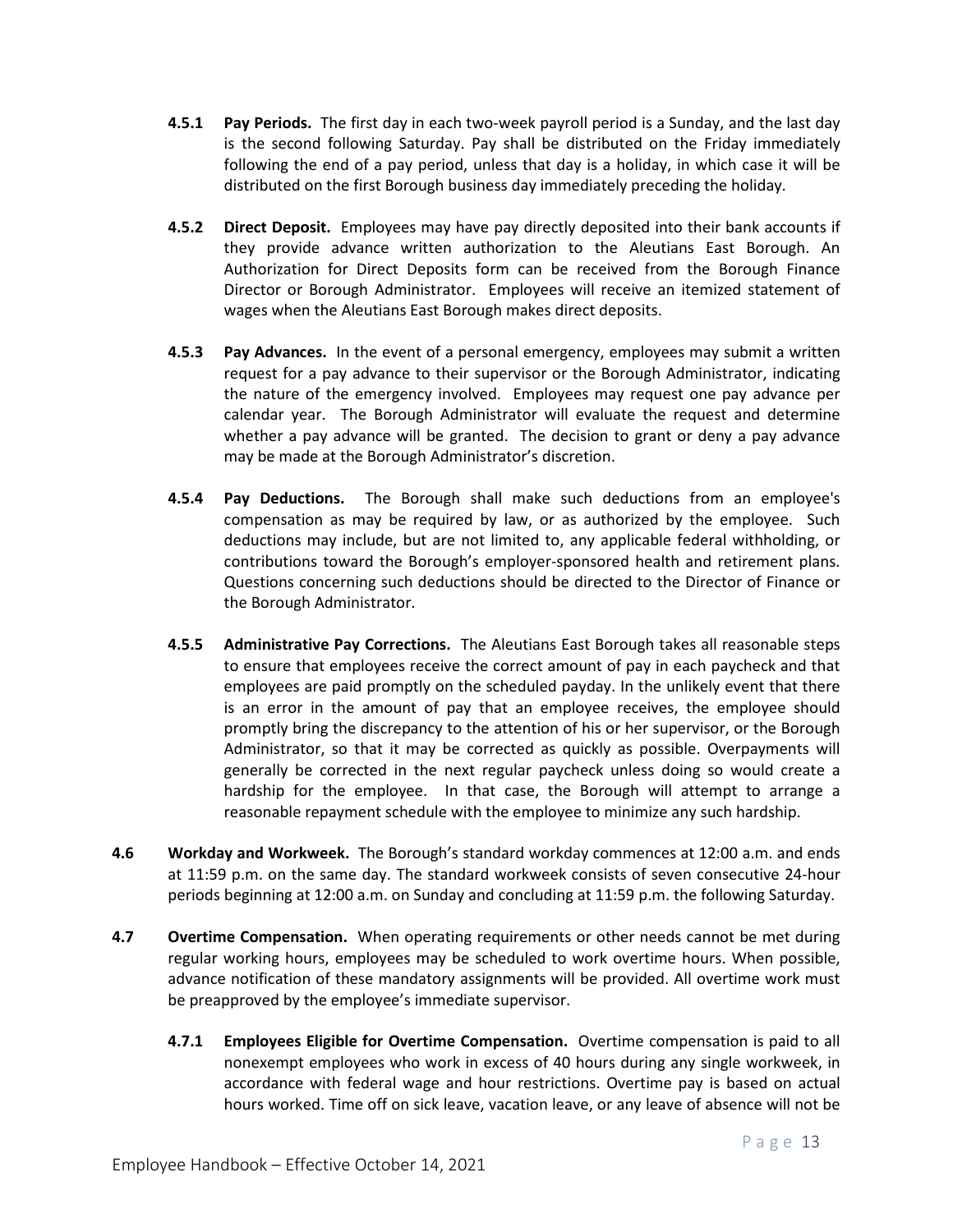considered hours worked for purposes of determining whether an employee is eligible for overtime pay.

- **4.7.2 Rate of Pay for Overtime Compensation.** The rate of pay for overtime hours is 1 ½ times the non-exempt employee's regular hourly rate.
- **4.7.3 Rules Governing the Start and End of Scheduled Shifts.** Non-exempt employees should report to work no more than ten minutes prior to their scheduled starting time nor stay more than ten minutes after their scheduled stop time without expressed, prior authorization from their supervisor.
- **4.8 Business Travel.** The Borough will pay the reasonable cost of travel for all employees who must do so for the purpose of conducting Borough business. All business travel must be approved in advance in writing by the Borough Mayor, Borough Administrator or designee. When approved, the Borough will reimburse the actual costs of travel, lodging, and other expenses directly related to accomplishing Borough objectives. Reimbursement will be limited to the reasonable costs of travel, as determined at the Borough's sole discretion. The Borough may make alternate arrangements to cover employee living expenses when the Borough, in its sole discretion, deems such arrangements appropriate. Employees should contact their supervisor for guidance and assistance on procedures related to travel arrangements, expense reports, reimbursement for specific expenses, or any other business travel issues.
	- **4.8.1 General Standards and Criteria.** All Business Travel must comply with the following general standards.
		- **4.8.1.1** Travel should begin at the day closest to the time of the meeting, conference, etc., which the person is attending.
		- **4.8.1.2** Any expense for travel between the traveler's residence and the Borough's local headquarters shall not be reimbursed.
		- **4.8.1.3** During periods of prolonged travel, either inside or outside the Borough, either the Borough Mayor or Borough Administrator, or designee may find it in the best financial interest of the Borough to waive per diem and provide other arrangements such as room and board, actual expense, etc.
	- **4.8.2 Business Travel Without Prior Authorization.** In the event that neither the Borough Mayor, Borough Administrator, or designee is available to authorize such expenses prior to travel, the person traveling may apply for reimbursement after the fact for reasonable costs incurred as a result of that travel, as authorized by this Section. However, there is no guarantee that such expenses will be reimbursed unless they are approved in advance.
	- **4.8.3 Business Travel Expenses Eligible for Reimbursement.** Generally, the following expenses incurred during the course of pre-approved Business Travel will be deemed eligible for reimbursement, so long as they are reasonable: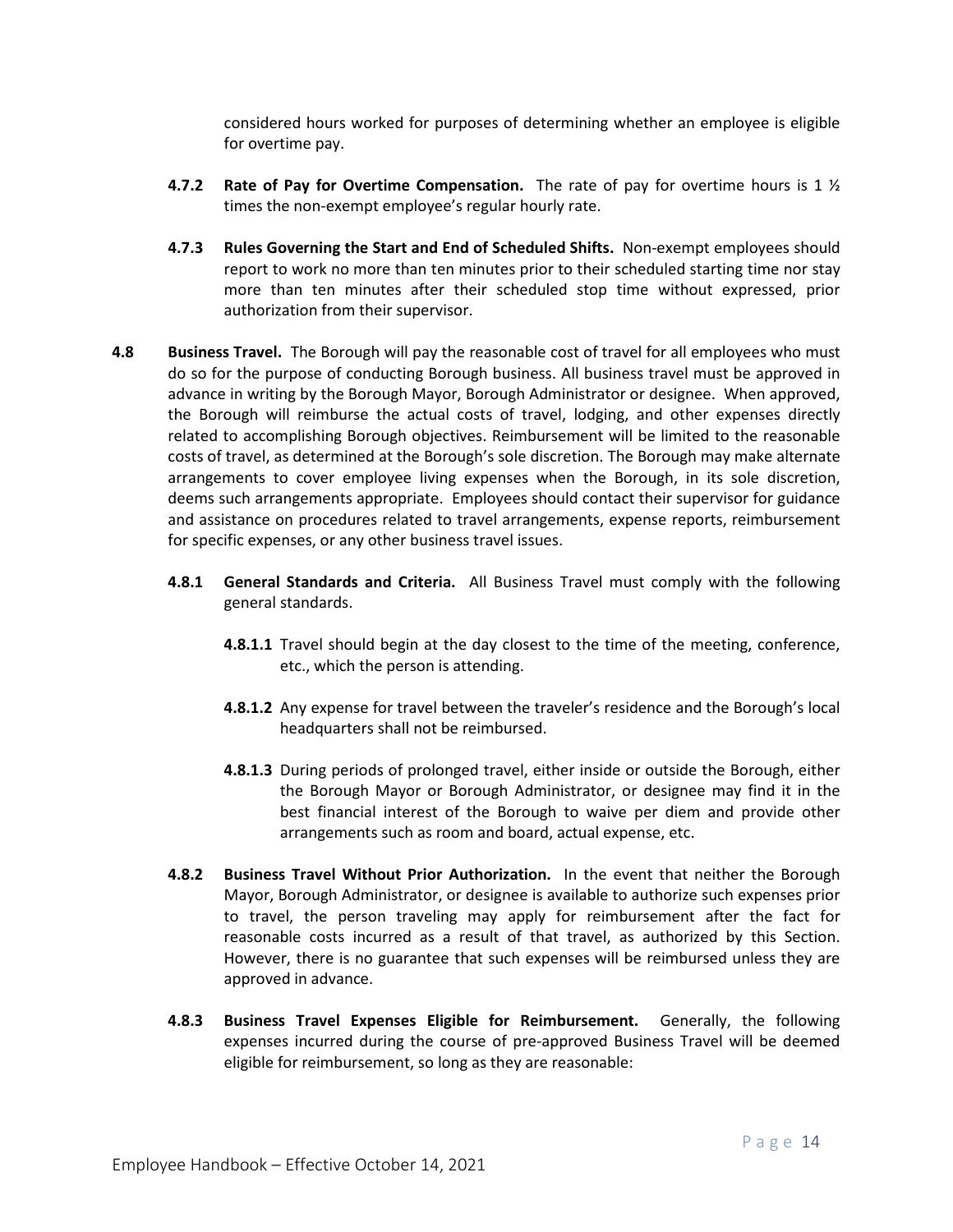- **4.8.3.1** Airfare for travel in coach or economy class or the lowest available fare unless other arrangements are preapproved by the Borough Mayor or Borough Administrator. The costs for chartering an airplane or vessel must always be approved in writing by the Borough Mayor or Borough Administrator in advance of the charter of the airplane or vessel to be eligible for reimbursement.
- **4.8.3.2 Car Rental and Parking Fees.** The costs for car rental and associated fees, such as for parking, are eligible for reimbursement only if they are preapproved in writing prior to the first date of rental.
- **4.8.3.3** Fares for shuttle or airport bus service, where available; costs of public transportation for other ground travel, and taxi and ride service fares, plus reasonable tip.
- **4.8.3.4** Preapproved mileage costs for use of personal cars while on Borough business, at the standard IRS allowance in effect at the time of the reimbursement request. Current rates are available at: https://www.irs.gov/taxprofessionals/standard-mileage-rates.
- **4.8.3.5** The actual costs for lodging while away from the Borough on Business Travel. Incidental expenses not authorized by this section that are incurred in association with covered lodging remain the responsibility of the employee.
- **4.8.3.6** Other pre-approved expenses directly related to accomplishing official Borough business while on Business Travel.
- **4.8.4 Per Diem.** Employees away from the Borough on Business Travel that requires an overnight stay or is for a duration of ten hours or more, including travel time, shall receive a daily rate per diem allowance, either before departure or upon return, as the employee requests. The rate of per diem shall be \$65/day if traveling within the Borough. If traveling outside the Borough, the employee's per diem rate will be determined according to the federal Department of Defense local meals rate for the destination(s) that are in effect at the time of travel.
	- **4.8.4.1 Prepayment of Per Diem.** Cash advances to cover reasonable anticipated expenses may be made to Borough employees after travel has been approved. Borough employees must submit a written request to the Borough Mayor, Borough Administrator or designee at least five (5) working days ahead of the anticipated travel date.
- **4.8.5 Duty to Report Accidents When on Business Travel.** Employees who are involved in an accident while travelling on business must promptly report the incident to their immediate supervisor.
- **4.8.6 Duty to Report Business Travel Expenses.** When travel is completed, employees should submit completed travel expense reports within 15 days. Reports should be accompanied by receipts for all individual expenses. In order to receive reimbursement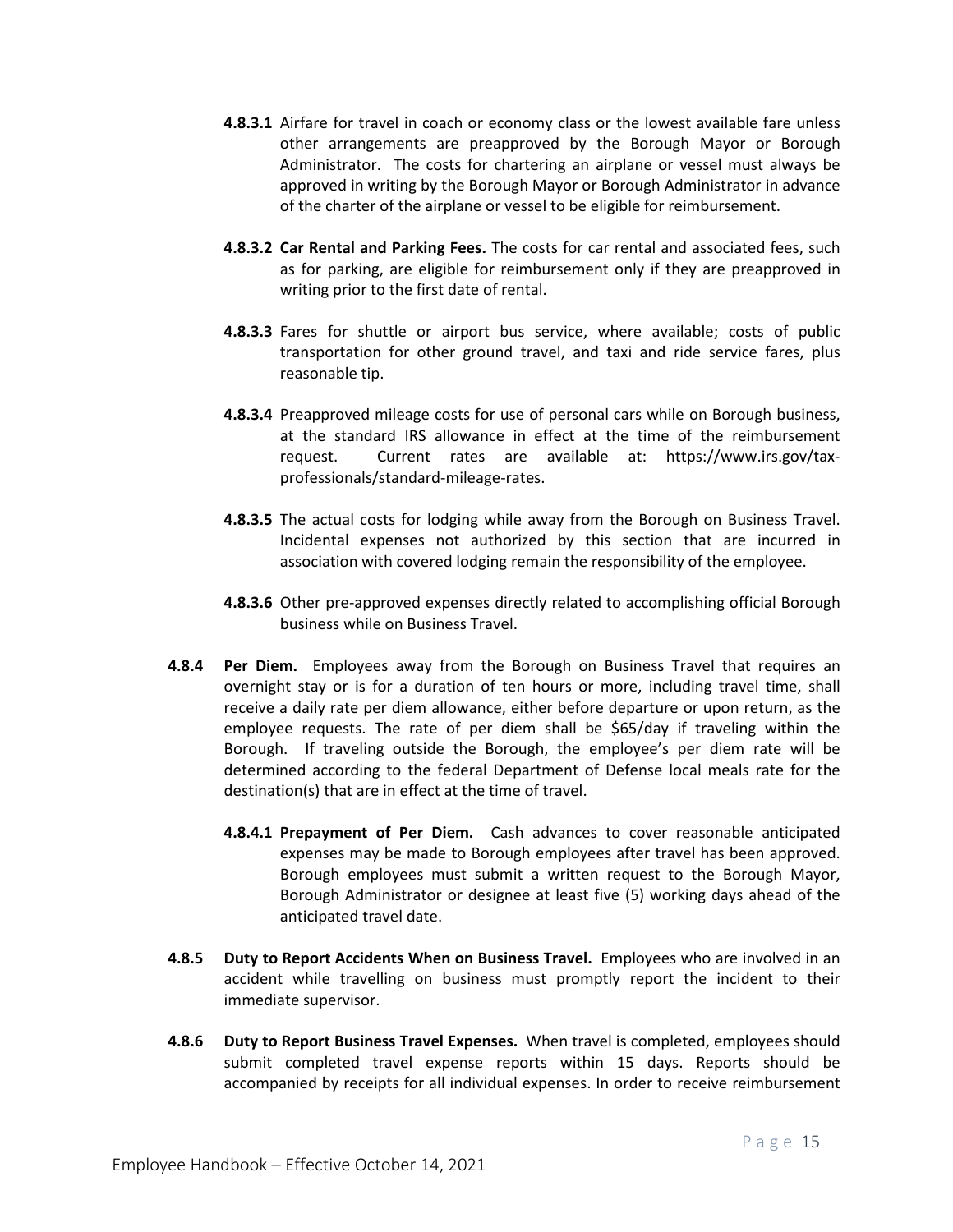for travel expenses, all employees are required to send an email request to the Administrator and must include supporting documentation (i.e. receipts).

- **4.8.6.1 Use of Borough Credit Card.** If an employee is using a Borough credit card in conjunction with business travel, the employee must submit all receipts and a credit card authorization form with the travel expense report.
- **4.8.7 Cancellation of Business Travel.** If an employee's Business Travel has been cancelled, the employee is responsible for cancelling and receiving refunds for all travel arrangements. If the employee has received a cash advance to cover anticipated expenses including but not limited to lodging and meal per diem, the employee is required to remit any prepaid per diem to the Borough within 15 days of the cancellation.
- **4.8.8 Abuse of Business Travel Policies.** Abuse of the Business Travel policy, including falsifying expense reports to reflect costs not incurred by the employee, can be grounds for disciplinary action, up to and including termination of Borough employment.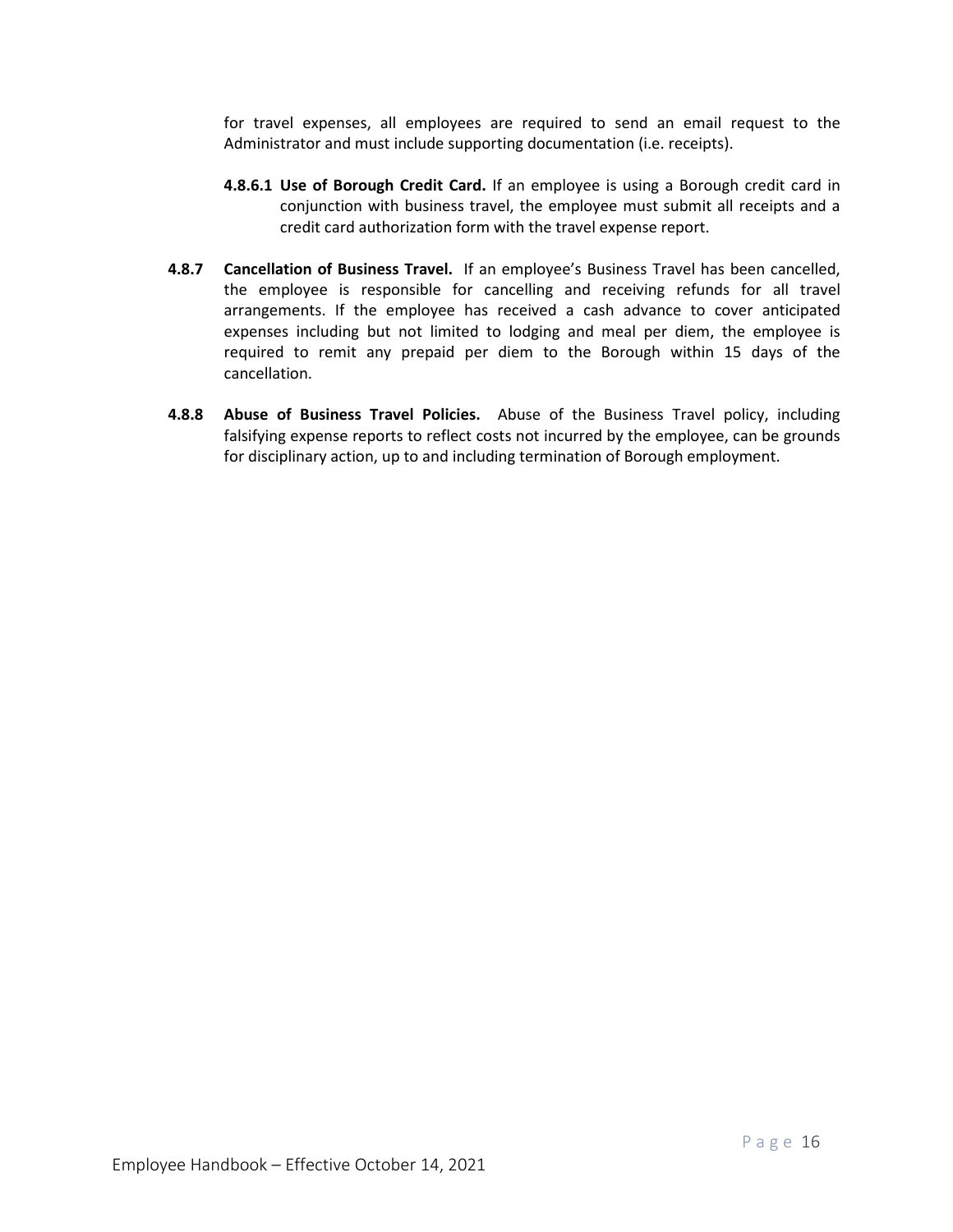# **CHAPTER FIVE**

# EMPLOYEE BENEFITS ADMINISTRATION

- **5.1 Eligibility for Benefits.** Benefits eligibility is dependent upon a variety of factors, including employee classification. Employees should direct questions regarding the benefits described in this chapter to their supervisor or the Borough Administrator. In addition, details of many of these programs can be found elsewhere in the employee handbook.
- **5.2 Classes of Employee Benefits.** The Borough offers the following benefits programs to its employees, subject to various eligibility and program requirements.

| <b>Benefits Conversion on Termination</b> | Flex-Time Scheduling     | <b>Relocation Assistance</b>   |
|-------------------------------------------|--------------------------|--------------------------------|
| Bereavement Leave                         | Life Insurance           | <b>Tax-Sheltered Annuities</b> |
| Childcare Assistance                      | <b>Medical Insurance</b> | <b>Travel Allowances</b>       |
| <b>COBRA</b>                              | <b>Membership Dues</b>   | <b>Travel Insurance</b>        |
| Dental Insurance                          | <b>Military Leave</b>    | <b>Vacation Benefits</b>       |
| Drug Rehabilitation Assistance            | Paid Holidays            | <b>Voting Time Off</b>         |
| <b>Family Leave</b>                       | Pension Plan             | Witness / Jury Leave           |
|                                           |                          |                                |

#### **5.3 Holidays.** The Borough observes the following holidays:

| New Year's Day          | January 1                              |
|-------------------------|----------------------------------------|
| <b>President's Day</b>  | Third Monday in February               |
| <b>Memorial Day</b>     | Last Monday in May                     |
| <b>Independence Day</b> | July 4                                 |
| <b>Labor Day</b>        | First Monday in September              |
| <b>Veterans Day</b>     | November 11                            |
| <b>Thanksgiving</b>     | Fourth Thursday and Friday in November |
| <b>Christmas Day</b>    | December 25                            |

A recognized holiday that falls on a Saturday will be observed on the proceeding Friday. A recognized holiday that falls on a Sunday will be observed on the following Monday.

**5.3.1 Holiday Pay.** All regular employees will receive paid time off for Borough Holidays. Eligible employees who do not work on Borough Holidays will receive pay equal to the employee's base rate of pay multiplied by the number of hours the employee would otherwise have worked on that day. Eligible employees who do work on a Borough Holiday shall receive holiday pay at the rate of 1.5 times their normal base rate of pay for every hour worked so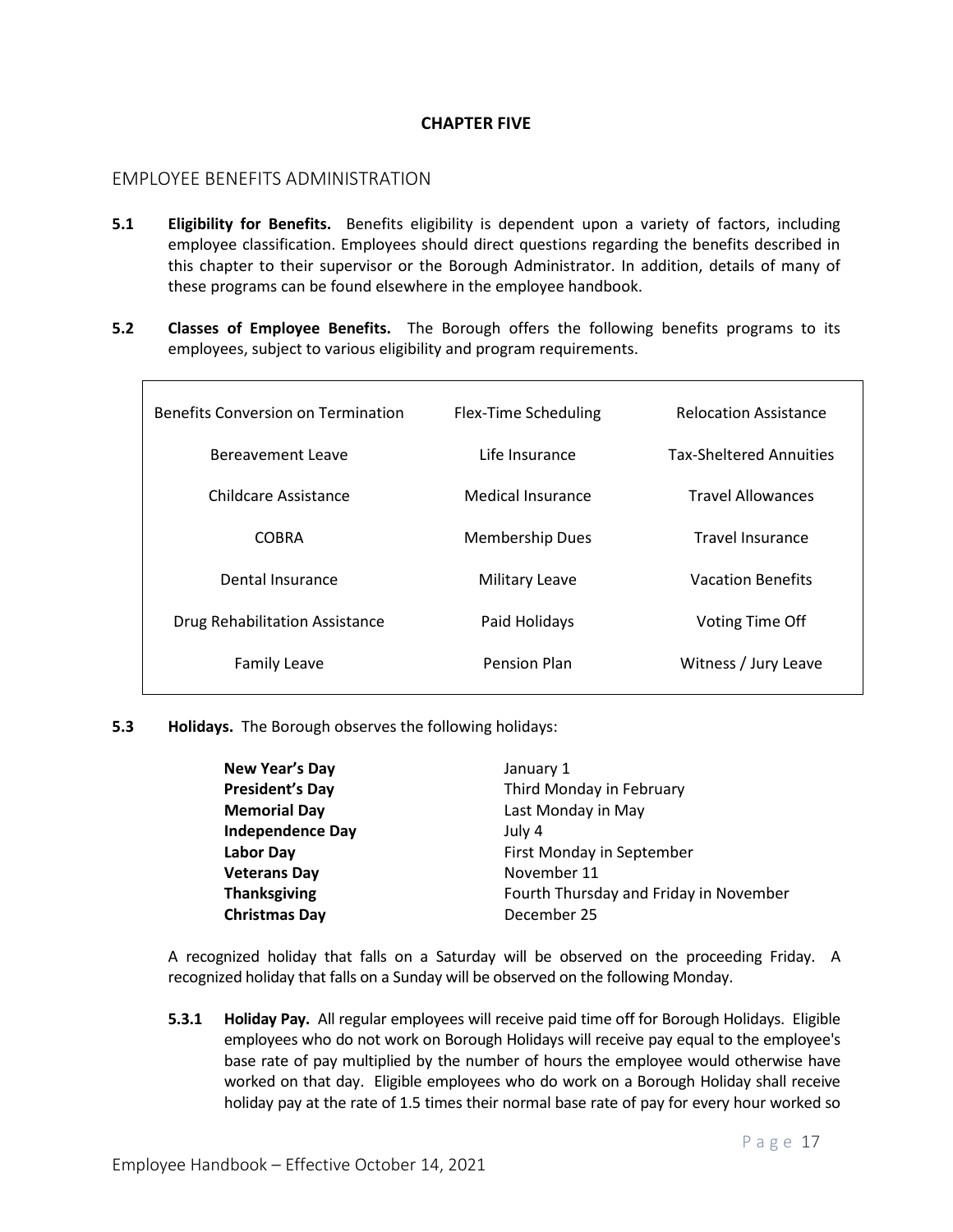long as they have received prior authorization to work on an observed holiday from a Department Head, the Borough Administrator, or the Mayor.

- **5.3.2 Floating Holidays.** Regular employees will also receive two floating holidays during each calendar year. All floating holidays must be scheduled with the prior written approval of the employee's supervisor.
- **5.4 Vacation Leave.** The purpose of Vacation Leave is to provide employees with opportunities for rest, relaxation, and personal pursuits. Regular employees shall accrue hours of Vacation Leave based upon continuous years of service to the Borough, beginning on the employee's first day serving in his or her position. Vacation Leave is paid at the employee's base rate at the time of leave. Vacation Leave does not accrue during periods of administrative leave, leave without pay, or after an employee's effective date of termination.
	- **5.4.1 Rate of Accrual.** Regular employees shall accrue Vacation Leave according to the following schedule:

| <b>Number of Years of Employment</b> | <b>Accrual Rate</b>                             |
|--------------------------------------|-------------------------------------------------|
| <b>Less Than 3 Years of Service</b>  | 1 day per calendar month<br>12 days per year    |
| 3 – 7 Years of Service               | 1.5 days per calendar month<br>18 days per year |
| 7+ Years of Service                  | 2 days per calendar month<br>24 days per year   |

This accrual rate is based on a 40-hour work week and is pro-rated against the actual hours worked. The amount of paid vacation time employees receive increases with the length of their employment.

Length of eligible service is calculated on the basis of a benefit year. This is the 12 month period that begins when the employee starts to earn vacation time. An employee's benefit year may be extended for any significant leave of absence except military leave of absence. Military leave has no effect on this calculation. Once employees enter an eligible employment classification, they begin to earn paid vacation time according to the schedule. However, before vacation time can be used, employees must complete any applicable probationary period. After that time, employees can request use of earned vacation time including that accrued during the waiting period.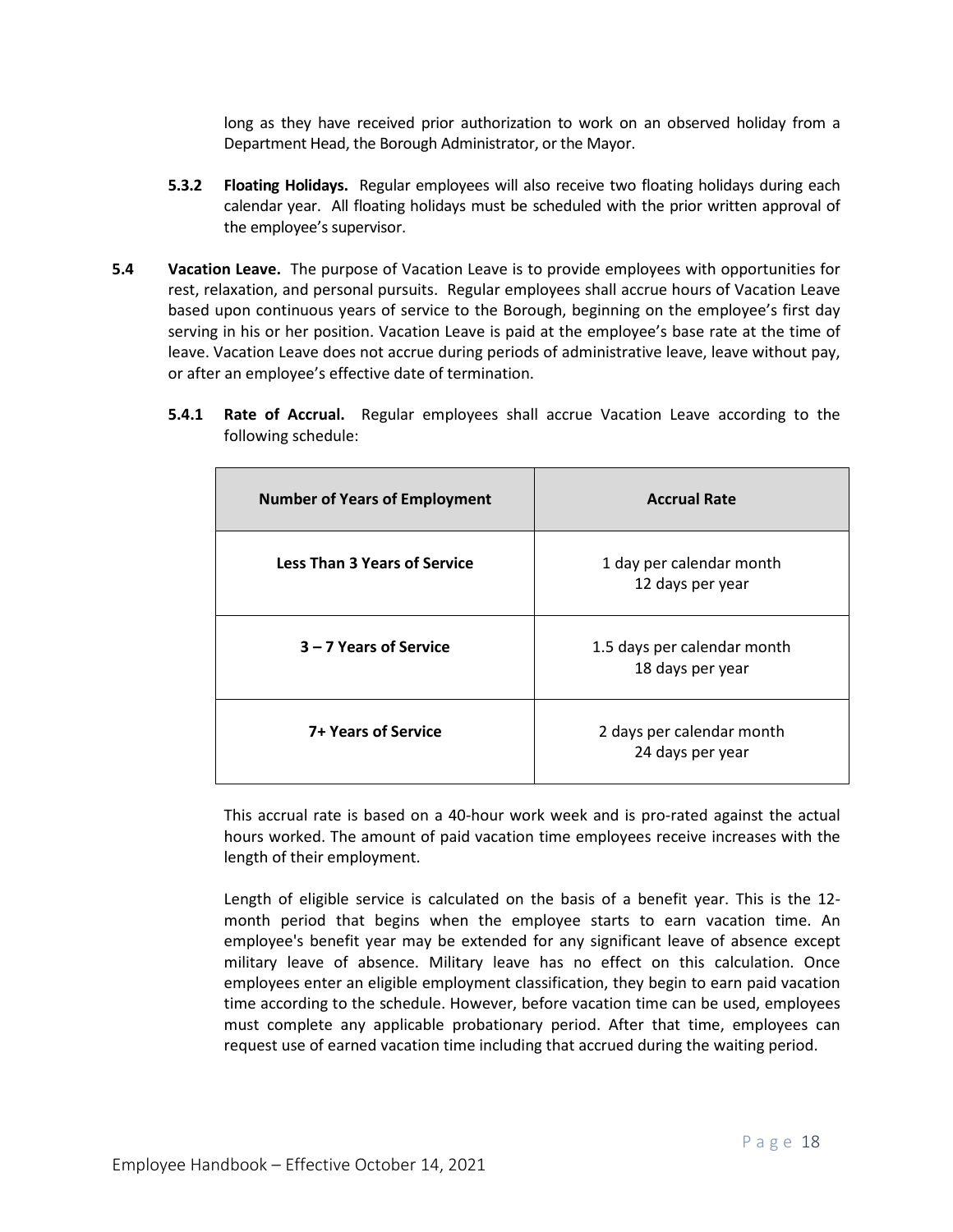- **5.4.2 Vacation Pay.** Vacation Leave is paid at the employee's base rate of pay at the time that the leave is used. It does not include overtime or any special forms of compensation such as incentives, commissions, bonuses, or shift differentials.
- **5.4.3 Using Vacation Leave.** Employees must request advance approval from their supervisors prior to using Vacation Leave. The decision of whether to grant Vacation Leave is based on a number of factors, including the Borough's scheduling needs and staffing requirements. The Borough recognizes that the fulfillment of child care responsibilities can provide a compelling reason for time-off requests. Where feasible, the employee's needs will be accommodated.
- **5.4.4 Minimum Use of Vacation Leave Mandatory.** All employees must use a minimum of five (5) days of accrued Vacation Leave per calendar year. Leave cash-outs do not satisfy this requirement.
- **5.4.5 Effect of Termination Upon Accrued Leave.** Upon termination of employment, employees will be paid for any unused Vacation Leave that has accrued through the last day of work. However, if an employee has been terminated by the Borough for cause, the Borough may in its sole discretion consider any unused Vacation Leave to have been forfeited.
- **5.4.6 Donation of Vacation Leave to Other Employees.** Employees may donate Vacation Leave to other employees whose Vacation Leave has been exhausted, if approved by the Borough Administrator. The Borough Administrator shall normally approve such donations only in such instances in which the individual to receive the donation faces some serious or life-threatening illness or injury, or is experiencing some comparable emergency. Donated Vacation Leave shall be deemed to run concurrently with, and shall not augment, any period of unpaid leave to which the receiving employee may otherwise be entitled. If the Borough Administrator approves a donation of Vacation Leave, it shall be computed according to the rate of pay of the employee who has received it.
- **5.4.7 Cashing Out Vacation Leave.** Employees may once per year request that the Borough cash out a maximum of 80 hours of unused Vacation Leave. All such requests must be in writing, and may be approved only if the Borough Administrator finds that doing so will be in the Borough's best interests.
- **5.5 Sick Leave.** The Borough provides paid sick leave benefits to all regular employees for periods of temporary absence due to illnesses, disability, or injury. Sick leave benefits will be calculated based on the employee's base pay rate at the time of absence and will not include any special forms of compensation, such as overtime, incentives, commissions, bonuses, or shift differentials. Sick leave benefits are intended solely to provide income protection in the event of illness or injury, and may not be used for any other absence. Unused paid sick leave benefits shall accumulate indefinitely. Unused sick leave benefits will not be paid to employees while they are employed or upon termination of employment.
	- **5.5.1 Rate of Accrual.** Eligible employees will accrue sick leave benefits at the rate of 12 days per year (1 day for every full month of service). Sick leave benefits are calculated on the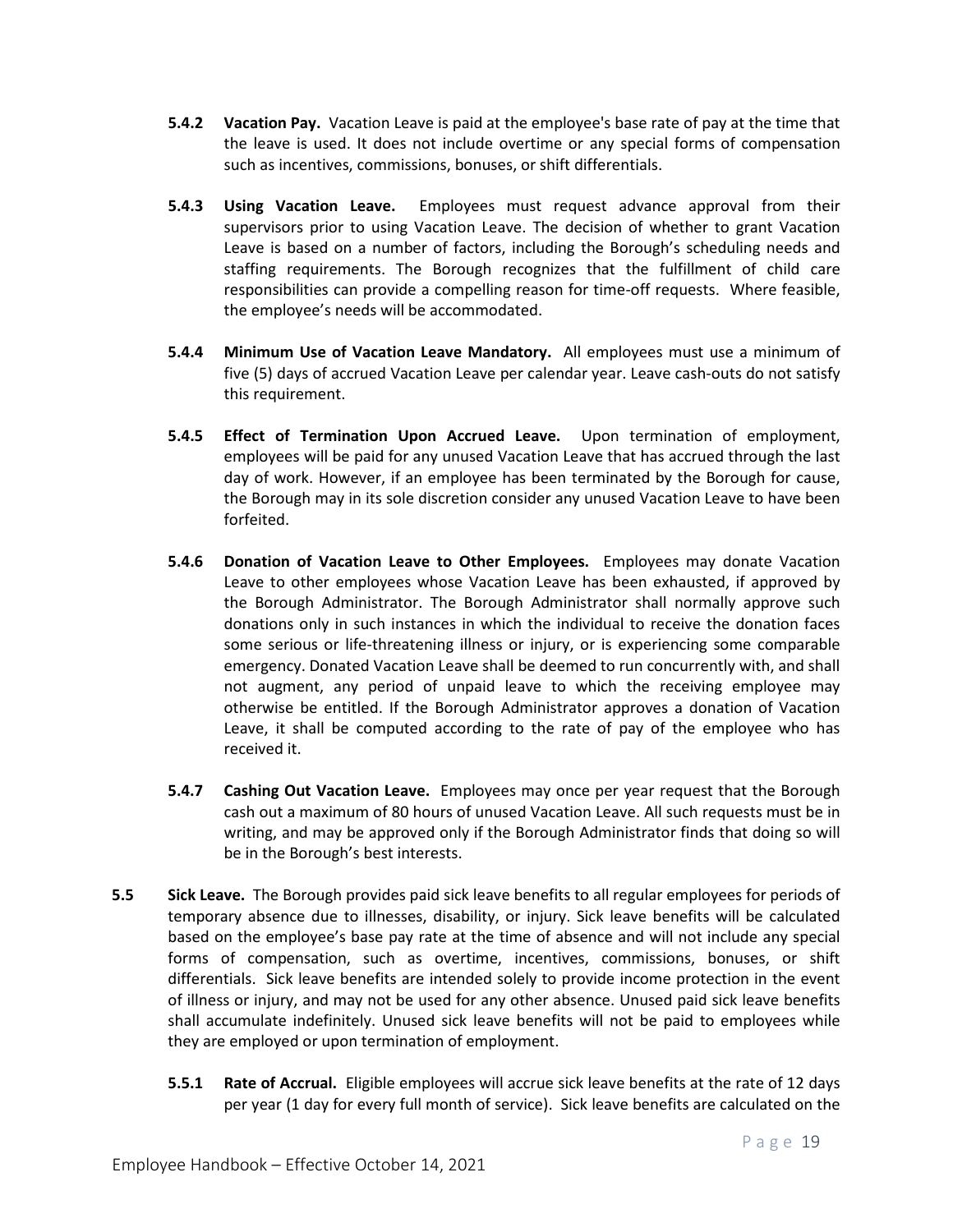basis of a "benefit year", which is the 12-month period that begins when the employee starts to earn sick leave benefits. This accrual rate is based on a 40-hour work week and is pro-rated on the actual hours worked.

- **5.5.2 Use of Sick Leave.** Paid sick leave may be used in minimum increments of one hour. Eligible employees may use sick leave benefits for an absence due to their own illness or injury or that of a family member who resides in the employee's household. Paid sick leave benefits may be extended to other situations when prior written approval is obtained from the Mayor, Borough Administrator or designee.
- **5.5.3 Notice Requirements.** Employees who are unable to report to work due to illness or injury shall notify their direct supervisor before the scheduled start of their workday if possible. Absent other arrangements, the employee shall notify the direct supervisor before work is scheduled to begin, on each additional day of absence.
- **5.5.4 Use of Sick Leave in Conjunction with Workers' Compensation Claims.** As an additional condition of eligibility for sick leave benefits, an employee on an extended absence must apply for any other available compensation and benefits, such as Workers' Compensation. Sick leave benefits will be used to supplement any payments that an employee is eligible to receive from state disability insurance, Workers' Compensation or any Borough- provided disability insurance program(s). The combination of any such disability payments and sick leave benefits shall not exceed the employee's normal earnings for any given week or any given day.
- **5.5.5 Donation to Leave Bank.** Employees with more than twenty (20) days of accrued sick leave may contribute as many days as they wish above the twenty (20) days to the Borough's sick leave bank. Donations may be made on July 1st of every year. Employee's who have exhausted all paid leave as a result of sickness or injury may apply in writing to the Sick Leave Bank. The Mayor, Borough Administrator, or designee will review all Sick Leave Bank requests and make a determination of the number of days to be granted to each applying employee, from the Sick Leave Bank.
- **5.6 Paid Administrative Leave.** An employee may receive regular pay and credit for Vacation Leave and longevity for the time that the employee remains on administrative leave; however, such time will not be credited as hours worked for the purposes of computing overtime pay. Notwithstanding the examples provided in this section, any employee may be placed on paid administrative leave if the Borough Administrator finds it to be in the Borough's best interests, including instances in which an employee is the subject of a Borough investigation related to a charge of misconduct.
	- **5.6.1 Jury Duty.** The Borough encourages employees to fulfill their civic responsibilities by serving as jurors when required. Regular employees may request up to two weeks of paid jury duty leave for petit jury and four weeks for grand jury duty during any two (2) year period. The Mayor may extend the period of paid jury leave for cause. All such extensions must be in writing and must be completed prior to the first day of the extended jury duty period. Jury duty pay will be calculated on the employee's base pay rate times the number of hours the employee would otherwise have worked on the day of absence.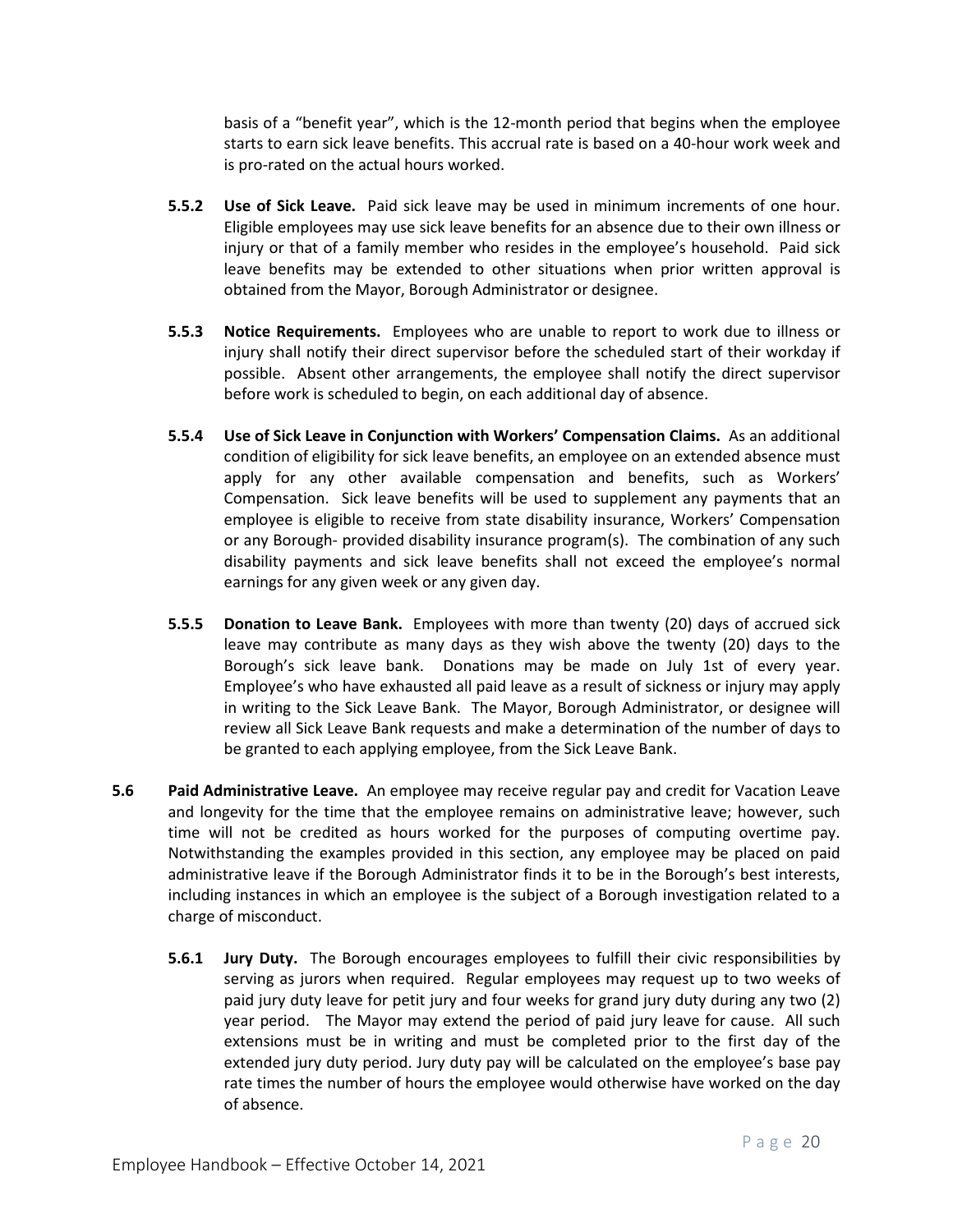If employees are required to serve jury duty beyond the period of paid jury duty leave, they may use any available paid time off (for example, vacation benefits) or may request Leave Without Pay (LWOP) for the remainder of the time spent on jury duty. It is the intent of this section that such extensions may be granted for reasons such as extended travel required to fulfill the jury duty requirement or for an additional summons to jury duty during the two (2) year period.

Employees must show the jury duty summons to their supervisor as soon as possible so that the supervisor can accommodate their absence. Employees are expected to report for work whenever the court schedule permits. Any compensation received by the employee for jury duty while the employee is on paid jury duty leave becomes the property of the Aleutians East Borough and the employee shall turn in all such pay to the AEB immediately upon its receipt.

**5.6.2 Witness Leave.** The Borough encourages employees to appear in court for witness duty when subpoenaed to do so. Immediately upon receipt of a subpoena to be a witness, the employee shall show the subpoena to the employee's supervisor and allow a copy to be made. The employee shall report for work whenever the court schedule permits.

If an employee has been subpoenaed as a witness by the Borough, they will receive paid time off for the entire period of Witness Leave. Employees will be granted a maximum of forty (40) hours of paid time off to appear in court as a witness at the request of a party other than the Aleutians East Borough.

Employees will be paid at their base rate and are free to use any remaining paid leave benefits (e.g. vacation leave) to receive compensation for any period of witness duty absence that would otherwise be unpaid. Any compensation received by the employee for being a witness while on paid witness leave becomes the property of the Aleutians East Borough and the employee shall turn in all such pay to the Borough immediately upon its receipt.

- **5.6.3 Military Leave.** Regular employees who are members of the Armed Forces Reserve or National Guard will be allowed Military Leave for training. Military Leave will be granted to employees, except those occupying temporary positions, to attend scheduled drills or training or if called to active duty with the U.S. armed services. The portion of any military leaves of absence in excess of two weeks will be unpaid; however, employees may use any available paid time off for the absence. Employees on two-week active duty training assignments or inactive duty training drills are required to return to work for the first regularly scheduled shift after the end of training, allowing reasonable travel time. Employees on longer military leave must apply for reinstatement in accordance with all applicable state and federal laws. Every reasonable effort will be made to return eligible employees to their previous position or a comparable one. They will be treated as though they were continuously employed for purposes of determining benefits based on length of service.
- **5.6.4 Voting Leave.** The Borough encourages employees to fulfill their civic responsibilities by participating in elections. Generally, employees are able to find time to vote either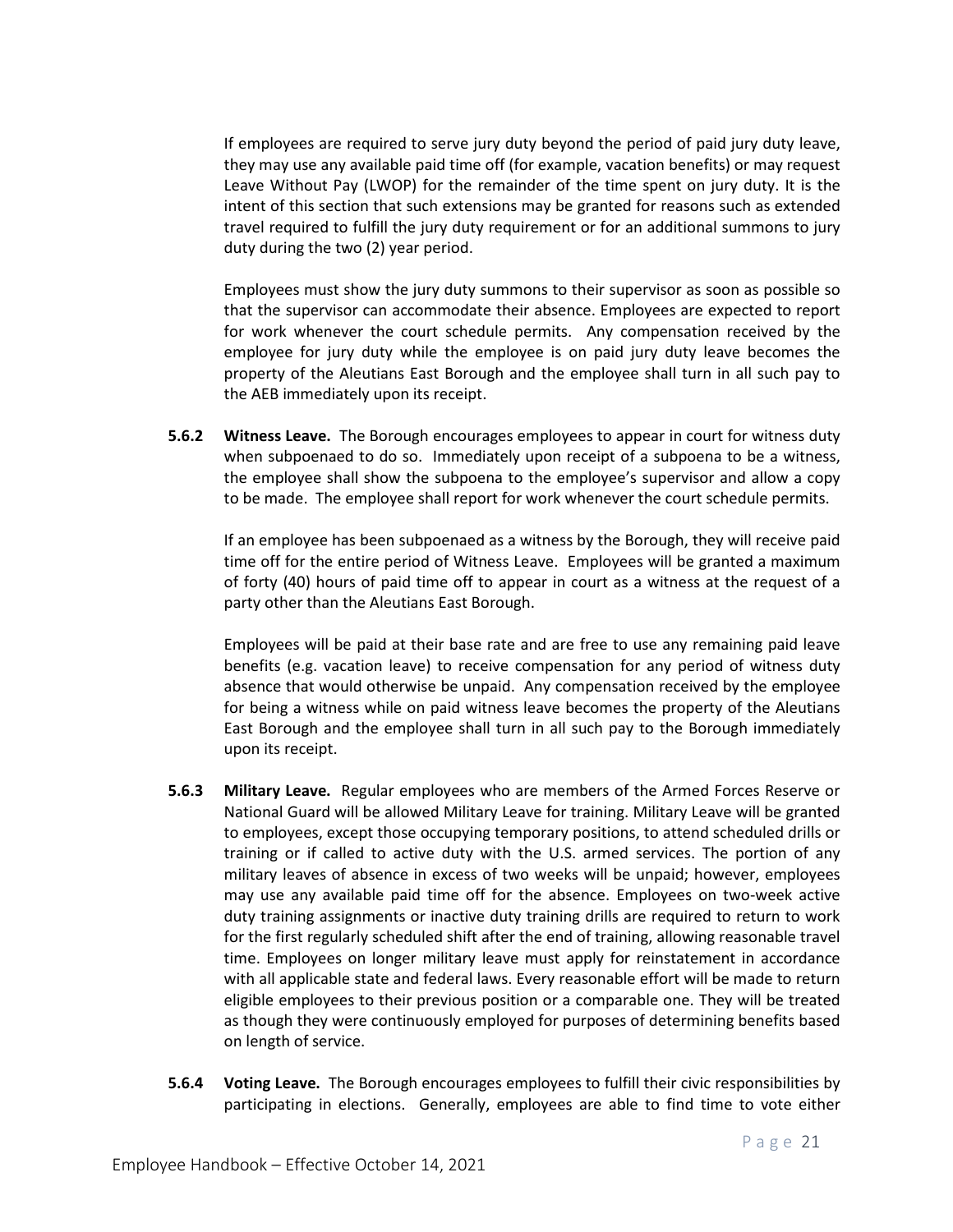before or after their regular work schedule. If employees are unable to vote in an election during their nonworking hours, the Aleutians East Borough will grant paid time off to vote. Employees should request time off to vote from their supervisor at least two (2) working days prior to the Election Day. Advance notice is required so that the necessary time off can be scheduled at the beginning or end of the work shift, whichever (in the AEB's sole discretion) provides the least disruption to the normal work schedule.

- **5.6.5 Emergency Closures.** At times, emergencies such as severe weather, fires, power failures, earthquakes or tsunami warnings, can disrupt Borough operations. In extreme cases, these circumstances may require the closing of a work facility. When operations are officially closed due to emergency conditions, the time off from scheduled work will be paid. The provisions of this paragraph shall not apply to temporary Borough employees. During such emergency closings, Borough employees shall make all reasonable efforts to talk with their supervisors and follow their supervisors' orders.
- **5.7 Leave Without Pay.** The Mayor, Borough Administrator or designee may grant leave without pay (LWOP) to any regular employee. Requests for LWOP shall be considered in light of the circumstances involved and the interests of the Borough, including anticipated work load requirements and staffing considerations during the proposed period of absence.
	- **5.7.1 Requests.** Such leave shall only be considered when the employee submits a written LWOP Request Form setting forth the reasons for the proposed leave, and when it is desirable to retain the services of the employee for the future. When a period of LWOP ends, the Borough will make reasonable efforts to return the employee to the same position or a similar available position. However, the Borough cannot, and does not, guarantee reinstatement in all cases.
	- **5.7.2 Exhaustion of Paid Leave.** All employees shall be required to exhaust any accrued paid time off (PTO) before taking unpaid leave, except for those employees who are absent while drawing Workers' Compensation Pay.
	- **5.7.3 Nonaccrual of Benefits During Leave Without Pay.** Benefit accruals, such as sick leave, or holiday benefits, will be suspended during periods of LWOP and will resume upon return to active employment.
- **5.8 Family Medical Leave.** In compliance with applicable provisions of state and federal law, eligible employees may take paid or unpaid, job-protected leave for specified family and medical reasons. During the time that an employee is on Family Medical Leave, the Borough will maintain coverage for the employee under the group health plan at the level and under the conditions that coverage would have been provided if the employee had been employed continuously from the date the leave began to the date the employee returns from leave. Employees who pay premiums for health insurance coverage by paycheck deduction will still be responsible for those premiums while on leave without pay. The Borough's obligation to maintain health insurance coverage will cease if an employee's premium is thirty (30) calendar days late. The Borough may recover the costs for maintaining health insurance coverage for an employee on unpaid leave if the employee fails to return from the entitled leave period for a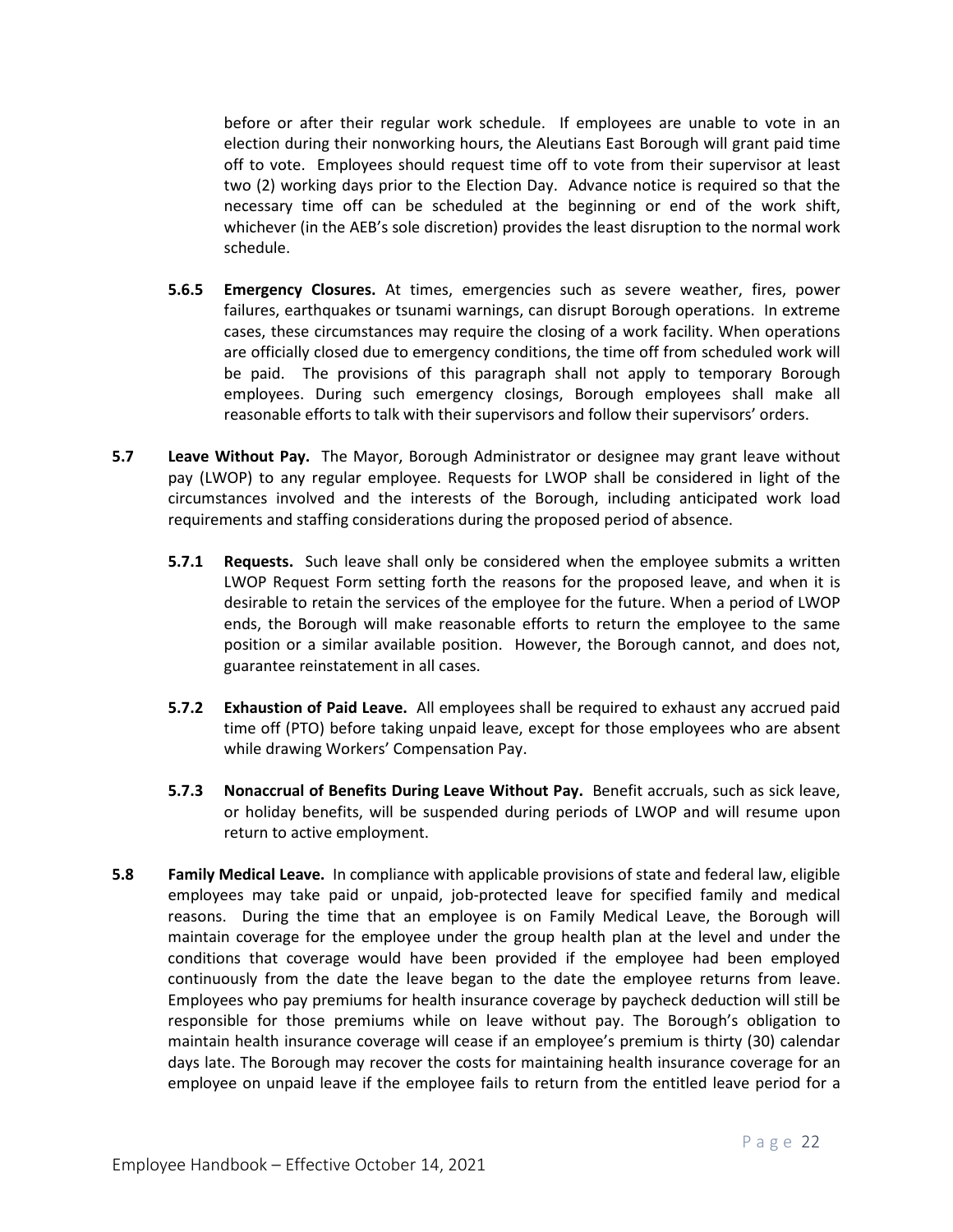reason other than the recurrence or continuation of a serious health condition or other circumstances beyond the control of the employee.

- **5.8.1 Eligibility for Family Medical Leave.** Employees are eligible for Family Medical Leave authorized purposes if they have been employed at least thirty-five (35) hours a week for six consecutive months or seventeen and one-half (17.5) hours a week for twelve (12) consecutive months immediately preceding the period of leave.
- **5.8.2 Nature of Leave.** Those who meet the definition of "eligible" under state and federal guidelines are entitled to:
	- Twenty-four workweeks in any 24-month period with a maximum of eighteen workweeks allowed in any 12-month period (i.e. an employee who opts to take eighteen workweeks in the first 12 months would then have six workweeks remaining to take in the following 12-months) for:
		- o The purpose of caring for the employee's spouse, child, or parent who has a serious health condition;
		- o A serious health condition that requires the employee to be absent from the employee's job or unable to perform the essential functions of his or her job;
	- Up to eighteen workweeks within a 12-month period may be taken for:
		- $\circ$  Pregnancy and birth of a child of the employee, or the placement of a child, other than the employee's stepchild, with the employee for adoption. The right to take this leave for this reason expires on the date one year after the birth or placement of the child. The 12-month period will be calculated from the day the employee first utilizes family/medical leave.
	- Twelve workweeks of leave in a 12-month period for any "qualifying exigency" of a military member who is on covered active duty and is a qualified family member.
	- Twenty-six workweeks of leave during a single 12-month period to care for a covered service member (qualified family member) recovering from a serious illness or injury sustained in the line of duty while on active duty. A "covered service member" is defined as a member in the Armed Forces (including the National Guard or Reserves) or a veteran who was active in the Armed Forces within the last five years.
- **5.8.3 Married Individuals Both Employed by Borough.** Married individuals who are both employed by the Borough may be restricted to a combined total of 18 workweeks of leave within any 12-month period for childbirth, adoption, or placement of a foster child; or to care for a parent with a serious health condition.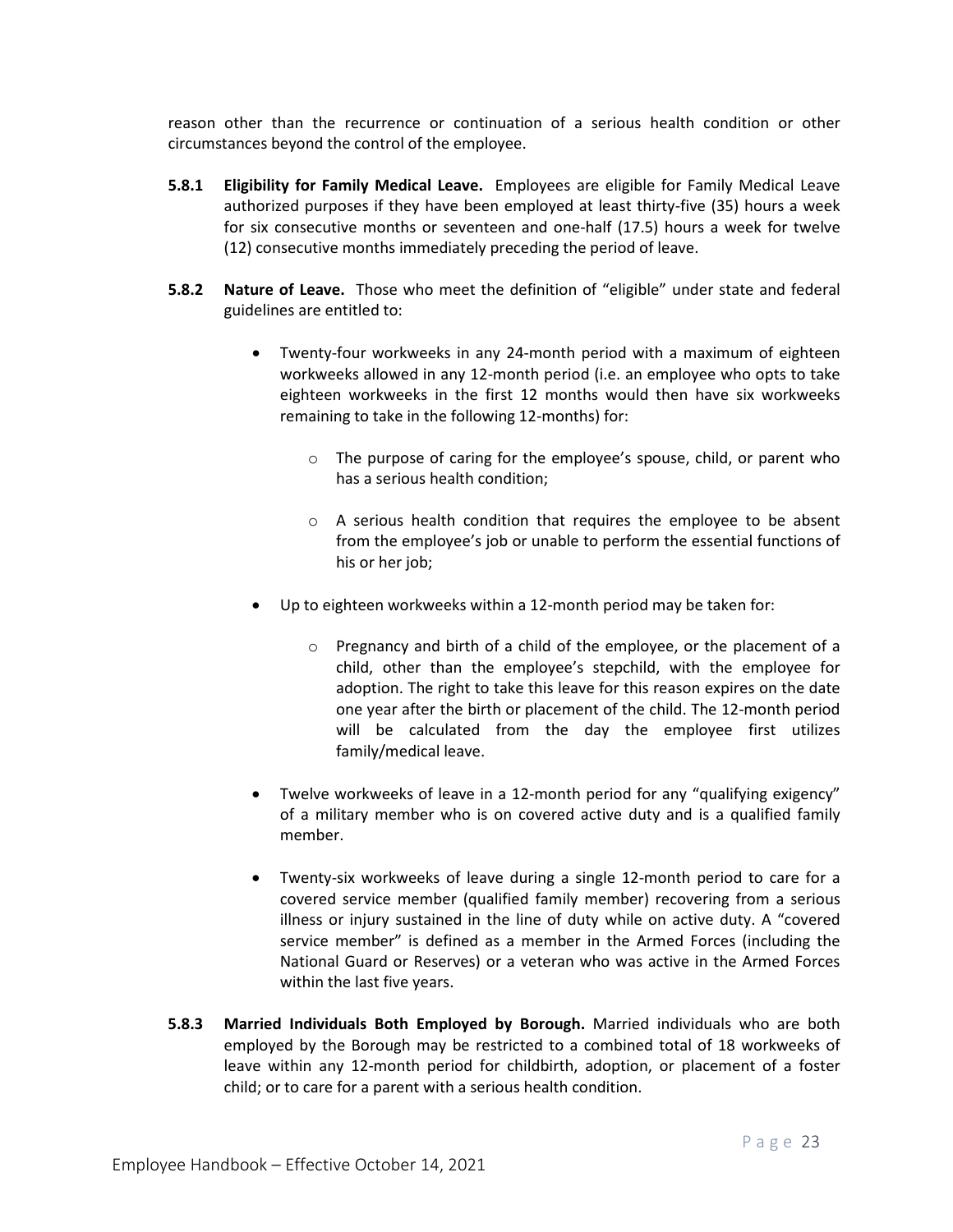- **5.8.4 Applicability to Work-Related Injuries.** Employees who sustain work-related injuries are eligible for a medical leave of absence for the period of disability in accordance with applicable laws covering occupational disabilities.
- **5.8.5 Family Medical Leave Requests.** Eligible employees should make requests for family leave to their supervisors at least 30 days in advance of foreseeable events and as soon as possible for unforeseeable events. Employees requesting family leave related to the serious health condition of themselves, a child, spouse, or parent may be required to submit a health care provider's statement verifying the need for Family Medical Leave and its beginning and expected ending dates.
- **5.8.6 Exhaustion of Paid Leave.** Eligible employees must first use any accrued sick leave, followed by any accrued vacation leave, during any period of Family Medical Leave. Employees may choose to retain a balance of five (5) days of paid vacation leave before switching to leave without pay. Benefit accruals, such as vacation, sick leave, or holiday benefits, will be suspended during leave without pay and will resume upon return to active employment.
- **5.8.7 Return Following Leave.** So the employee's return to work can be properly scheduled, an employee on Family Medical Leave must provide the Borough at least two weeks advance notice of the date the employee intends to return to work. Unless the Borough's business circumstances have changed to make it impossible or unreasonable, when an employee returns from leave, the Borough shall restore the employee to the position of employment held by the employee when the leave began; or to a substantially similar position with substantially similar benefits, pay, and other terms and conditions of employment. If an employee fails to return to work on the agreed upon return date, the Borough will assume that the employee has resigned.
- **5.9 Bereavement Leave.** Regular employees shall be entitled to up to five (5) days of paid bereavement leave annually, in the event of the death of an immediate family member. Bereavement pay is calculated based on the base pay rate at the time of absence and will not include any special forms of compensation, such as overtime, incentives, commissions, bonuses, or shift differentials. If an employee wishes to take bereavement leave, the employee should notify his or her supervisor immediately. The approval of bereavement leave is contingent upon the Borough Administrator's determination that the employee's absence will not cause unusual operating problems. Any employee may, with the supervisor's prior written approval, use any available paid leave (vacation or sick leave) for additional time off as necessary.
	- **5.9.1 Immediate Family Member.** For the purposes of this section, the Borough defines "immediate family member" as the individual's spouse or significant other, parent, stepparent, grandparent, child, step-child, adopted child, sibling or step-sibling; or the spouse's or significant other's parent, step-parent, child, step-child, adopted child, sibling or step-sibling; or any person other than those previously listed who is currently living in the same household with, or is legally dependent upon, the employee.
- **5.10 Employee Health Coverage.** The Borough offers health coverage to regular employees within eligible employment classifications. Eligible employees may participate in the health insurance plan subject to all terms and conditions of the agreement between the Aleutians East Borough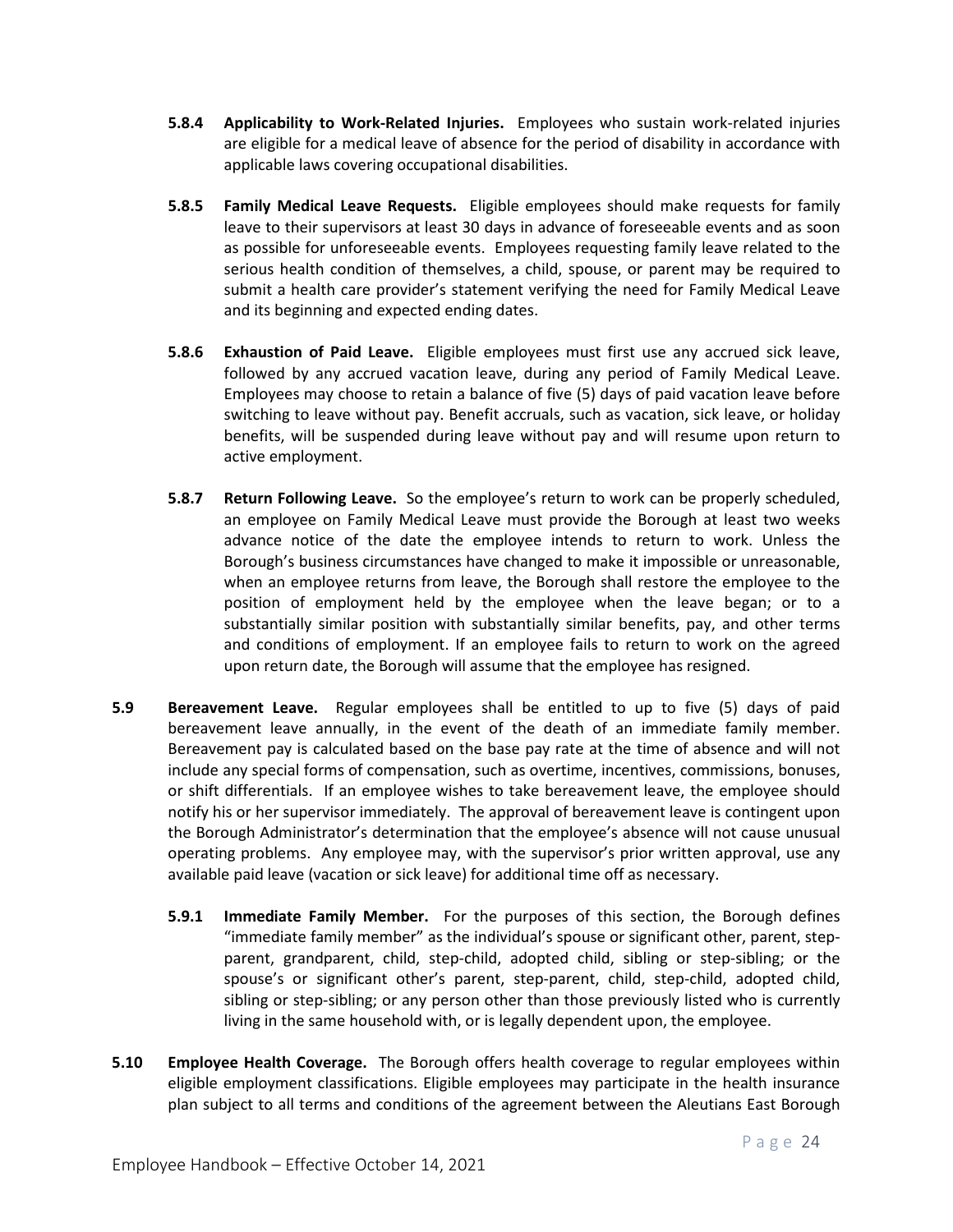and the insurance carrier. Details of the Borough's health coverage plan are described in the Summary Plan Description (SPD) provided to eligible employees. Employees should contact the Borough Administrator for more information about health coverage benefits and eligibility.

- **5.10.1 COBRA.** A change in employment classification that would result in loss of eligibility to participate in the Borough's employee health coverage plan may qualify an employee for benefits continuation under the Consolidated Omnibus Budget Reconciliation Act (COBRA). When an eligible employee elects COBRA continuation coverage, the employee or beneficiary pays the full cost of coverage at the Borough's group rates plus an administration fee. The Borough will provide each eligible employee with a written notice describing the employee's rights and obligations under COBRA if the employee becomes eligible for coverage under the Borough's health coverage plan. Note: under COBRA there is a requirement that the employer have 20 or more employees in the prior year.
- **5.11 Workers' Compensation Insurance.** The Aleutians East Borough provides a comprehensive workers' compensation insurance program at no cost to its employees. This program covers any injury or illness sustained in the course of employment that requires medical, surgical, or hospital treatment.
	- **5.11.1 Obligation to Notify Borough of Injury or Illness.** Employees who sustain work-related injuries or illnesses must inform their supervisor immediately. No matter how minor an on-the-job injury may appear, it is important that it be reported immediately. This will enable an eligible employee to qualify for coverage as quickly as possible.
	- **5.11.2 Applicability.** Neither the Borough nor the insurance carrier will be liable for the payment of workers' compensation benefits for injuries that occur during an employee's voluntary participation in any off-duty recreational, social, or athletic activity sponsored by the Borough.
- **5.12 Life Insurance.** Eligible employees may apply for life insurance coverage benefits as offered by the Borough.
- **5.13 Retirement Plan.** The Borough participates in the State of Alaska Public Employees Retirement System. Employees should contact the Borough Administrator or Finance Director with questions regarding eligibility and program requirements.
- **5.14 Relocation Benefits.** Those employees eligible for relocation benefits will be determined, in the Borough's sole discretion, by the Mayor or Borough Administrator on a case-by-case basis, taking into account various factors including the availability of funds to pay the relocation costs and other factors. When the Borough asks employees to relocate to a new area, certain relocation benefits may be provided to facilitate the transition. Relocation may be available to any eligible transferred or newly-hired employee who must relocate in order to reside within 50 miles of the new place of work. Employees must request relocation assistance for specific items before the date of the expenses are incurred. The Borough will reimburse expenses only if the employee has received advance written approval, incurs reasonable expenses, and submits satisfactory proof of the expense within thirty (30) calendar days of the date the expense was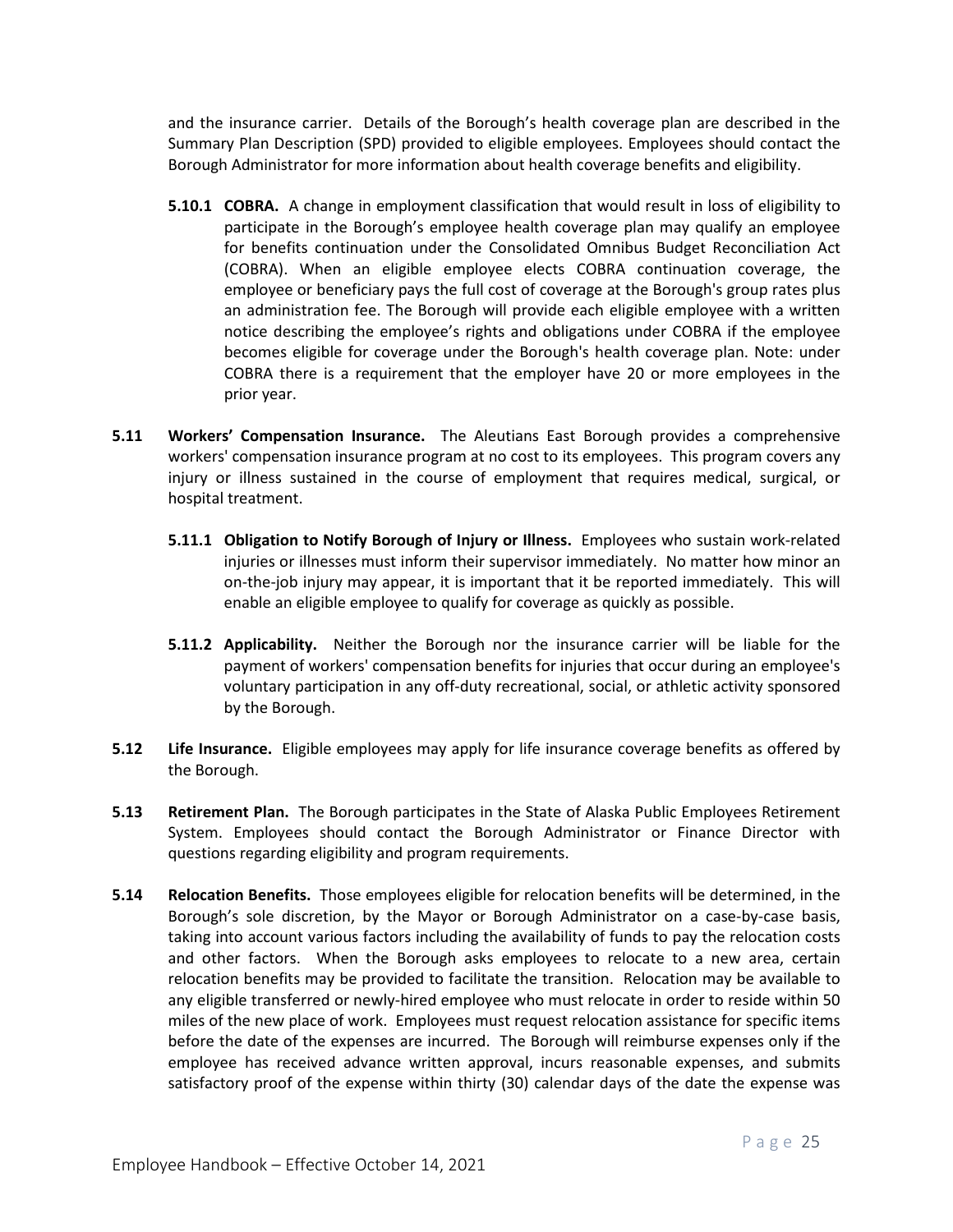incurred. For specific information regarding the terms and extent of relocation benefits, please contact the Mayor, Borough Administrator or designee.

- **5.15 Tuition Reimbursement.** Borough employees may be eligible to receive reimbursement of up to \$200.00 per semester hour for preapproved college courses that the employee completes. Tuition reimbursement program availability may vary year to year, subject to funding.
	- **5.15.1 Eligible Employees.** Regular full-time employees with at least five years of service are eligible for the program.
	- **5.15.2 Eligible Expenses.** The costs of tuition for courses that relate to an employee's job duties are eligible for reimbursement if they begin after June 30, 2019. To be eligible for reimbursement, the employee must successfully complete the course with a passing grade of C- or greater. Audited courses are not eligible for reimbursement, nor are any fees, materials, and other associated costs.
	- **5.15.3 Preapproval Required.** Only those courses that have been preapproved by the Borough Administrator are eligible for reimbursement. Reimbursement requests may be authorized or denied at the Borough Administrator's discretion.
	- **5.15.4 Maximum Reimbursement Amount.** An eligible employee's annual reimbursement amount may not exceed \$2,400.00 per fiscal year, and a lifetime maximum of \$10,000.00.
	- **5.15.5 Reimbursement Requests.** To receive reimbursement under this section, an employee must submit an official transcript showing successful completion of the course, as well as documentation sufficient for the Borough Administrator to verify that the employee has paid for the course.
	- **5.15.6 Repayment.** Employees who falsify information related to reimbursement requests, or who separate from Borough employment for any reason other than layoff must repay the Borough for any reimbursement amounts received in the one-year period preceding the separation.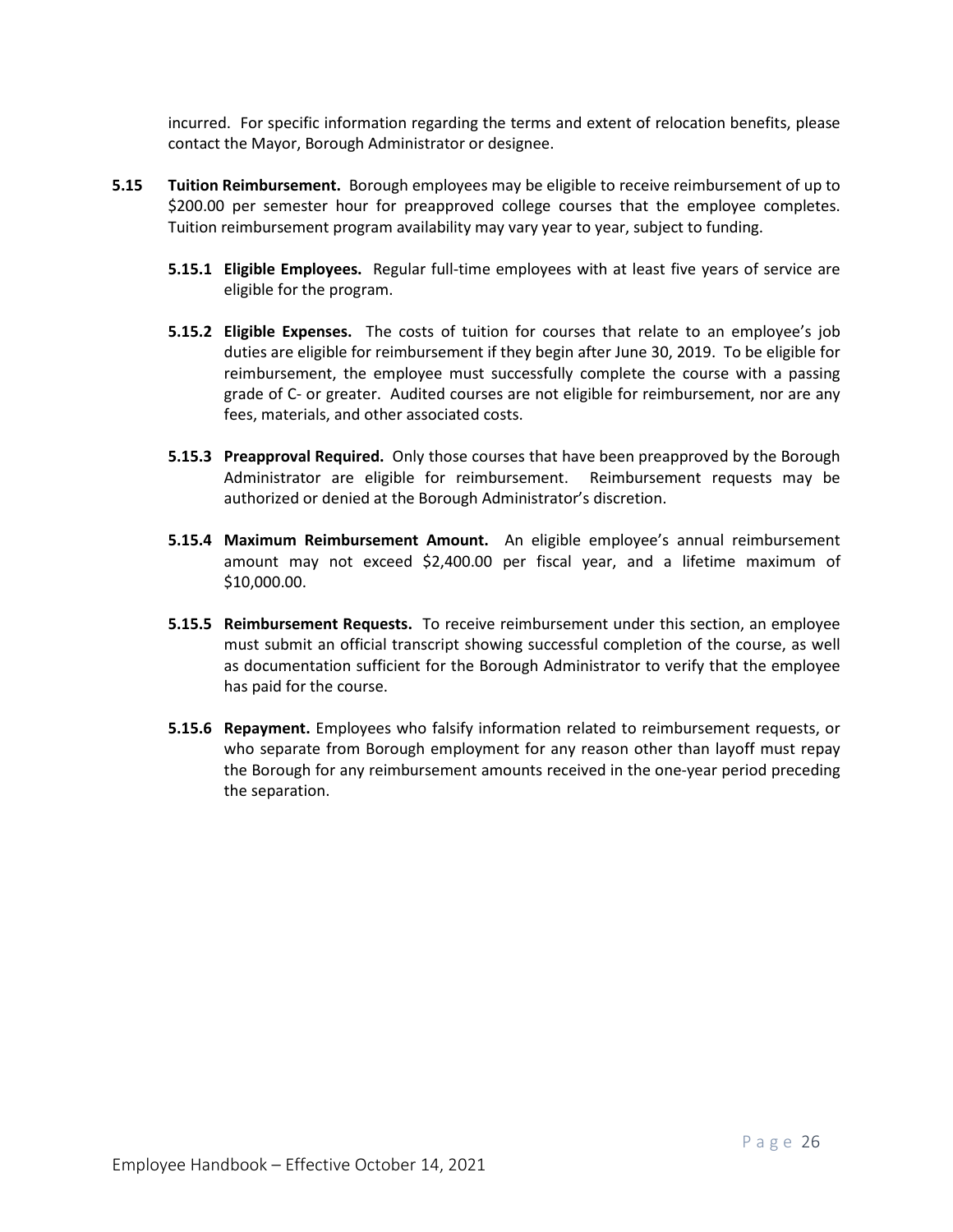# **CHAPTER SIX**

# STANDARDS OF CONDUCT

- **6.1 General.** The Borough holds its employees to the utmost standards of professionalism, efficiency, honesty, and integrity. In addition to the standards, policies and procedures set forth in other chapters of this Handbook, employees are expected to adhere to those set forth below. Failure to do so may result in disciplinary action, up to and including termination.
	- **6.1.1 Applicability.** The standards of conduct set forth in this chapter apply not only to all Borough employees, but also to its volunteers.
	- **6.1.2 Summary of Standards.** In addition to the other standards established by this Handbook, Borough Employees are as a general matter expected to:
		- Responsibly use all time spent performing work for the Borough;
		- Carry out the directives of supervisors and cooperate with other employees;
		- Observe all applicable health and safety rules;
		- Maintain the quality of the services they provide to the Borough and to its citizens;
		- Responsibly use and maintain Borough property;
		- Demonstrate respect for other employees, members of the public, and their property;
		- Maintain appropriate standards of dress and grooming while performing work duties on the Borough's behalf; and,
		- Protect from disclosure any confidential information in the Borough's possession.
- **6.2 Respectful Workplace.** The Borough expects every employee to behave in a civil and respectful manner both during working hours, and when present at the workplace during non-working hours. Employees are not permitted to shout or use abusive or demeaning language in the workplace. Similarly, the Borough will not tolerate its employees to be subjected to such behavior by any customer, contractor, vendor, or any other member of the public. Employees should report any conduct in violation of this policy to the employee's supervisor or to the Borough Administrator as soon as possible.
- **6.3 Work Schedules and Attendance.** Work schedules for employees vary throughout the Borough. Supervisors will advise employees of their individual work schedules. Staffing needs and operational demands may necessitate variations in starting and ending times, as well as variations in the total hours that may be scheduled each day and week. Work schedules may be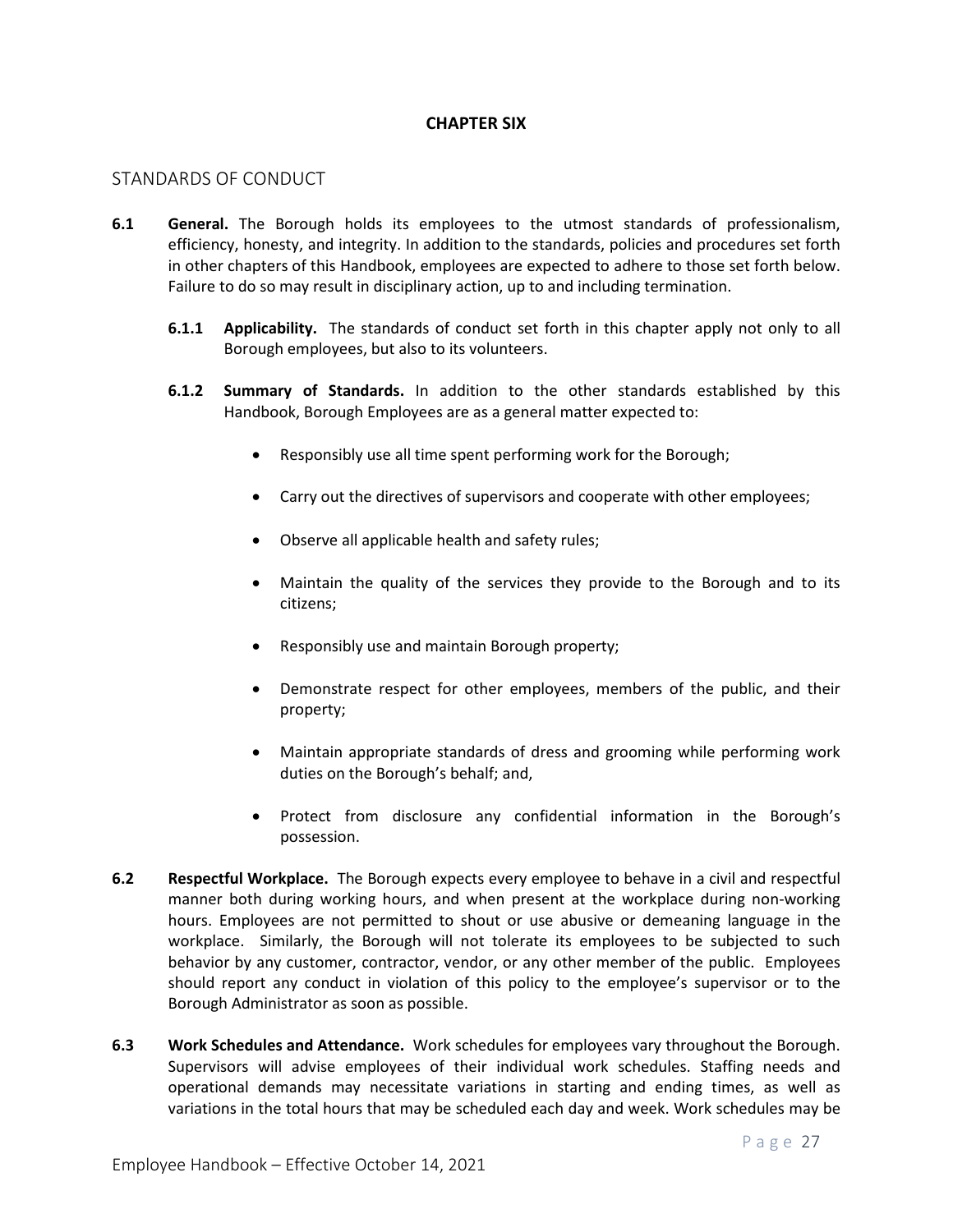altered to accommodate the Borough's needs. Notice of such changes shall be provided by supervisors and shall be reasonable in the circumstances.

- **6.3.1 Punctuality.** To maintain a safe and productive work environment, the Aleutians East Borough expects employees to be reliable and to be punctual in reporting for scheduled work. All Borough employees are expected to report to duty by the start of all regularly scheduled shifts. Absenteeism and tardiness place a burden on other employees and on the Borough. In the rare instances when employees cannot avoid being late to work or are unable to work as scheduled, they should notify their supervisor as soon as possible in advance of the anticipated tardiness or absence.
- **6.3.2 Rest Periods.** During each eight (8)-hour work day, full-time, non-exempt employees are provided with two 15-minute rest periods. Supervisors will advise employees of the regular rest period length and schedule. To the extent possible, rest periods will be provided in the middle of work periods. Since this time is counted and paid as time worked, employees shall not be absent from their work stations beyond the allotted rest period time. Violation of the requirement that employees not abuse either the duration or frequency of rest periods may result in disciplinary action, up to and including termination of employment.
- **6.3.3 Requests for Modifications to Work Schedules.** Employees may request modifications to their standard work schedules to vary their starting and ending times each day, within established limits. When granted, the approving supervisor shall provide explicit written authorization for the modification to each such employee, and a copy of the authorization shall be timely conveyed to the Mayor, Borough Administrator or designee.
- **6.4 Appearance and Grooming.** Dress, grooming, and personal cleanliness standards contribute to the morale of all employees and affect the business image the Aleutians East Borough presents to the public. During business hours, employees are expected to present a clean and neat appearance and to dress according to the requirements of their positions. Employees should direct questions regarding what constitutes appropriate attire to their supervisor or to the Borough Administrator.
- **6.5 Conformance with Legal Standards.** The Borough does not violate the law and does not tolerate employees who do. All employees shall abide by any and all laws and regulations that may be applicable to the performance of their official duties and responsibilities, and shall conduct themselves with reasonable care. If an employee believes that anyone employed by or associated with the Borough has requested or directed him or her to do anything that violates the law, or has prohibited the employee from doing anything that the law requires the employee to do, the employee must report this immediately to a supervisor.
- **6.6 Outside Employment.** An employee may hold a job with another organization as long as they satisfactorily perform their job responsibilities with the Borough. If an employee wishes to engage in outside employment, they must give the Mayor written notice. All employees will be judged by the same performance standards and will be subject to the Borough's scheduling demands, regardless of any existing outside work requirements. If the Borough determines that an employee's outside work interferes with performance or the ability to meet the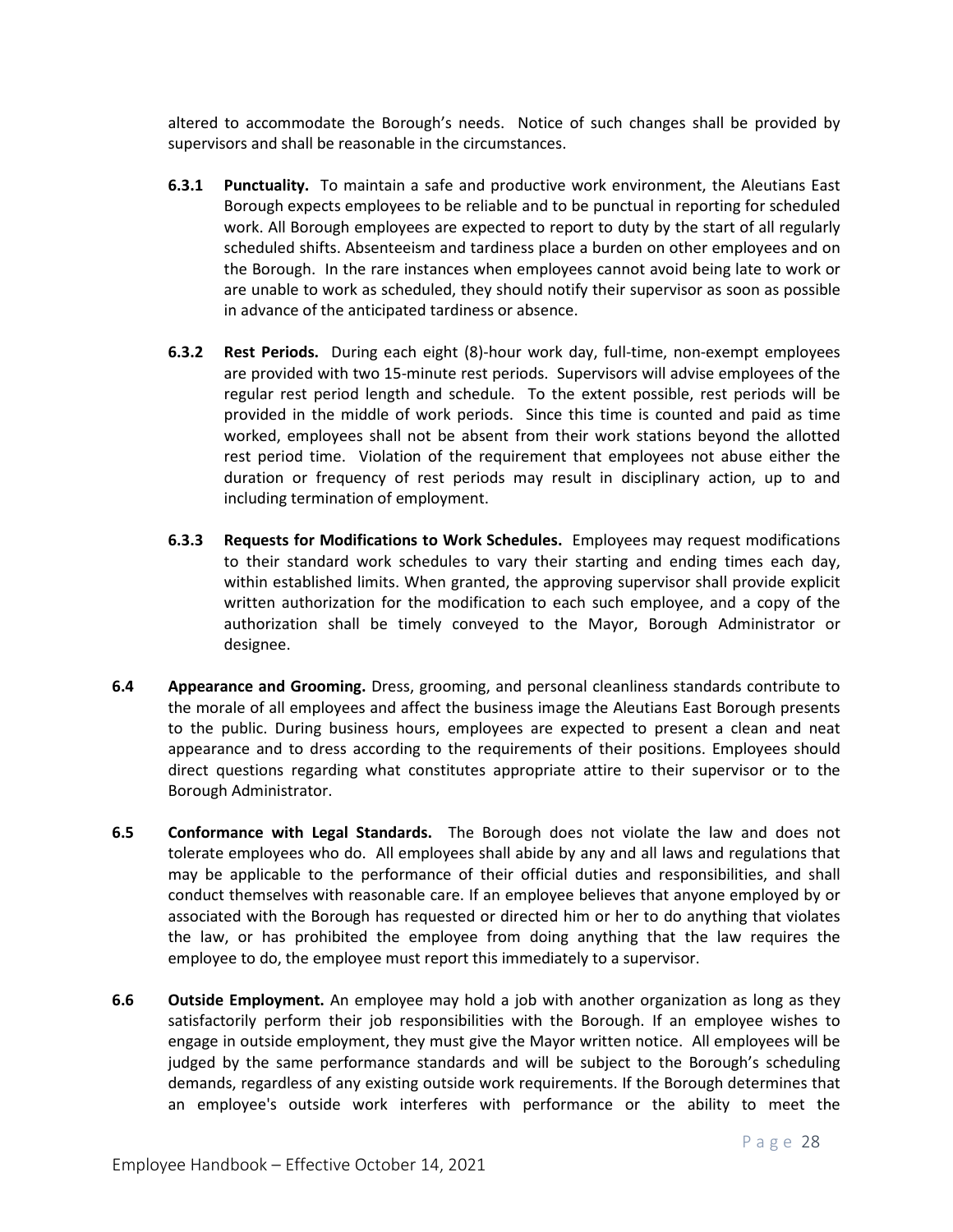requirements of the Aleutians East Borough as they are modified from time to time, the employee may be asked to terminate the outside employment if they wish to remain with the Borough. Outside employment which has an actual or potential adverse impact the Borough may be deemed to be a conflict of interest.

- **6.6.1 Prohibited During Borough Work Hours.** Employees may not engage in work for any other employer during his or her scheduled work hours for the Borough. This includes any work related to self-employment or volunteer service.
- **6.6.2 Use of Borough Resources Prohibited.** Unless otherwise preapproved by the Borough Administrator, employees are prohibited from at any time using Borough facilities, equipment, labor, supplies, or any other resources to perform work for another employer, including self-employment or volunteer service.
- **6.7 Business Ethics and Conduct.** The successful business operation and reputation of the Borough is built upon the principles of fair dealing and relies upon the ethical conduct of our employees. Our reputation for integrity and excellence requires careful observance of the spirit and letter of all applicable laws and regulations, as well as a scrupulous regard for the highest standards of conduct and personal integrity. The Borough is dependent upon our customers' trust and we are dedicated to preserving it. Employees owe a duty to Borough, and the general public, to act in a way that merits the public's trust and confidence. All employees must comply with all applicable laws and regulations when conducting the Borough's business in accordance with the letter, spirit, and intent of all relevant laws and to refrain from any illegal, dishonest, or unethical conduct. In general, the use of good judgment, based on high ethical principles, will guide you with respect to lines of acceptable conduct. If a situation arises where it is difficult to determine the proper course of action, the matter should be discussed openly with your immediate supervisor [if appropriate], or any of management including the Mayor for advice and consultation. Compliance with this policy of business ethics and conduct is the responsibility of every Borough employee. Disregarding or failing to comply with this standard of business ethics and conduct could lead to disciplinary action, up to and including possible termination of employment.
- **6.8 Conflicts of Interest.** Employees have an obligation to conduct business in a manner that is impartial, unbiased, and fundamentally fair. Consequently, employees are prohibited from participating in any official Borough action in which the employee has a substantial financial interest. The purpose of these guidelines is to provide general direction so that employees can seek further clarification on issues related to the subject of acceptable standards of operation. Employees should contact the Mayor or Borough Administrator for more information or with any questions about conflicts of interest.
	- **6.8.1 Instances in Which Conflicts of Interest Exist.** An actual or potential conflict of interest occurs when an employee is in a position to influence a decision that may result in a personal financial gain for that employee or for a relative of the employee as a result of the Borough's actions. Personal gain may result not only when an employee or relative has a significant ownership in a firm with which the Borough does business, but also when an employee or relative receives any kickback, bribe, substantial gift, [i.e., one having a value in excess of one hundred dollars (\$100.00)], or special consideration as a result of any transaction or business dealings involving the Borough.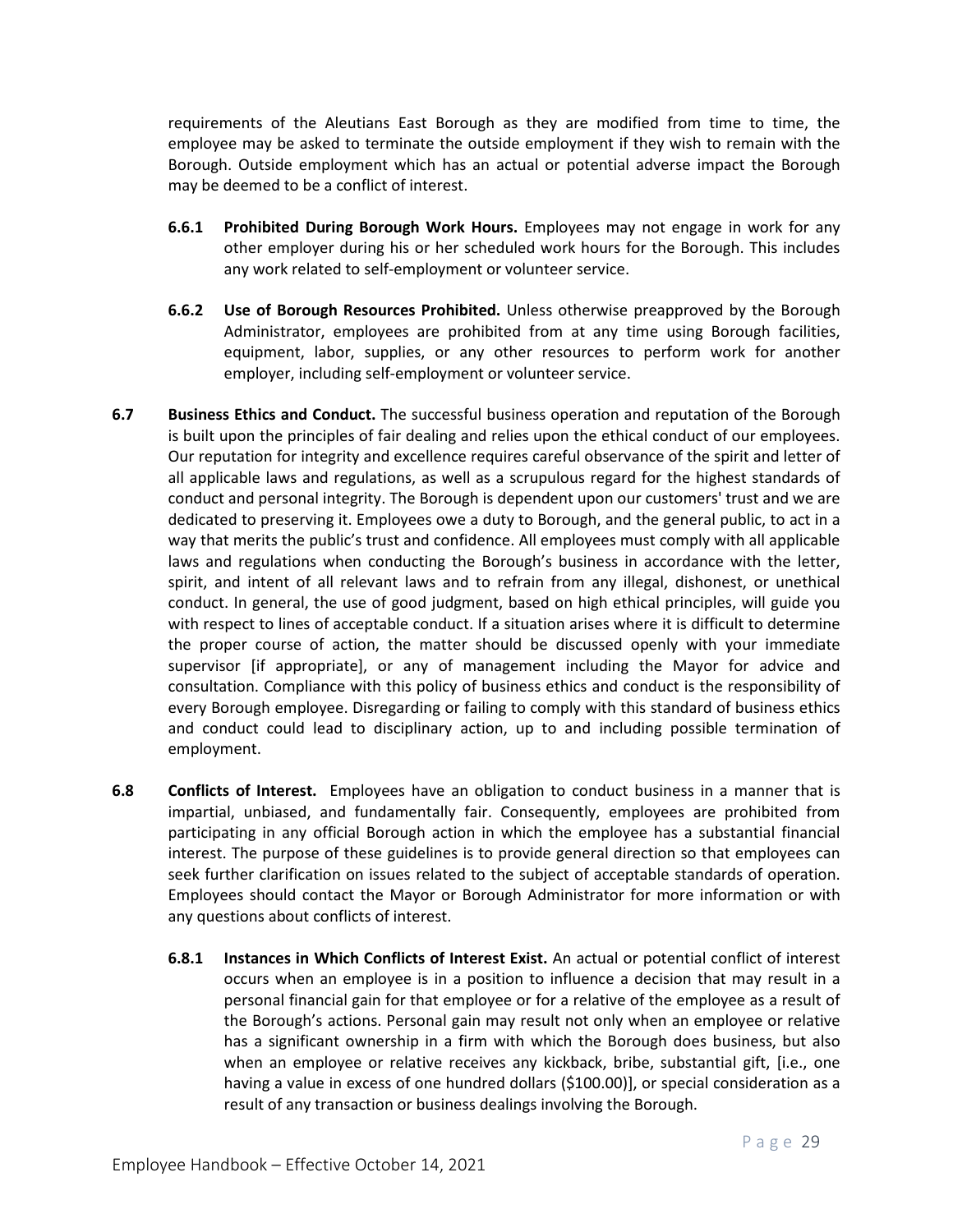- **6.8.2 Persons Presumed to Be an Employee's Relative.** For the purposes of this policy, the term "relative" includes an employee's spouse or significant other, parent, step-parent, child, step-child, adopted child, grandparent, sibling, step-sibling, aunt, uncle, cousin, niece or nephew; or the spouse's or significant other's parent, step-parent, child, stepchild, adopted child, grandparent, sibling, step-sibling, aunt, uncle, cousin, niece or nephew; or any person other than those previously listed, who is currently living in the same household with, or is legally dependent upon, the employee.
- **6.8.3 Association Not Sufficient to Constitute a Conflict of Interest.** The mere existence of a relationship with outside firms does not itself create a prohibited conflict of interest. However, if employees have any influence on transactions involving purchases, contracts, or leases, it is imperative that they disclose in writing to the Mayor as soon as possible the existence of any actual or potential conflict of interest so that safeguards can be established to protect all parties.
- **6.9 Public Communications.** The Borough Mayor is the officially-designated spokesperson for the Borough. Some Borough employees (for example, the Borough Administrator and the Communications Director) have in their job descriptions some duties which require them to speak on the Borough's behalf in certain circumstances. Borough employees whose job descriptions do not explicitly include a duty to speak on the Borough's behalf should avoid doing so except when specifically authorized or instructed to do so by the Borough Administrator or Mayor.
- **6.10 Disclosure of Confidential Information.** The protection of confidential information is vital to the interests and the success of the Borough. Such confidential information may include, but is not limited to: Confidential financial information received from a business, labor relation strategies, and medical records of employees or clients. Consequently, employees are prohibited from disclosing any confidential information to which they have access by virtue of their employment with the Borough without the express prior authorization of the Borough Administrator or Mayor. Employees who are privy to confidential information may be required to sign a nondisclosure agreement as a condition of employment. Any employee who improperly discloses confidential information will be subject to disciplinary action, up to and including termination of employment, as well as legal action, even if they do not actually benefit from the information disclosed in violation of this section or any applicable non-disclosure agreement.
- **6.11 Use of Borough Property.** Employees may be required to use Borough-owned equipment during the course of their work duties that is expensive and may be difficult to replace. When using the Borough's property, employees are expected to exercise care, perform required maintenance, and follow all operating instructions, safety standards, and guidelines. In addition, employees must immediately notify a supervisor if any Borough-owned equipment, machines, or tools appear to be damaged, defective, or in need of repair. Prompt reporting of damages, defects, and the need for repairs could prevent deterioration of equipment and possible injury to employees or others. Your supervisor can answer any questions about an employee's responsibility for maintenance and care of equipment used on the job.
- **6.12 Use of Telephone and Mail System.** Employees should practice discretion in using company telephones when making local personal calls and are required to reimburse the Borough for any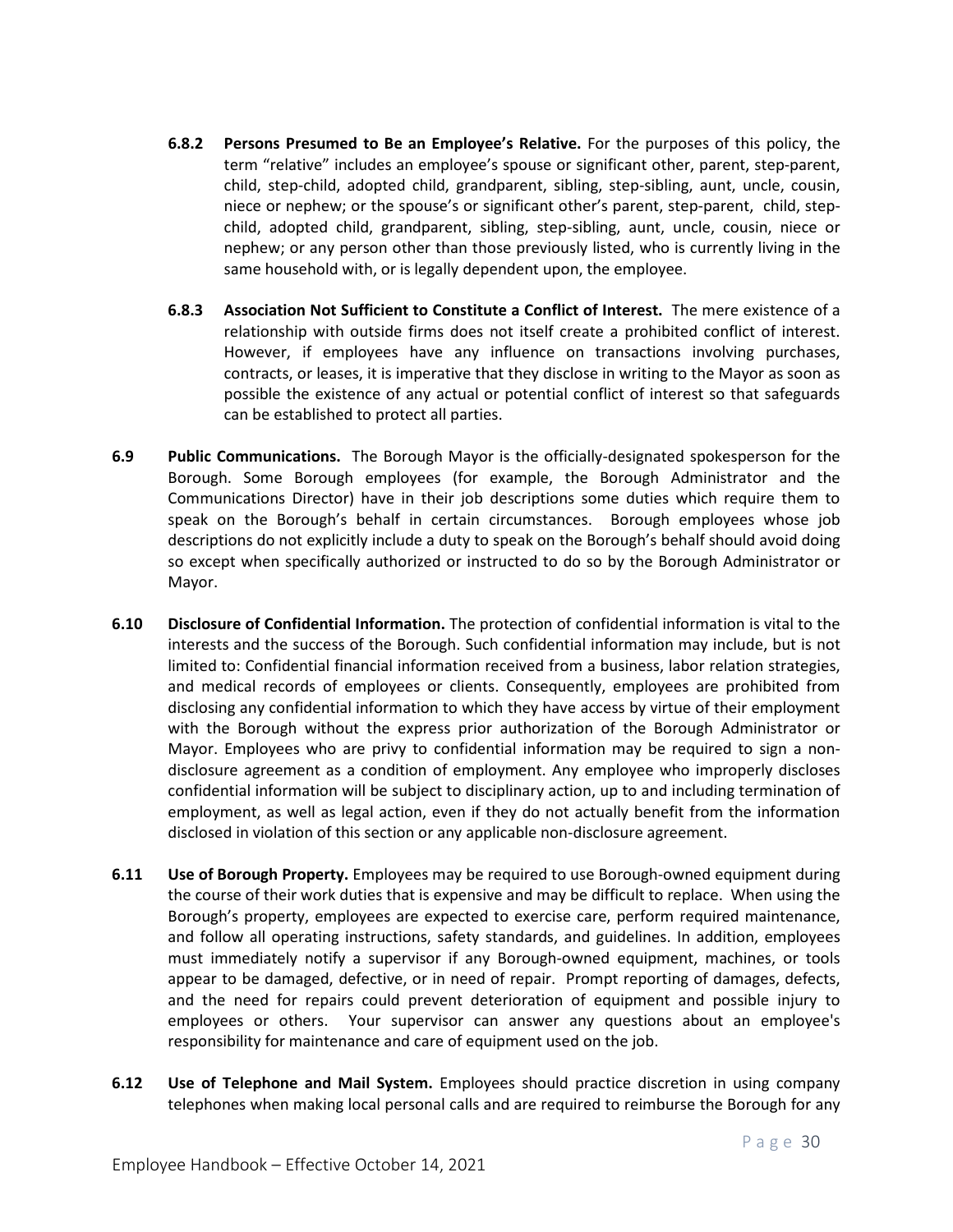charges resulting from their personal use of the telephone, facsimile, postage and other machines. To ensure effective telephone communications, employees should always speak in a courteous and professional manner. Please confirm information received from the caller and hang up only after the caller has done so.

- **6.13 Use of Computers and Borough Email.** Computers and other electronic devices, computer files, the Borough's Email system, Internet access and software furnished to employees are the Borough property and are intended for business use. Employees should not use a password, access a file, or retrieve any stored communication without authorization. To ensure compliance with this policy, computer and Email usage may be monitored. Computers furnished to employees are the property of the Aleutians East Borough. As such, computer usage and files may be monitored or accessed.
	- **6.13.1 Prohibited Uses.** The Borough strives to maintain a workplace free of harassment and is sensitive to the diversity of its employees. Therefore, the Aleutians East Borough prohibits the use of computers and the Email system in ways that are disruptive, offensive to others, or harmful to morale. For example, the display or transmission of sexually explicit images, messages, and cartoons is not allowed. Other such misuse includes, but is not limited to, ethnic slurs, racial comments, off-color jokes, or anything that may be construed as harassment or showing disrespect for others. Email may not be used to solicit others for commercial ventures, religious or political causes, outside organizations, or other non-business matters. The Borough purchases and licenses the use of various computer software for business purposes and does not own the copyright to this software or its related documentation. Employees may only use software on local area networks or on multiple machines according to the software license agreement. The Aleutians East Borough prohibits the illegal duplication of software and its related documentation. Employees are prohibited from reproducing such software for use on more than one computer without the express authorization of the Borough Administrator. Employees should notify their immediate supervisor, or the Mayor or any member of management upon learning of violations of this policy. Employees who violate this policy will be subject to disciplinary action, up to and including termination of employment.
	- **6.13.2 Right to Monitor Employee Use.** Although the Borough permits employees to make reasonable occasional personal use of such items, Employees have no privacy interests in such use. Email and Internet communications can be traced to the sender even after they have been "deleted". In addition, the Borough may be required to produce Email messages, Internet communications, or other communications or information sent from, received by, or stored on such items, in connection with legal proceedings. The Borough may regularly review, audit, and download Email messages, Internet communications, or other communications or information sent from, received by, or stored on such items to ensure quality control, employee safety, security, or in connection with legal proceedings. Because the Borough is sensitive to the privacy concerns of its employees, every effort will be made to guarantee that workplace monitoring is done in an ethical and respectful manner. Employees can request access to information gathered through workplace monitoring that may impact employment decisions. Access will be granted unless there is a legitimate business reason to protect confidentiality or an ongoing investigation.

Page 31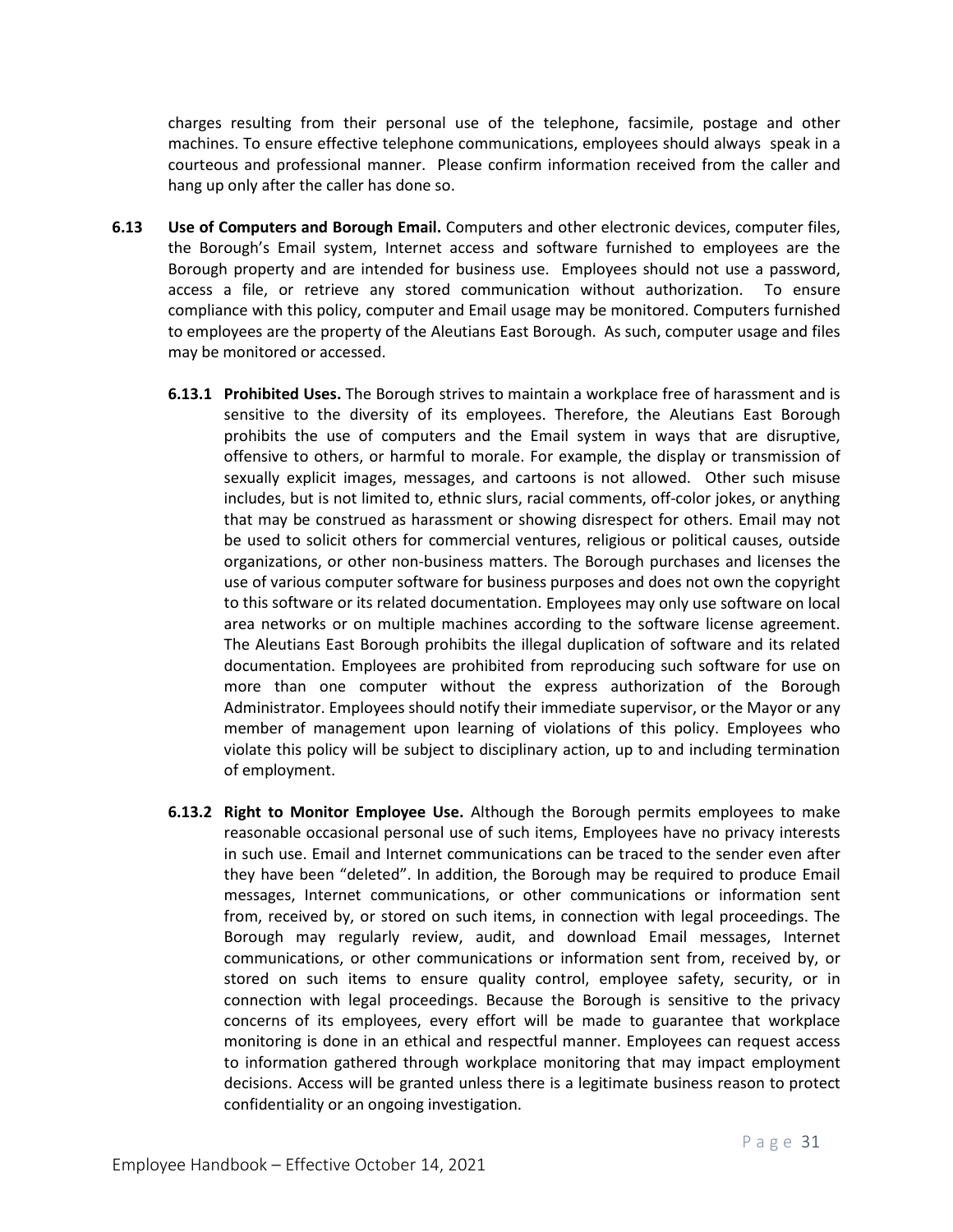- **6.14 Use of Borough Vehicles, Heavy Equipment and Other Equipment Owned, Leased or Rented by the Borough.** Vehicles, heavy equipment and other equipment owned, leased or rented by the Borough ("other equipment") may be essential in accomplishing job duties, which can be expensive and difficult to replace. It is the employee's responsibility to operate the vehicle, heavy equipment or other equipment in a safe manner to prevent injuries and property damage. When using Borough-owned vehicles, heavy equipment or other equipment, employees are expected to exercise care and follow all operating instructions, safety standards, and guidelines. Employees must have a current Alaska Driver's License to operate Boroughowned vehicles and equipment. Any person who operates heavy equipment must have a current State of Alaska Commercial Driver's License. Only authorized persons shall use the Aleutians East Borough heavy equipment. Generally, only Public Works employees may be authorized to use heavy equipment by the Aleutians East Borough Public Works Foreman, except in the case of repair testing by a mechanic.
	- **6.14.1 Personal Use Prohibited.** Borough-owned vehicles, heavy equipment and other equipment are not to be used for personal use unless authorized in writing by the Mayor, Borough Administrator, or designee. The improper, careless, negligent, destructive, or unsafe use or operation of vehicles, heavy equipment or other equipment, as well as excessive or avoidable traffic and parking violations, can result in disciplinary action, up to and including termination of employment.
	- **6.14.2 Use by Contractors.** If individuals and/or construction and building contractors desire to have the Aleutians East Borough heavy equipment operator services, they must sign a "Borough Services Agreement," which releases the Aleutians East Borough from liability for injuries and property damage. The Borough Public Works Foreman shall determine whether the individual or contractor's personnel are qualified to operate the Aleutians East Borough heavy equipment, otherwise an operator is provided.
	- **6.14.3 Duty to Notify Borough of Damage.** Employees must notify a supervisor or the Borough Administrator if any vehicles, heavy equipment or other equipment appear to be damaged, defective, or in need of repair. Prompt reporting of damages, defects, and the need for repairs could prevent deterioration of equipment and possible injury to employees or others. Questions regarding an employee's responsibility for maintenance and care of vehicles, heavy equipment or other equipment used on the job should be directed to the employee's supervisor or the Borough Administrator.
- **6.15 Workplace Safety.** The Borough is committed to providing a safe and healthy environment for both its employees and visitors. To do so, the Borough has established a Workplace Safety Program. The Safety Program has been developed to ensure that the Borough's employment practices comply with all applicable federal and state laws and regulations relating to safety and health. Department Heads shall implement, administer, monitor, and evaluate the safety program. Each employee is responsible for helping to prevent the occurrence of hazardous situations in the workplace by actively identifying and assessing risks and taking appropriate measures to reduce their potential impacts upon other employees and the public.
	- **6.15.1 Safety Standards.** The Borough provides information to employees about workplace safety and health issues, regular internal communication channels such as employee meetings, bulletin board postings, memos, and other written communications. The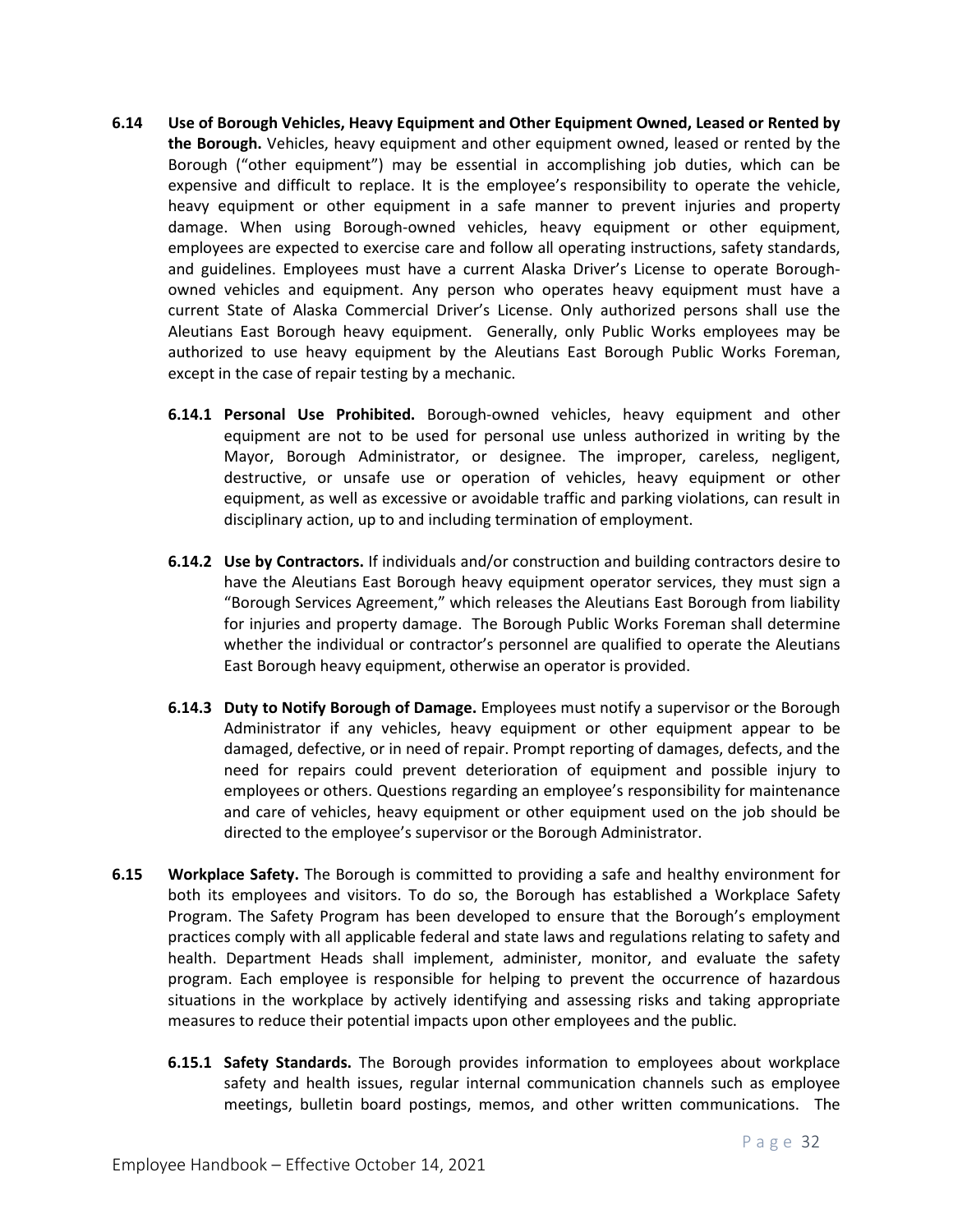Borough prefers that all employees be self-policing, practice good housekeeping, and take the initiative to report safety concerns to the Borough so that it may take action to correct dangerous situations (for example, removing barriers to quick access to fire extinguishers), etc.

- **6.15.2 Supervisor Responsibilities.** Each supervisor is responsible for: providing safe work procedures and environments; informing and training employees in safe work habits; detecting and correcting unsafe practices and conditions; investigating accidents and preparing accident reports; and, encouraging employees to report unsafe conditions and to submit practical safety suggestions.
- **6.15.3 Employee Responsibilities.** Each employee is responsible for: obeying safety rules and exercise caution in all work activities; practicing safe work habits; promptly reporting all accidents and injuries; immediately reporting any unsafe condition; and, knowing the location and use of fire extinguishers fire exits and the best method for reporting fires.
- **6.15.4 Violation of Safety Standards and Practices.** Employees who violate safety standards, who cause hazardous or dangerous situations, or who fail to report or, where appropriate, remedy such situations, may be subject to disciplinary action, up to and including termination of employment.
- **6.15.5 Duty to Report Work-Related Injuries and Illnesses.** In the case of accidents that result in injury, regardless of how insignificant the injury may appear, employees should immediately notify the appropriate supervisor. Such reports are necessary to comply with applicable laws and initiate insurance and workers' compensation benefits. Such notification shall be in writing and shall provide the information required by Borough policy. Except when not practicable, such notification shall be made on a Boroughapproved form and shall be made within twenty-four (24) hours of the injury. Employees who are involved in an on-the-job accident or unusual occurrence that involves damage to Borough property or physical injury may be subject to post-accident drug and alcohol testing as provided by Section 6.17.6.
- **6.15.6 Illnesses in the Workplace.** The Borough wishes to maintain a safe workplace and encourage and/or adopt practices protecting the health of employees, visitors or others. We also want to ensure the continuity of business operations in the event of a severe influenza pandemic. Many times, with the best of intentions, employees report to work even though they feel ill. We provide employees with paid sick time to compensate employees who are unable to work due to illness. During flu season and/or an influenza pandemic, it is critical that employees do not report to work while they are ill.
- **6.16 Smoking.** In keeping with the Borough's intent to provide a safe and healthful work environment, the use of tobacco, including vaporizers (e-cigarettes), is prohibited throughout the workplace as provided in AS 18.35.300. This includes all Borough-owned and Boroughleased property, and applies to all Borough-owned and Borough-leased vehicles. This policy applies equally to all employees, customers, and visitors. Smoking is allowed only at designated smoking areas outside.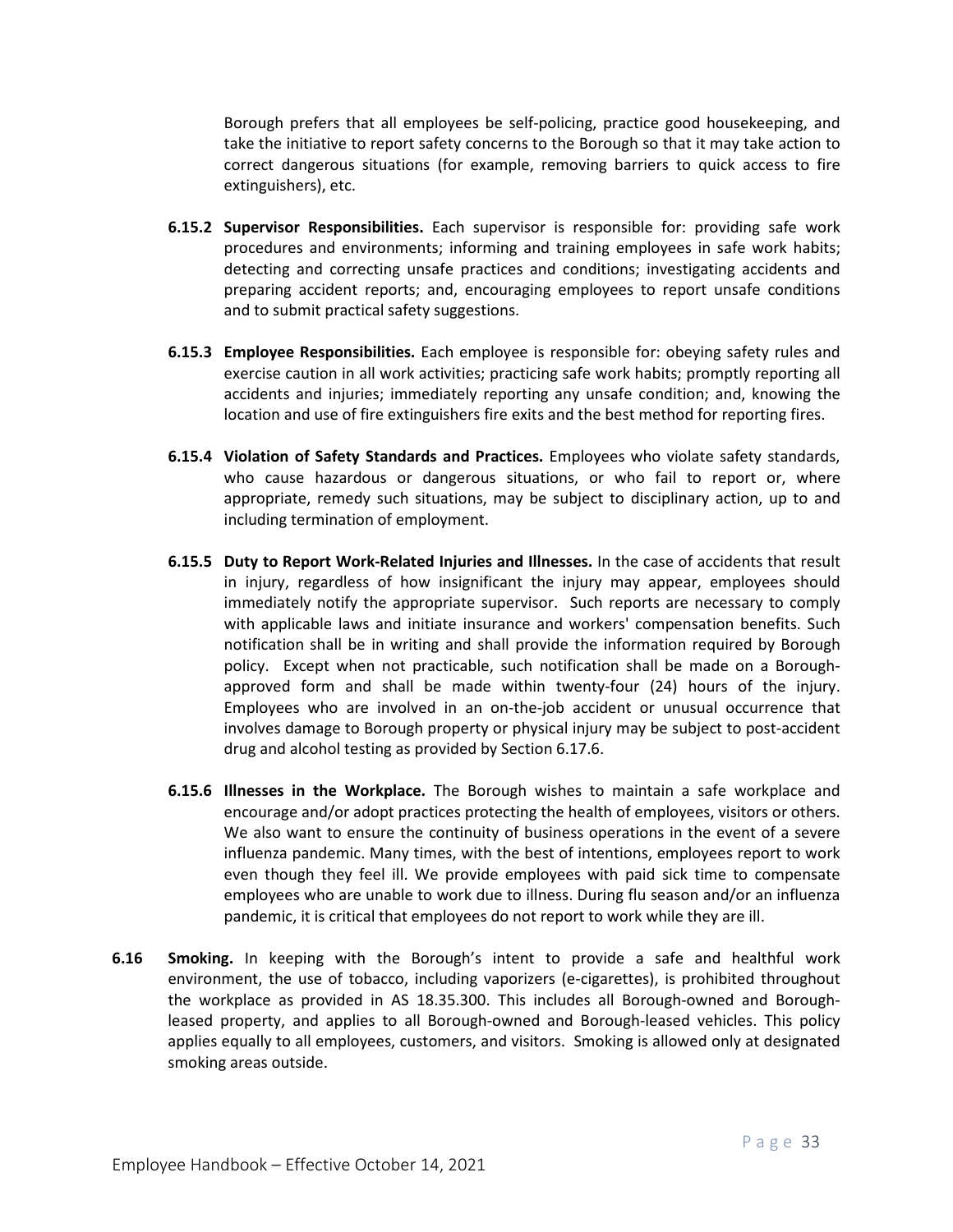- **6.17 Drug and Alcohol-Free Workplace.** It is the Borough's policy to provide a workplace that is free of both drugs and alcohol. Employees with questions or concerns about substance dependence or abuse are encouraged to discuss these matters with their supervisor or with the Mayor, Borough Administrator or designee, to receive assistance or referrals to appropriate resources in the community.
	- **6.17.1 General Prohibition.** In accordance with the Drug-Free Workplace Act of 1988, and to promote awareness among employees, the Borough informs all its employees that drug or alcohol abuse in the workplace creates a dangerous environment for the employee engaged in the drug or alcohol abuse and endangers the health, safety and welfare of all employees and other persons. It is the Borough's policy to maintain a workplace free of the influence or use of drugs and alcohol. The unauthorized use, possession, manufacture, distribution or sale of alcohol or an illegal drug, controlled substance or drug paraphernalia on or in Borough-owned property (including Borough-supplied vehicles), while on Borough business, or during working hours, are strictly prohibited. No employee may report for duty or be on duty while under the influence of controlled substances or alcohol. All employees, including those who are subject to drug and alcohol testing only upon reasonable cause, must comply with this prohibition. Actions may be taken against employees for violation of this policy, up to and including termination of employment.
	- **6.17.2 Scope of Prohibition.** For the purposes of this policy, the terms "controlled substance" and "drug" means any Controlled Substance listed in schedules I through V of Section 202 of the Controlled Substances Act (21 U.S.C. § 812), and as further defined by federal regulations (21 C.F.R. 1308.11 – 1308.15). This list includes, but is not limited to, marijuana, heroin, PCP, cocaine and amphetamines. The term "alcohol" shall mean ethanol, isopropanol, or methanol.
	- **6.17.3 Authorized Use of Prescribed Medication.** The legal use of prescribed drugs is permitted on the job so long as: (1) the employee holds a current prescription for the drug issued by a licensed health care provider; and, (2) it does not impair the employee's ability to perform the essential functions of his or her job effectively and in a safe manner that does not endanger other individuals in the workplace.
	- **6.17.4 Notification of Related Convictions.** Pursuant to the Drug-Free Workplace Act, an employee who performs work for a government contract or grant must notify the Borough of a criminal conviction for drug-related activity occurring in the workplace. Reports of convictions and of charges relating to illegal drug use or possession, marijuana-involved or alcohol-involved offenses (including but not limited to DUIs) must be made in writing to the Mayor, Borough Administrator or designee within five (5) days of the conviction.
	- **6.17.5 Employee Resources.** Employees are encouraged to use any resources available to them to address personal drug and alcohol abuse issues. Employees with drug or alcohol problems that have not resulted in, or been the subject of, disciplinary action, may request to take time off to participate in a rehabilitation or treatment program through the Aleutians East Borough's health insurance benefit coverage, if available (and if the employee is eligible for coverage). At the Borough's discretion, leave may be granted if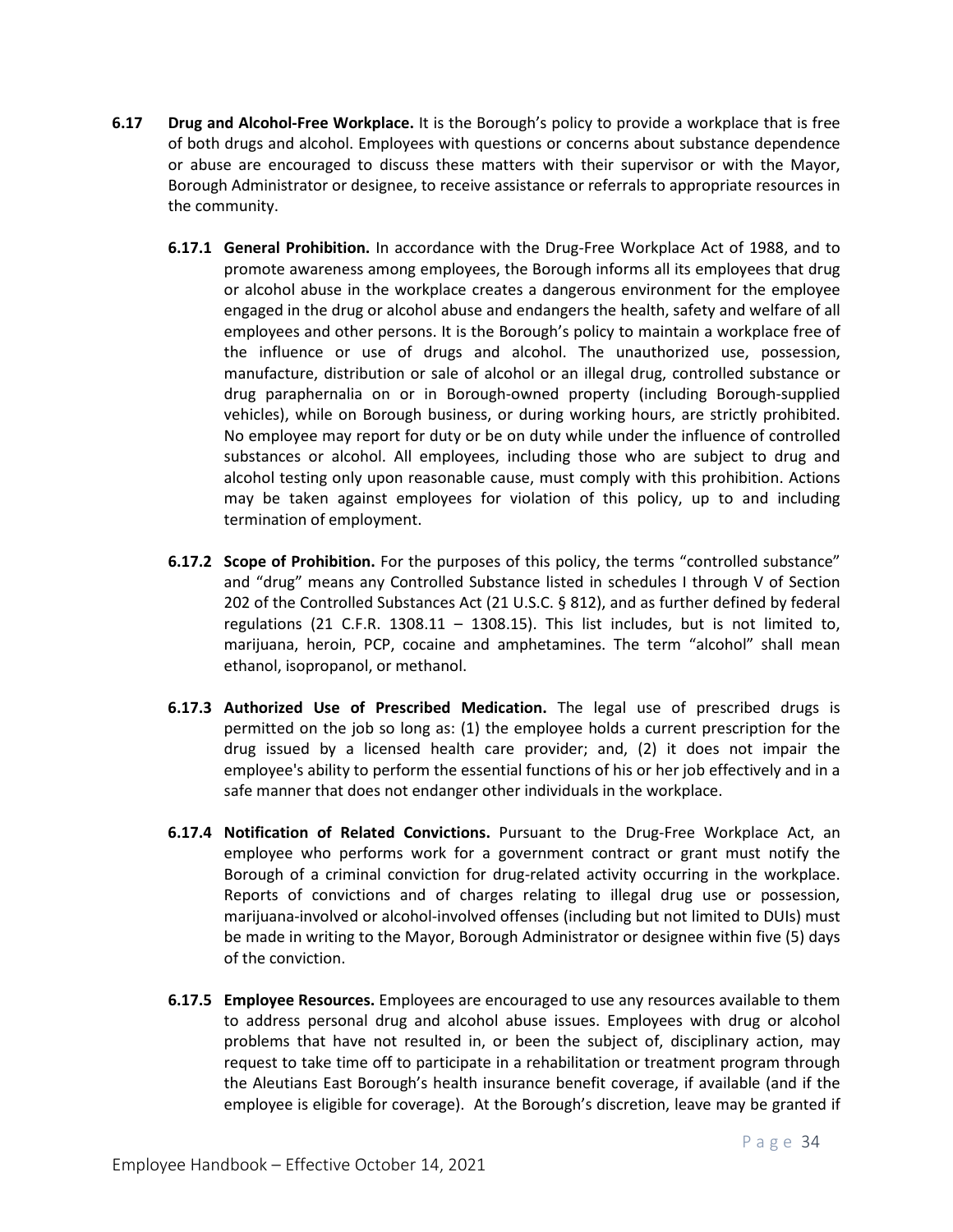the employee abides by all Borough policies, rules, and prohibitions relating to conduct in the workplace and granting the leave will not cause the Borough undue hardship.

- **6.17.6 Drug and Alcohol Testing.** The Borough is committed to providing a safe, efficient, and productive work environment for all employees. Using or being under the influence of illegal drugs & alcohol and marijuana on the job may pose serious safety and health risks. To help ensure a safe and healthy working environment, the Borough may request employees to provide a body substance samples (e.g., breath, blood and/or urine) from any employee under the circumstances described below. The Borough shall bear all costs related to the drug/alcohol testing. The testing agency shall be informed that results of the drug/alcohol testing shall be provided directly to the Mayor, Borough Administrator or designee as expeditiously as possible. The employee may request a copy of the results.
	- **Pre-Employment Testing.** The Borough may require employees to pass a drug screening as a condition of employment prior to the first date of Borough employment.
	- **Post-Accident Testing.** Employees who are involved in an accident while on duty, whether on or off the employer's premises, may be required to submit to testing as part of the accident investigation process. Subject to any limitations imposed by law, a refusal to provide a body substance sample under the conditions described above may result in disciplinary action, up to and including termination. Questions concerning this policy or its administration should be directed to the Borough Administrator or Mayor.
	- **Fitness for Duty Testing.** The Borough may require employees to undergo drug testing if significant and observable changes in employee performance, appearance, behavior, speech, etc., provide reasonable suspicion that the employee is under the influence of drugs during working hours. A fitness-forduty evaluation may include the testing of a body substance sample. Subject to any limitations imposed by law, a refusal to provide a body substance sample under the conditions described above may result in disciplinary action, up to and including termination of employment. Questions concerning this policy or its administration should be directed to the Borough Administrator or Mayor.
	- **Operators of Commercial Motor Vehicles.** All employees and job applicants whose job requires them to operate a Commercial Motor Vehicle (CMV) on a public road and who hold a Commercial Driver's License (CDL) are subject to drug and alcohol testing as required by federal law pursuant to Code of Federal Policies and Procedures, 49 CFR Part 382, et. al, Subpart F, "Drug and Alcohol Use and Testing" Federal Highway Administration (FHWA) and the Omnibus Transportation Employee Testing Act of 1991.
- **6.18 Social Networking and Media.** The Borough takes no position on an employee's decision to start or maintain a blog or participate in other social networking activities. The Borough respects the right of employees to use blogs and social networking sites as a medium of self-expression and public conversation and does not discriminate against employees who use these media for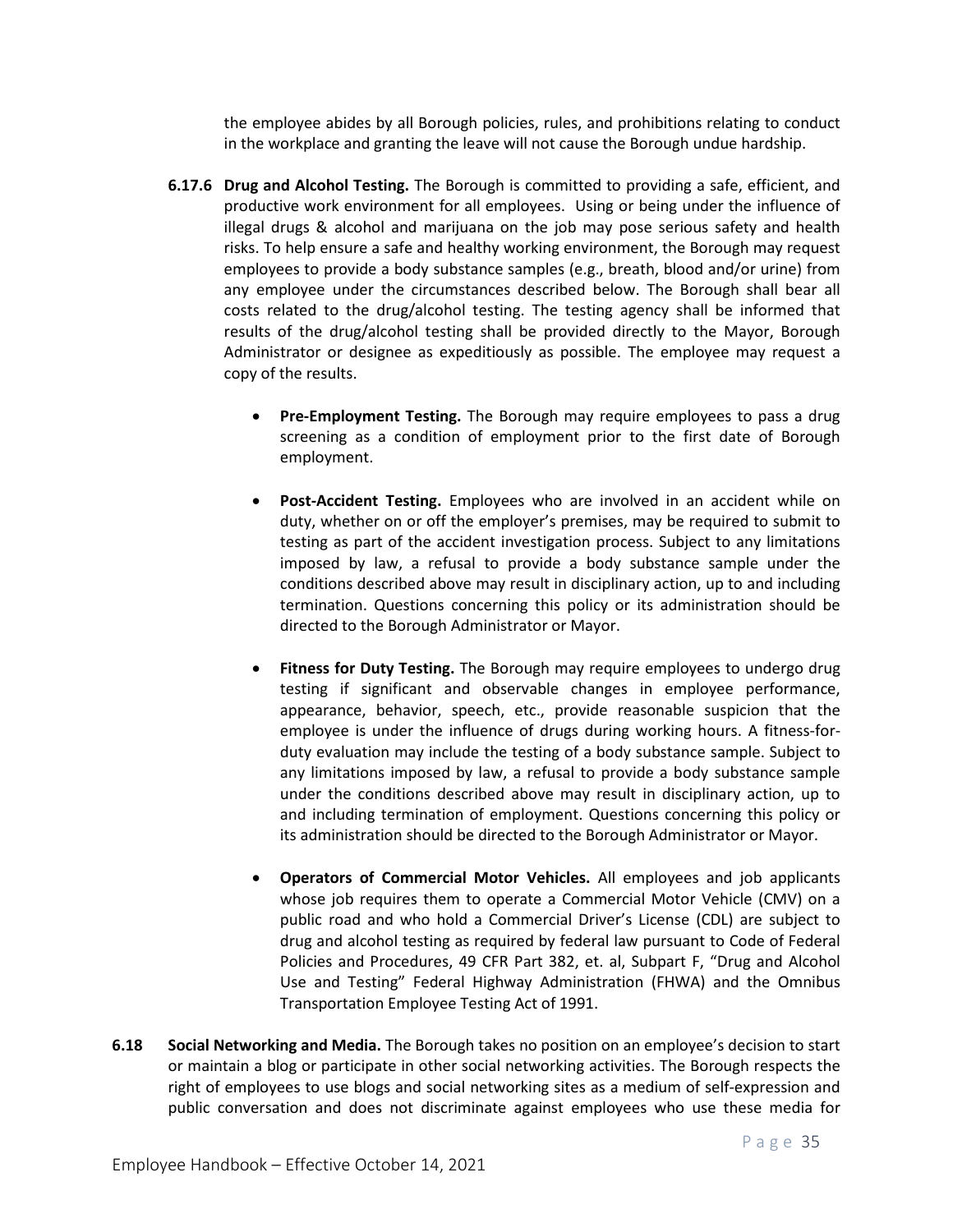personal interests and affiliations or other lawful purposes. However, it is the right and duty of the company to protect itself from unauthorized disclosure of information. The Borough's social networking policy includes rules and guidelines for company-authorized social networking and personal social networking. Employees are personally responsible for their commentary on blogs and social networking sites, and can be held personally liable for commentary that is considered defamatory, obscene, proprietary or libelous by any offended party, including statements regarding the Borough. The Borough investigates and responds to all reports of violations of the social networking policy and other related policies, and may take legal action where necessary against any employee who engages in prohibited or unlawful conduct. An employee who has questions relating to this policy, a personal blog or social networking should ask the Borough Administrator or supervisor.

- **6.18.1 Scope of Policy.** Blogging and other forms of social media or technology include, but are not limited to, YouTube and other video sites, Wiki sites, sites such as Facebook, Pinterest, Tumbler, and Twitter, chat rooms, industry chat boards, personal blogs and other similar forms of online journals, diaries and personal newsletters not affiliated with the Aleutians East Borough. Unless specifically instructed, employees are not authorized to speak on behalf of the Borough.
- **6.18.2 Prohibited Conduct.** Online conduct that violates provisions of this handbook, adversely affects the working conditions and/or work performance of any employee, breaches confidentiality, violates the reasonable expectation of privacy for the Borough's employees, officials, or residents, or otherwise reflects poorly upon the Borough, may be grounds for discipline up to and including termination. Employees may not use Borough equipment, including computers, company-licensed software or other electronic equipment, nor facilities or company time, to conduct personal blogging or social networking activities. Employees may not use blogs or social networking sites to harass, threaten, discriminate or disparage any employee or anyone associated with or doing business with the Borough.
- **6.18.3 Representations on Behalf of the Borough.** Any employee who chooses to identify him/herself as a Borough employee must understand that some readers may view the employee as a spokesperson for the Borough. Because of this possibility, an employee who identifies him/herself as an Borough employee must take such precautions as may be reasonably necessary to ensure that readers understand that the views expressed in any blog or social network are the employee's own and not those of the Borough, nor of any other person or organization affiliated or doing business with the Borough. Employees may not post on personal blogs or other sites the name, trademark or logo of the Aleutians East Borough or any business with a connection to the Borough. Employees may not post company-privileged information, including copyrighted information or company issued documents.
- **6.18.4 Reporting Violations.** The Borough strongly urges employees to report any violation, or possible or perceived violation, of this section to a supervisor or the Borough Administrator. Violations include discussions of the Borough and its employees and members, any discussion of proprietary information and any unlawful activity related to blogging or social networking.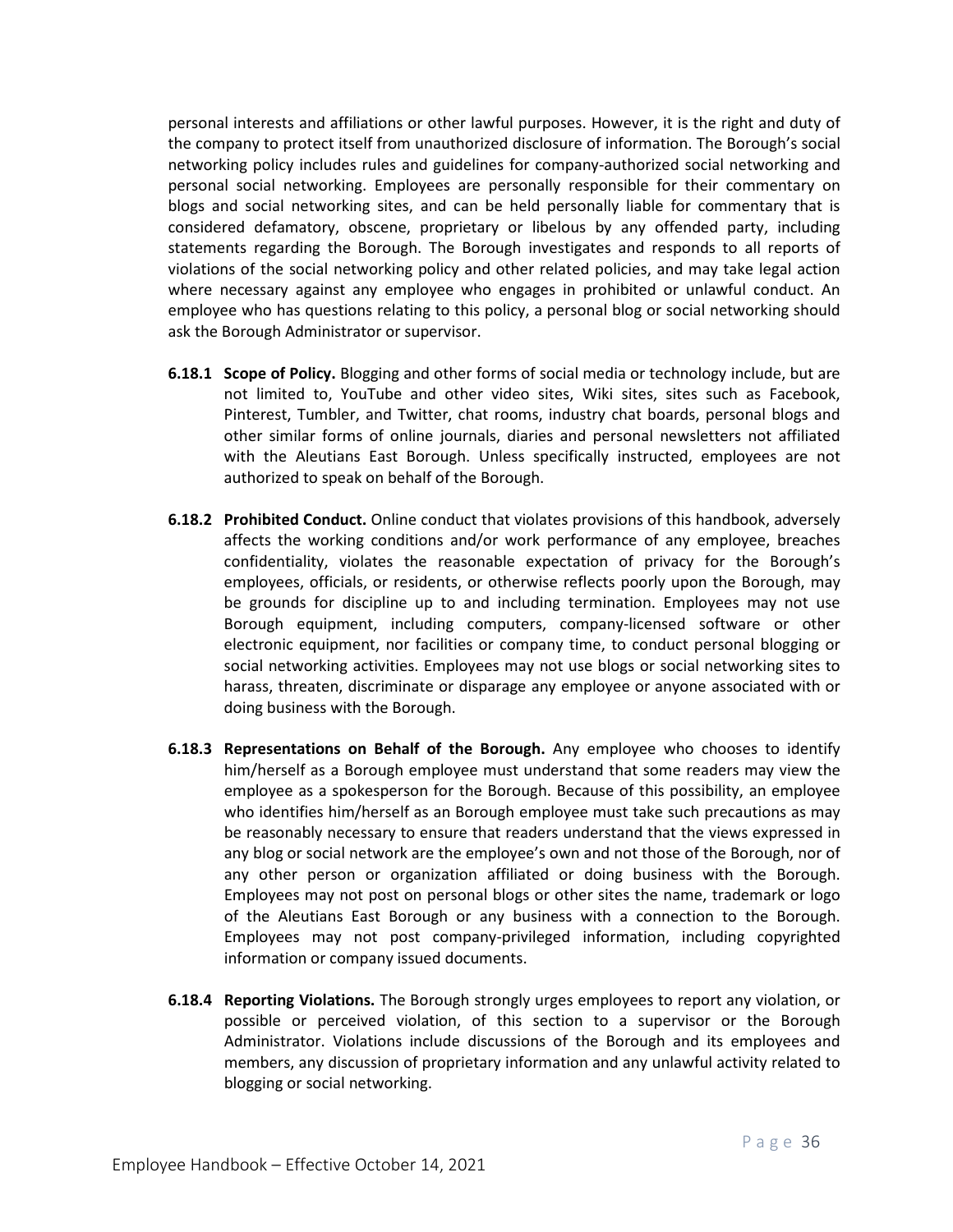- **6.19 Workplace Violence.** The Borough is committed to preventing workplace violence and to maintaining a safe work environment. Given the increasing violence in society in general, the Borough has adopted the following guidelines to deal with intimidation, harassment, or other threats of (or actual) violence that may occur during business hours or on its premises.
	- **6.19.1 Courtesy.** All employees, including supervisors and temporary employees, should be treated with courtesy and respect at all times. Employees are expected to refrain from fighting, "horseplay," or other conduct that may be dangerous to others.
	- **6.19.2 Prohibited Conduct.** Conduct that threatens, intimidates, or coerces another employee, or a member of the public at any time, including off-duty periods, will not be tolerated. This prohibition includes all acts of harassment, including harassment that is based on an individual's sex, race, age, or any characteristic protected by federal, state, or local law. All threats of (or actual) violence, both direct and indirect, should be reported as soon as possible to your immediate supervisor or any other member of management. This includes threats by employees, as well as threats by customers, vendors, solicitors, or other members of the public. When reporting a threat of violence, you should be as specific and detailed as possible.
	- **6.19.3 Disclosure of Intent to Carry Firearm.** Employees must first disclose to the Borough management their intent to carry a concealed weapon before bringing it into the workplace.
	- **6.19.4 Reporting Violations.** All suspicious individuals or activities should also be reported as soon as possible to a supervisor. Do not place yourself in peril. If you see or hear a commotion or disturbance near your workstation, do not try to intervene or observe the occurrence. In addition, the Borough encourages employees to bring their disputes or differences with other employees to the attention of their supervisors or the Mayor before the situation escalates into potential violence. The Borough is eager to assist in the resolution of employee disputes, and will not discipline employees for raising such concerns. Additionally, the Borough encourages employees to report any threats of violence or acts of violence that occur in their personal lives that could affect workplace security (i.e. issuance of a restraining order to protect the employee, threatening email received outside the workplace, etc.).
	- **6.19.5 Investigations.** The Borough will promptly and thoroughly investigate all reports of threats of (or actual) violence and of suspicious individuals or activities. The individual making a report will be protected as much as is practical. In order to maintain workplace safety and the integrity of its investigation, the Borough may suspend employees, either with or without pay, pending investigation. Anyone determined to be responsible for threats of (or actual) violence or other conduct that is in violation of these guidelines will be subject to prompt disciplinary action up to and including termination of employment.
- **6.20 Compliance with Other Borough Policies and Procedures.** Employees shall comply with all policies and procedures established for the employee's department. An employee also shall comply with all administrative or other policies and procedures established for all Borough employees. Department Heads are responsible to notify their employees of any established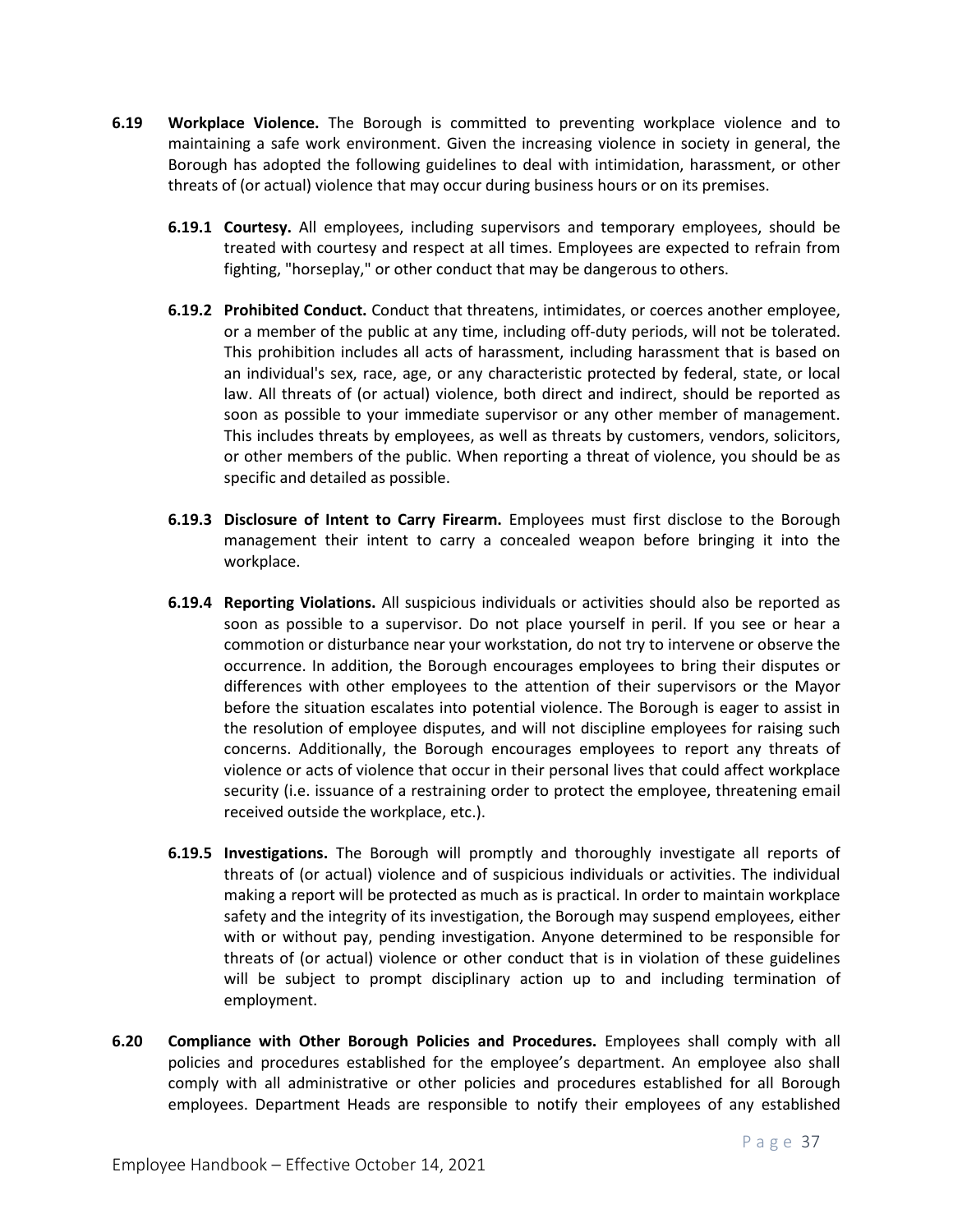departmental policies and procedures and of any changes or revisions to departmental policies and procedures. All Borough employees are required to receive instruction on Borough policies and procedures when hired and will be required to acknowledge receipt of updated policies and procedures. Documentation of the receipt of revisions to the Borough Personnel Policies and Procedures will be kept by the Borough Administrator or designee.

- **6.21 Protection for Whistleblowers.** In compliance with the requirements of Alaska Statute 39.90.100, the Borough will not discharge, threaten, or otherwise discriminate against an employee regarding the employee's compensation, terms, conditions, location, or privileges of employment for any activities protected thereunder.
- **6.22 Solicitation.** To ensure a productive and harmonious work environment, persons not employed by the Borough may not solicit or distribute literature in the workplace at any time for any purpose. The Borough recognizes that employees may have interests in events and organizations outside the workplace. However, employees may not solicit or distribute literature concerning these activities during working time. (Working time does not include lunch periods, work breaks, or any other periods when Borough employees are not on duty.) The posting of written solicitations on Borough bulletin boards is restricted. These bulletin boards display important information, and employees should consult them frequently for information regarding Workers' Compensation, Alaska State disability insurance, unemployment insurance and notices of other rights and obligations of employees.
- **6.23 Security Inspections.** The Borough wishes to maintain a work environment that is free of illegal drugs, alcohol, marijuana, firearms, explosives, or other improper materials. To this end, the Borough prohibits the possession, transfer, sale, or use of such materials on its premises. The Borough requires the cooperation of all employees in administering this policy. Desks and other storage devices may be provided for the convenience of employees, but remain the sole property of the Borough. Accordingly, any agent or representative of the Borough, with the Mayor or the Borough Administrator's permission, may inspect them, either with or without prior notice.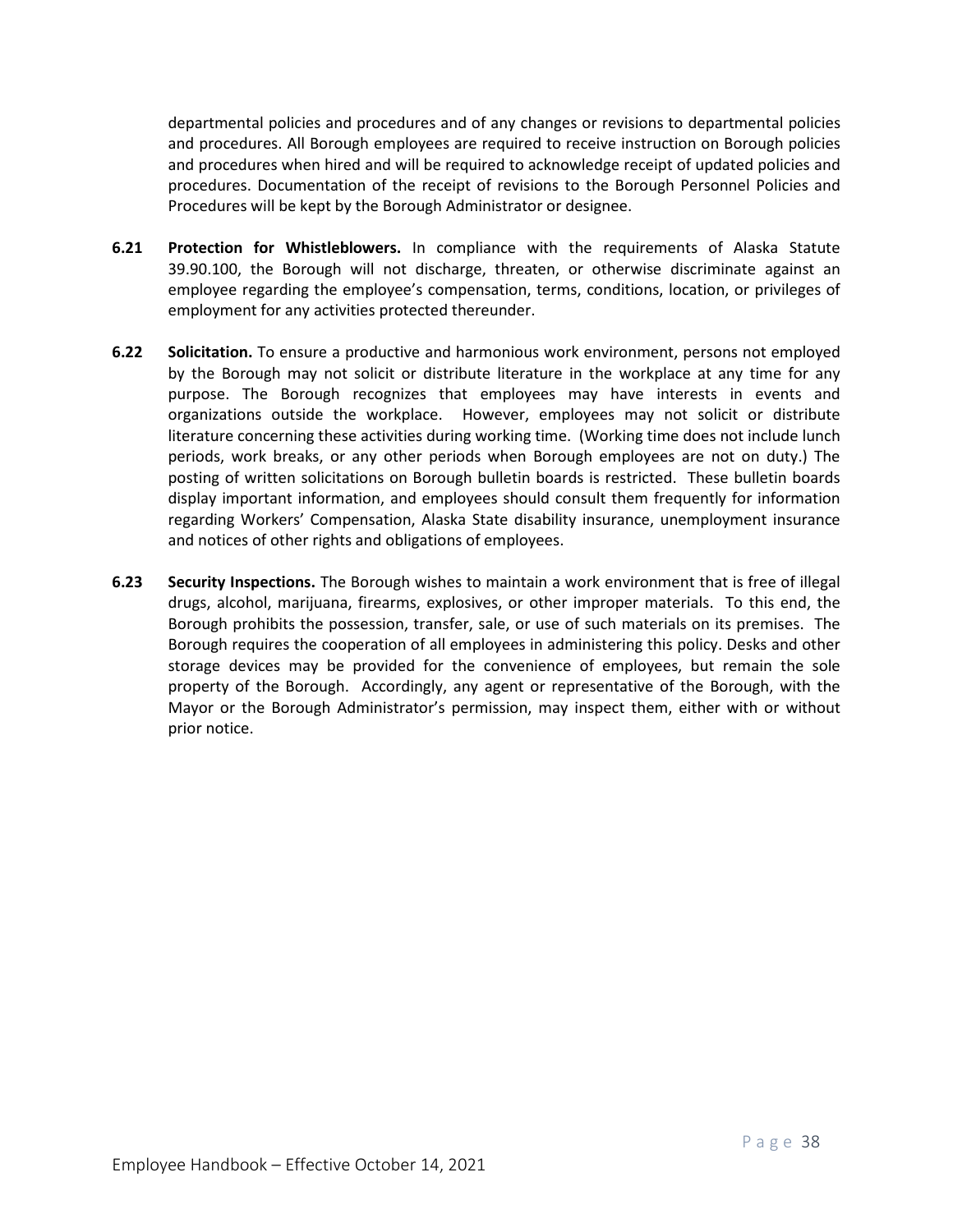# **CHAPTER SEVEN**

# DISCRIMINATION AND HARASSMENT

- **7.1 Equal Opportunity Employer.** The Aleutians East Borough is an equal opportunity employer. In order to provide equal employment and advancement opportunities to all individuals, applicants and employees shall be assured of fair treatment in all aspects of personnel administration without regard for political affiliation, race, creed, color, religion, gender/sexual orientation, age, national origin or ancestry, marital status, change in marital status, physical or mental disability, pregnancy, parenthood or any other protected classes under relevant federal, state and local laws. Individuals shall likewise be treated with proper regard for their privacy and constitutional rights as citizens. This non-discrimination policy governs all aspects of employment including selection, job assignment, compensation, discipline, termination, and access to benefits and training for all employees. Any employees with questions or concerns about any type of discrimination in the workplace are encouraged to bring these issues to the attention of their immediate supervisor. Employees can raise concerns and make reports without fear of reprisal. Any Borough employee found to be engaging in any type of unlawful discrimination will be subject to disciplinary action, up to and including termination of employment.
- **7.2 Disability Accommodations.** The Borough is committed to complying fully with the requirements of the Americans with Disabilities Act (ADA), the Alaska Human Rights Act, and all other federal, state and local laws that ensure equal opportunity in employment for qualified persons with disabilities. All employment practices and activities are conducted on a nondiscriminatory basis. This policy is neither exhaustive nor exclusive. The Borough is committed to taking all other actions necessary to ensure equal employment opportunity for persons with disabilities in accordance with the ADA and all other applicable federal, state, and local laws. This policy is neither exhaustive nor exclusive. The Borough is committed to taking all other actions necessary to ensure equal employment opportunity for persons with disabilities in accordance with the ADA and all other applicable federal, state, and local laws.
	- **7.2.1 Hiring Practices.** To ensure that the Borough's hiring procedures provide persons with disabilities meaningful employment opportunities, pre-employment inquiries are made only regarding an applicant's ability to perform the essential duties of the position applied for. In addition, the Borough will provide reasonable accommodations for applicants within its hiring process, as requested. The Borough shall not discriminate against any qualified employees or applicants because they are related to a person with a disability.
	- **7.2.2 Accommodations.** The Borough shall provide employees who experience disabilities with such reasonable accommodations as may be required by any applicable federal, state or local law.
- **7.3 Policy Against Sexual and Other Harassment.** It is the Borough's policy to maintain a work environment free from unlawful discrimination and harassment for all employees. The Borough recognizes that all employees have the right to work in an environment that is free from discrimination, intimidation or harassment on the basis of their protected status. Employees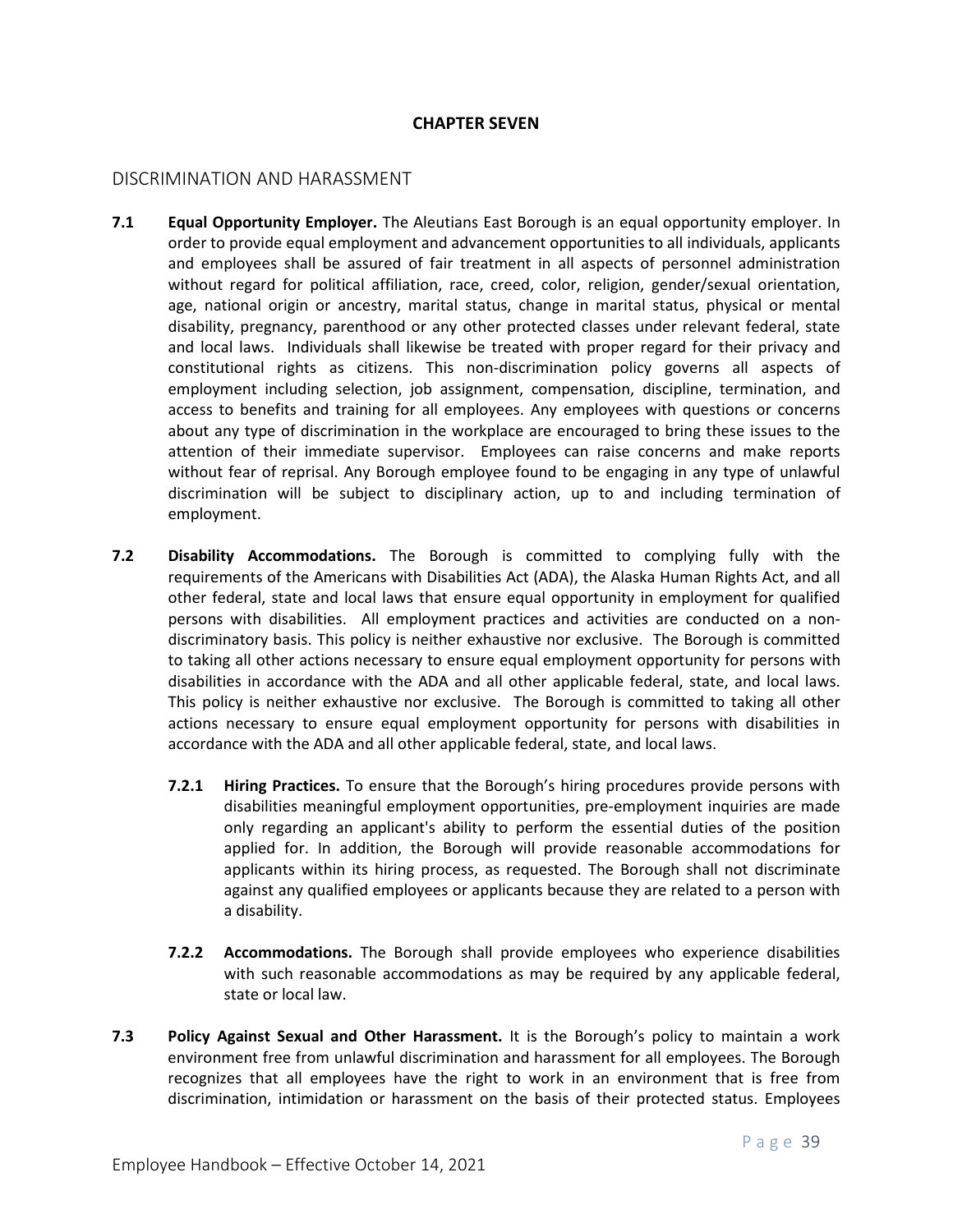found to have taken actions inconsistent with, or in violation of, the Borough's Equal Employment Opportunity and Anti-Harassment policies shall be subject to disciplinary action, up to and including termination of employment. Persons who engage in or instigate such harassment will be subject to disciplinary actions up to and including termination. Additionally, managers and supervisors who knowingly permit harassments activity to occur without further action will be subject to disciplinary action up to and including termination.

- **7.3.1 Harassment, Defined.** Harassment is defined as unwanted communication and/or conduct by a supervisor, coworker or non-employee in the workplace which threatens, intimidates, offends, creates a hostile working environment or adversely affects the employment relationship or working environment for an employee or applicant for employment and is based on the employee or applicant's race, color, religion, sex, gender, sexual orientation, national origin, age, disability, marital status, changes in marital status, pregnancy, parenthood, or genetic information. Harassment may include slurs, abusive language, threats, derogatory comments, unwelcome jokes, teasing and other such verbal or physical conduct.
- **7.3.2 Sexual Harassment.** Sexual harassment is a form of harassment. The Borough is committed to providing its employees and applicants for employment an environment free from unwelcome sexual advances, requests for sexual favors, and other verbal or physical conduct or communication constituting sexual harassment. Sexual harassment is misconduct that is offensive, interferes with work productivity or deprives employees of the opportunity to work in an environment free from unsolicited and unwelcome sexual overtones. Sexual harassment includes all unwelcome sexual advances and sexually oriented communication, requests for sexual favors and other such verbal or physical misconduct. Sexual Harassment does not refer to casual conversation or compliments of a socially acceptable nature. Sexual harassment is a violation of the law.
	- **7.3.2.1 Forms of Sexual Harassment.** Sexual harassment includes unwelcome sexual advances, requests for sexual favors, and other verbal, visual, written, or physical conduct of a sexual nature when:
		- Submission to such conduct is made either explicitly or implicitly a term or condition of an individual's employment;
		- Submission to or rejection of such conduct by an individual is used as the basis for an employment decision affecting such individual; or,
		- Such conduct has the purpose or effect of unreasonably interfering with an individual's work performance or creating an intimidating, hostile, or offensive working environment.
	- **7.3.2.2 Examples of Sexual Harassment.** Sexual harassment may include, but is not limited to:
		- Sexual or suggestive comments, gestures, pictures or jokes;
		- Sexual propositions or innuendo;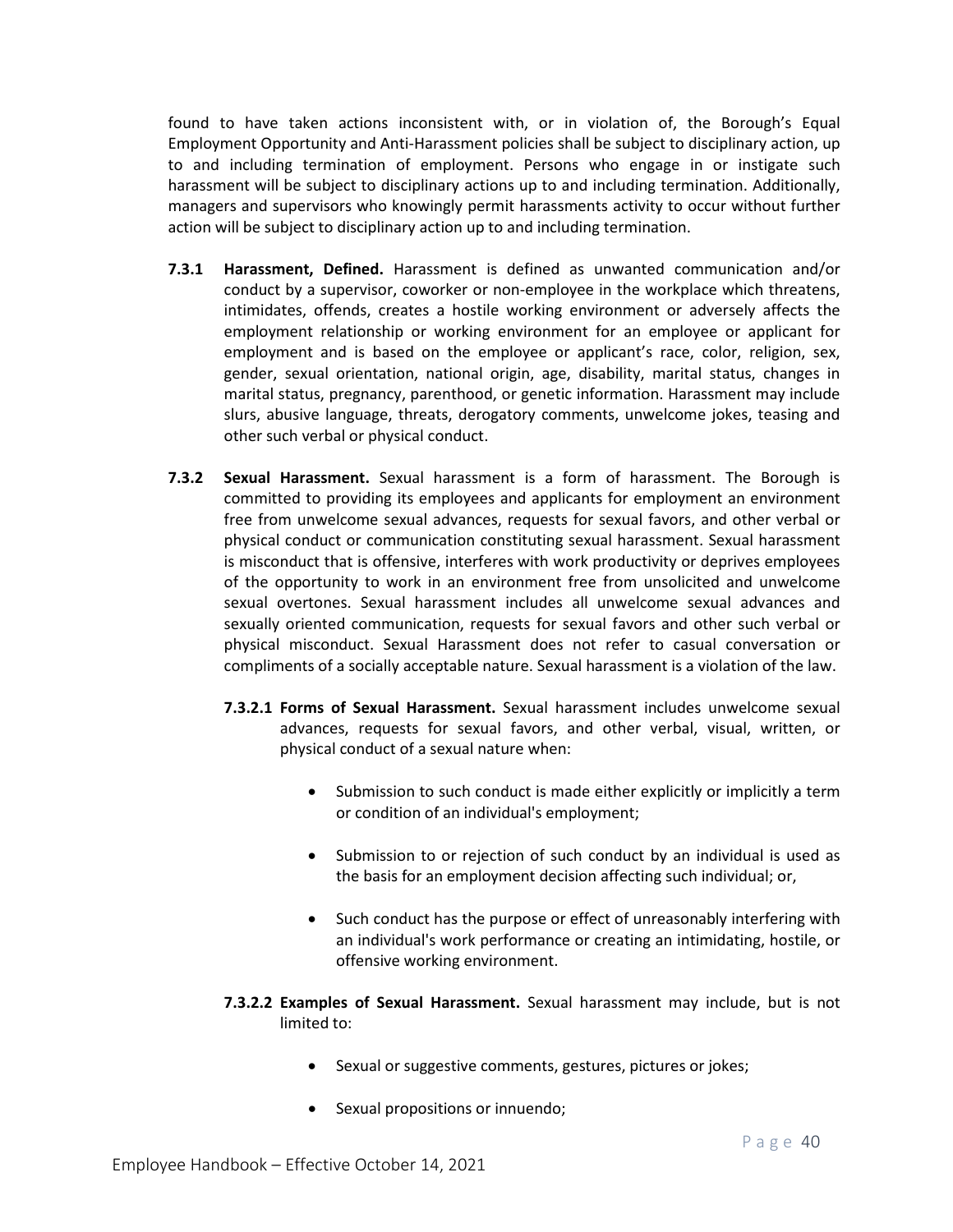- Sexist remarks;
- Patting, pinching, grabbing or other unwanted touching;
- Unwanted sexual advances;
- Unwanted staring or leering;
- Granting or promising to grant employment benefits or opportunities because of an individual's submission to sexual advances or sexual favors;
- Harassment not of a sexual nature directed against an individual that concerns the individual's gender.
- **7.3.2.3 Applicability.** This policy against sexual harassment applies to the conduct of a supervisor toward a subordinate; an employee toward another employee; an employee toward a non- employee; a non-employee, such as a member of the community seeking Borough services, volunteers, contractors, or business visitors toward an employee; or an employee toward an applicant for employment.
- **7.4 Complaint Procedure.** Individuals who believe they have been discriminated against or harassed in any way, or are aware of activities occurring in the workplace that might constitute discrimination or harassment, must report the perceived discrimination or harassment immediately to an immediate supervisor, the Borough Administrator, the Mayor, or any other member of Borough management to whom the individual is comfortable speaking with.
	- **7.4.1 Investigation by Borough.** The Borough will investigate any report of alleged discrimination or harassment that it receives. The length of time it takes to perform the investigation will depend on the nature of the complaint. However, a complainant is free at any time to inquire about the status of the investigation. All information regarding any discrimination or harassment complaint will be kept confidential to the greatest extent possible consistent with the need to investigate and take action, and the due process rights of the subject of the complaint. The facts will determine the response to each allegation. The Borough has a zero-tolerance policy on harassment of any kind. Substantiated acts of discrimination or harassment by an employee will be met with appropriate disciplinary action, up to and including termination.
	- **7.4.2 Administrative Leave.** During the Borough's investigation, individuals who have been accused of sexual or other forms of harassment may be placed upon paid administrative leave.
- **7.5 Prohibition Against Retaliation.** Reprisals against a person reporting allegations of discrimination or harassment will not be tolerated. No retaliatory action will be taken against any individual for assisting or participating in good faith in an investigation, proceeding or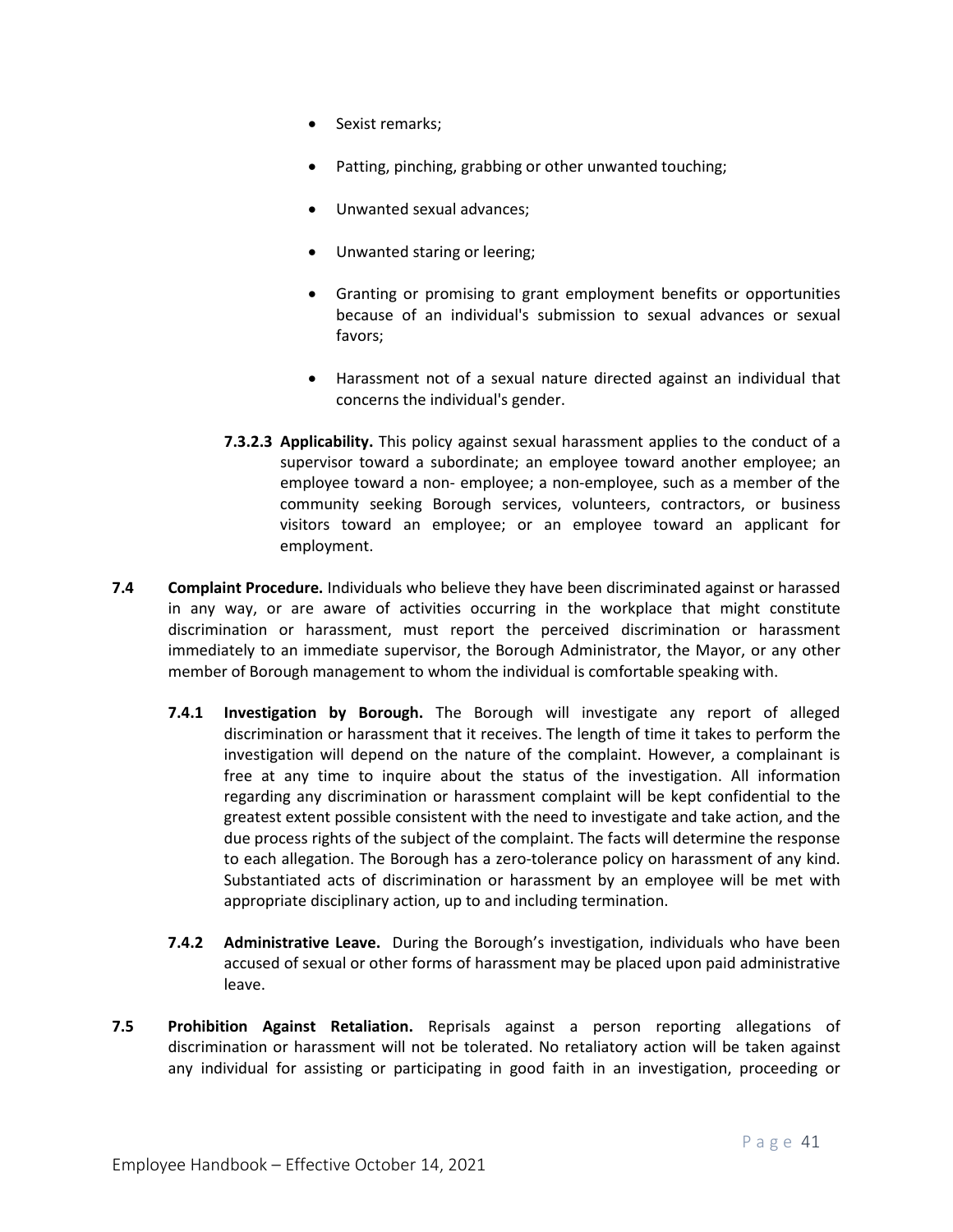hearing related to any discrimination or harassment complaint. An employee who violates these provisions may be subject to disciplinary action, up to and including termination.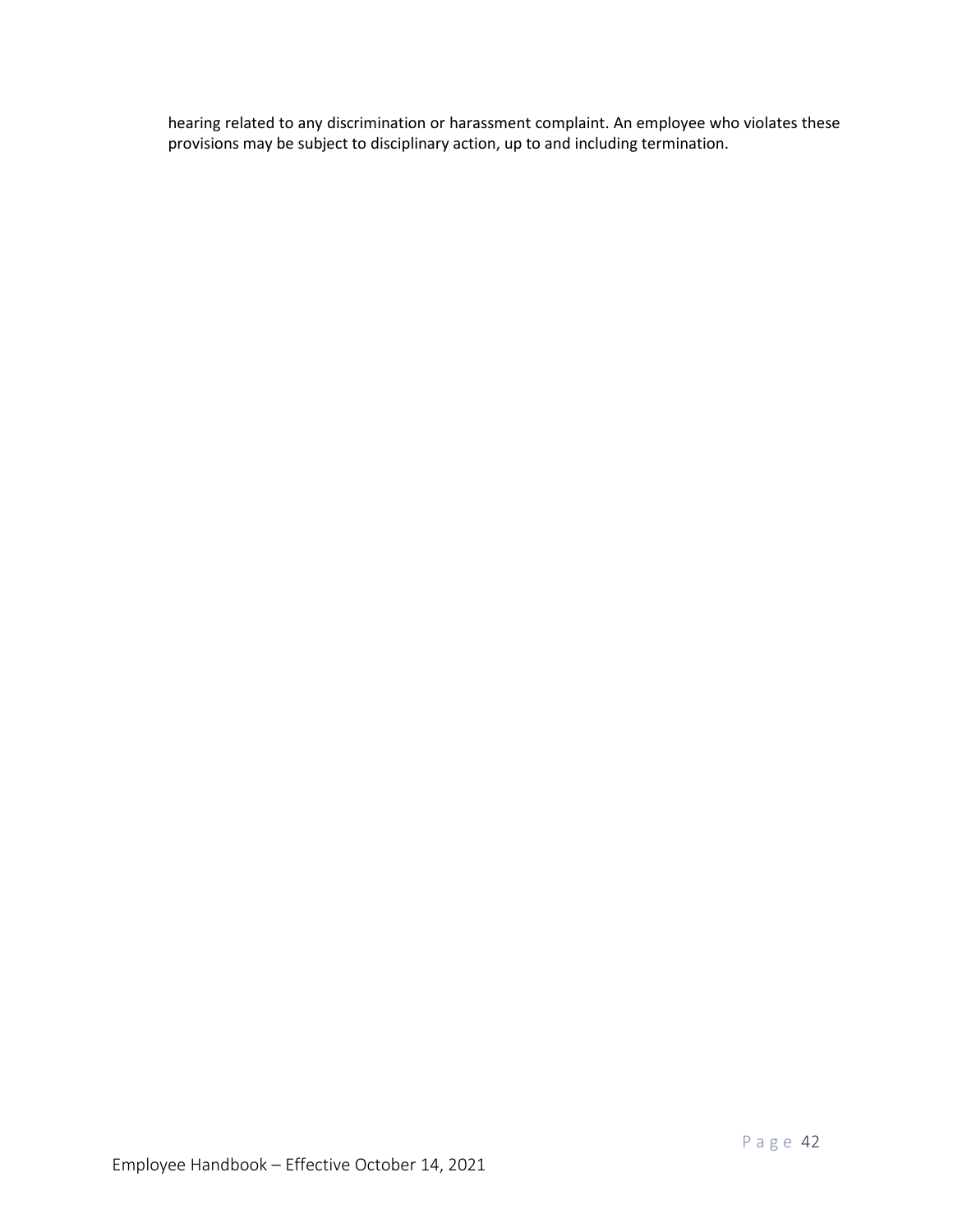# **CHAPTER EIGHT**

# EMPLOYEE DISCIPLINE

- **8.1 General Statement of Policy.** In the event that an employee engages in misconduct by violating the Borough's employment policies, or fails to meet established performance standards, the employee may be subject to disciplinary action. Although in most cases the Borough will attempt to permit its employees an opportunity to improve prior to imposing formal discipline, whether, and the extent to which, an employee is disciplined will depend upon a variety of factors, including the frequency, nature, and severity of the misconduct. The Mayor, Borough Administrator or other designee shall be responsible for administering the Borough's employee discipline policies and procedures.
- **8.2 Grounds for Discipline.** It is impossible to provide an exhaustive list of the actions that may be sufficient to justify employee discipline. Some of the reasons that an employee may be disciplined include, but are by no means limited to:
	- **8.2.1** Falsifying information on an application or resume, or otherwise being untruthful in the execution of official work duties.
	- **8.2.2** Theft, including time theft by means of falsifying information on time sheets.
	- **8.2.3** Insubordination.
	- **8.2.4** Excessive absences, tardiness, or failure to comply with the Borough's procedures for reporting absences, including failure to return to work after commercial fishing, or other absence.
	- **8.2.5** Use of alcohol or controlled substances or misuse of prescription medication while performing work duties. This includes working under the influence of prescribed drugs if the prescribing medical professional, or the label on the prescription container, indicates the drug should not be used in certain situations and the employee is taking the drug while working under any of those proscribed situations.
	- **8.2.6** Harassment or sexual harassment of other employees or members of the public, or making a false allegation of harassment or sexual harassment against another.
	- **8.2.7** Violating the Borough's safety standards.
	- **8.2.8** Failure to meet reasonable work standards and requirements, or to complete reasonable tasks as necessary.
	- **8.2.9** Negligence or improper conduct.
	- **8.2.10** Smoking in prohibited areas.
	- **8.2.11** Violating any of the policies and procedures set forth in this Handbook.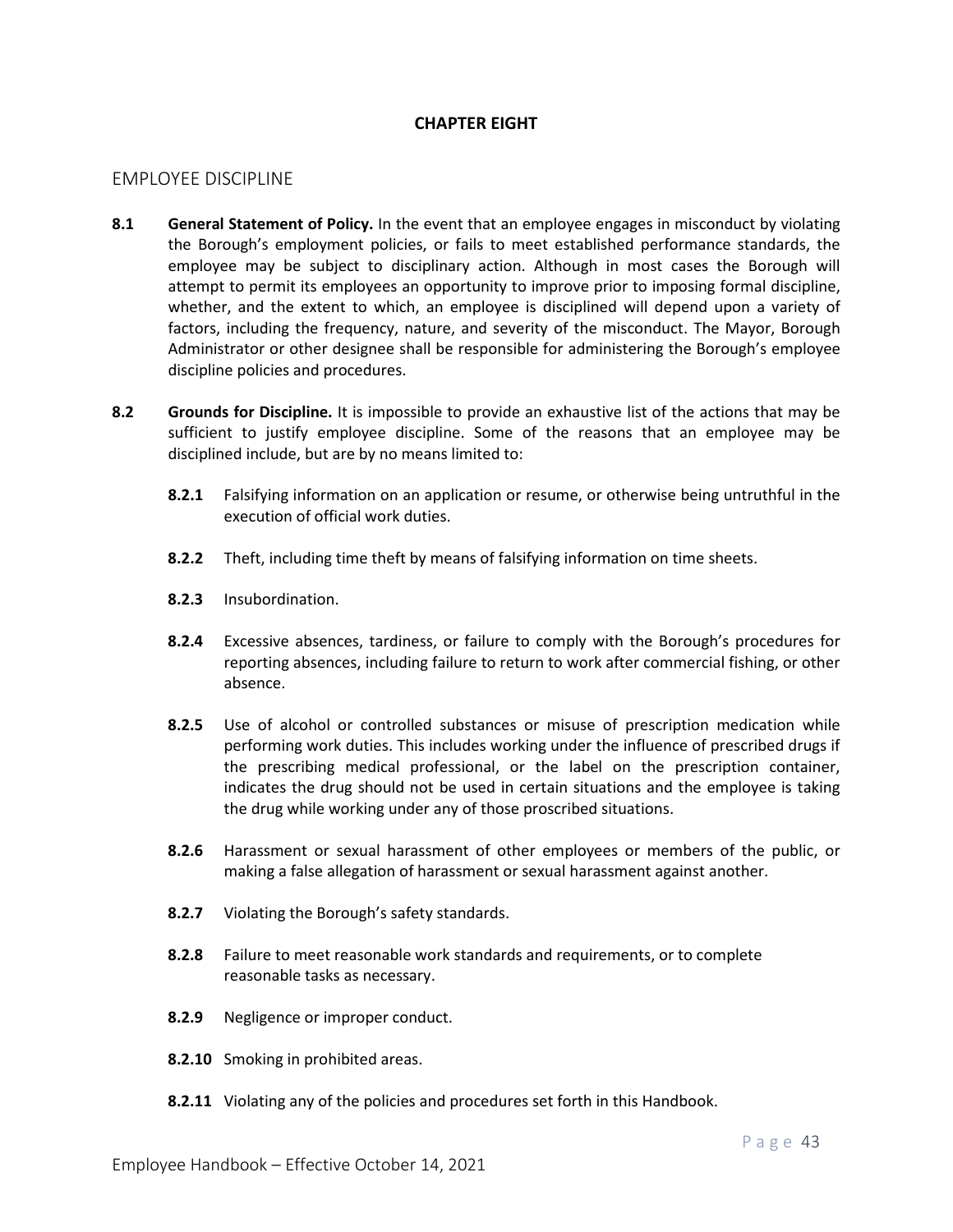- **8.2.12** Engaging in other forms of misconduct, including misconduct that has an adverse effect upon the ability of any other employee to fully and efficiently execute his or her work duties.
- **8.3 Progressive Discipline.** The Borough is committed to ensuring fair treatment of all employees and in making certain that disciplinary actions are prompt, uniform, and impartial. The primary purpose of any disciplinary action is to correct the problem, prevent recurrence, and prepare the employee for satisfactory service in the future. By using progressive discipline, the Borough intends that most employee problems will be corrected at an early stage, benefiting both the employee and the Borough. However, the Borough is not required to address employee performance issues using progressive discipline, and if it elects to do so, it may begin with the disciplinary action that it, in its sole discretion, determines is warranted based upon the totality of the circumstances.
	- **8.3.1 Statement of Purpose.** It is the Borough's policy to administer equitable and consistent discipline in instances where employees engage in unsatisfactory or improper conduct. Although it is the Borough's policy that the best disciplinary measure is the one that does not have to be enforced and comes from good leadership and fair supervision at all employment levels, it recognizes that there may exist instances in which employee misconduct, depending upon the circumstances, will warrant forms of disciplinary action that fall outside the scope of its progressive discipline system, such as suspension or immediate termination.
	- **8.3.2 Forms of Discipline.** Progressive discipline means that, with respect to most disciplinary problems, the Borough may elect to follow the following steps:
		- **8.3.2.1 Verbal Warning.** If an employee's infraction is minor, isolated, or the circumstances otherwise do not warrant a more serious response, an employee may be issued an oral reprimand. Such reprimands should be made in such a way as to ensure confidentiality, and a written record of the reprimand will be placed within the employee's personnel file. An employee who disagrees with an oral reprimand may submit a statement of disagreement to the Borough Administrator within five business days, which shall be appended to the written record in his or her file.
		- **8.3.2.2 Written Reprimand.** If the Borough, in its sole discretion, determines that an employee's violation is greater in severity than that justifying merely an oral reprimand, or the employee has already received an oral warning regarding the same or similar violation, the employee may be issued a written reprimand. Such warnings shall clearly set out the policies that have been violated, explain what the employee should have done differently, and explain which disciplinary steps may be taken if the employee commits other violations. The written reprimand should be signed by the employee, who shall retain a copy, and placed within his or her personnel file. An employee who disagrees with a written reprimand may submit a statement of disagreement to the Borough Administrator within five business days, which shall be appended to the original maintained in his or her file.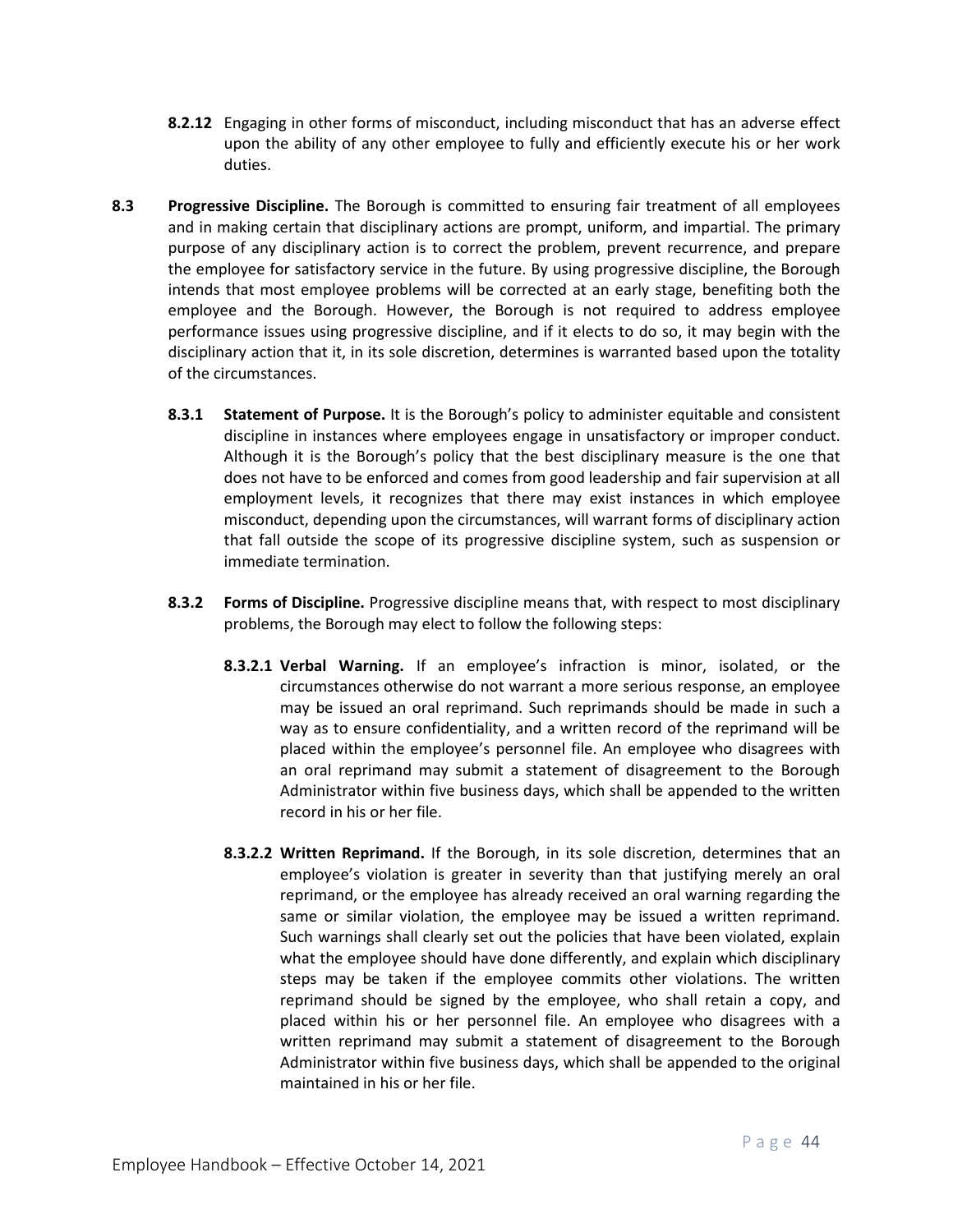- **8.3.2.4 Imposition of Performance Improvement Plan.** Some circumstances may warrant the implementation of a disciplinary performance improvement plan. Like written reprimands, disciplinary performance improvement plans shall explain the ways in which the employee's behavior has violated the Borough's policies, or failed to meet performance expectations, and shall establish goals that the employee must meet within a set period of time. If the employee fails to meet the requirements of the plan, he or she shall be terminated. The employee shall be given a copy of the plan, and the original shall be placed within his or her personnel file. An employee who disagrees with a disciplinary performance improvement plan may submit a statement of disagreement to the Borough Administrator within five business days, which shall be appended to the original maintained in his or her file.
- **8.3.2.5 Suspension With or Without Pay, Demotion, Reassignment, or Termination.** If an employee has a documented history of repeatedly failing to meet performance standards, or has engaged in misconduct that is severe, pervasive, or egregious, the employee may be suspended with or without pay, demoted, reassigned, or involuntarily terminated.
- **8.4 Pre-Deprivation Procedures.** Except for temporary, confidential/managerial, and contract employees, who are employed at will and to whom these procedures are inapplicable, discipline involving an employee's suspension without pay, demotion, reassignment, or involuntarily termination shall be accomplished according to the following procedures.
	- **8.4.1 Written Notice.** Prior to taking the disciplinary action, the Borough shall give written notice that it intends to suspend without pay, demote, reassign, or involuntarily terminate the employee for disciplinary reasons. Such notice shall: describe with specificity the allegations against the employee; state the ways in which such allegations violate the Borough's employee policies; notify the employee of the disciplinary actions that are being contemplated; explain that the employee has a right to request a predeprivation hearing within five (5) business days, and that his or her failure to do so will effectively waive any such right; and, provide an overview of the hearing procedures.
	- **8.4.2 Request for Hearing.** Employees who receive notice under this section are entitled to a pre-deprivation hearing only if within five (5) business days of that notice they submit a written request to the Borough Administrator for such a hearing. An employee's failure to do so will be considered his or her knowing waiver of both the right to a predeprivation hearing, and to any appellate review of the Borough's disciplinary action.
	- **8.4.3 Hearing Procedures.** If an employee makes a written request for a hearing, such hearing shall be conducted within five (5) business days of the date that the Borough Administrator received the employee's written request. Pre-deprivation hearings shall be before the Mayor, Borough Administrator, or other designee, which may include a hearing officer appointed for this purpose. At the hearing, the employee shall be given the opportunity to explain or rebut the facts or allegations that form the basis for the disciplinary action. The employee may call witnesses on the employee's behalf and may be assisted or represented by another person at the hearing. Upon its conclusion, the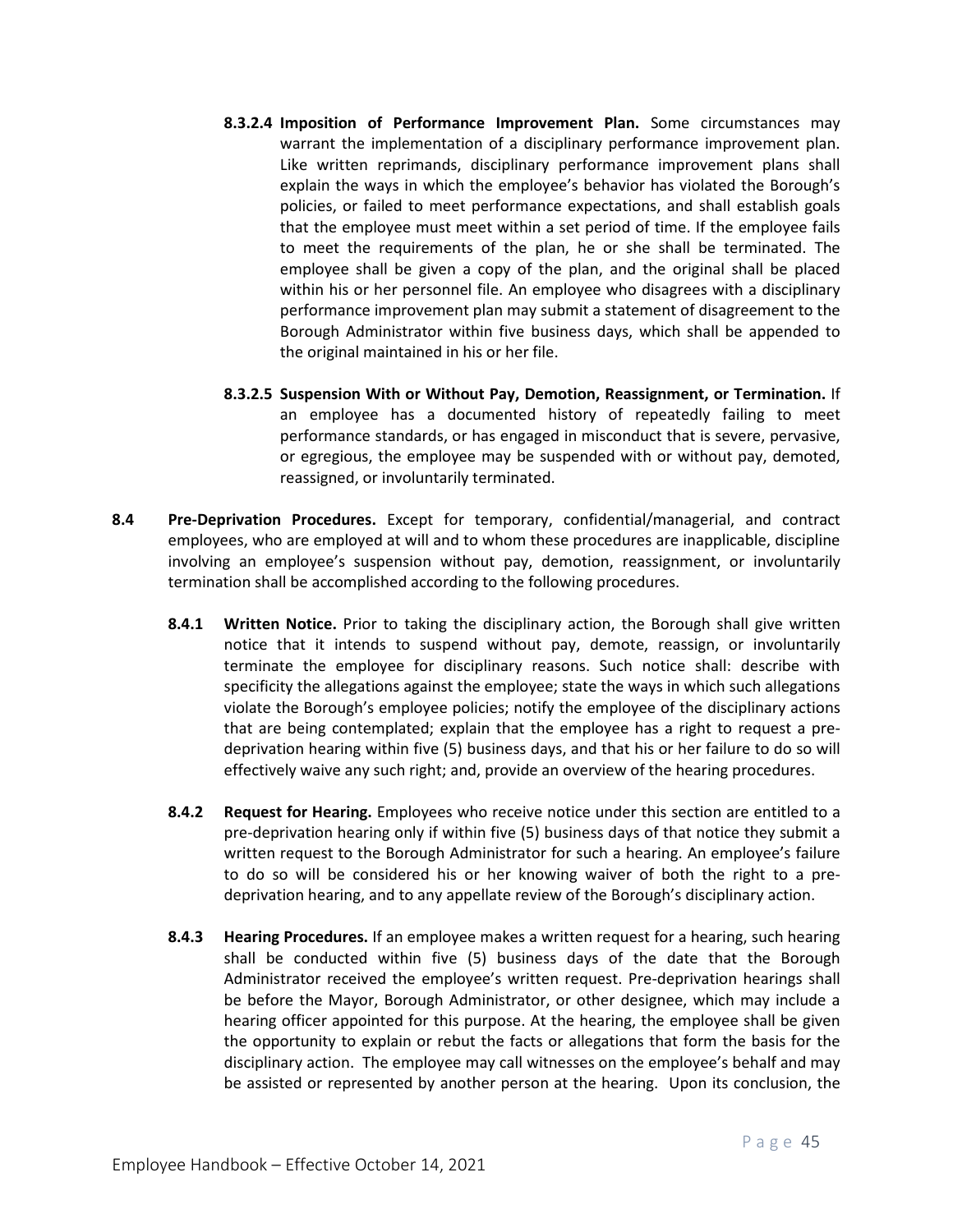Borough shall consider all the relevant evidence and render a written decision within seven business days.

- **8.5 Grievance Policy and Procedure.** The Borough has established a grievance procedure for eligible Borough employees (Sections 2.5 and 2.6 identify employee types / titles ineligible for this grievance policy) and defines Borough policy and practices for the review of certain employee complaints.
	- **8.5.1 Statement of Purpose.** This grievance policy and procedure encourages the settlement of disagreements informally at the employee-supervisor level, with the aim of resolving grievances as quickly as possible. It provides an orderly procedure to handle grievances through the various supervisory levels when necessary and discourages the filing of unfounded grievances.
	- **8.5.2 Grievance Policy.** Employees who believe that any working condition or personnel action is not fair or equitable or negatively impacts their job performance or could interfere with reasonable safety standards and practices are encouraged to utilize the procedure in Section 8.5.4 below.
	- **8.5.3 Grievable Issues.** Grievable issues must concern matters or specific incidents that have occurred; result from an act or omission by management regarding working conditions or other aspects of employee-employer relations over which the department head has control; arise out of a specific situation or act, which has resulted in perceived inequity or damage to the employee.

# **8.5.3.1 Examples of grievable issues:**

- Written reprimands and suspensions of ten (10) working days (80 hours) or less.
- Working conditions.
- Employee/employer relations over which a department head has control.
- The application, operation, or alleged violation of Employee Handbook policy, or department policy.

# **8.5.3.2 Examples of non-grievable issues**:

- An incident or issue subject to management rights.
- An incident or issue relating to a policy of the Mayor and Assembly, or state or federal law.
- An incident or issue that was reviewed via another grievance procedure.
- Employee Performance Evaluations.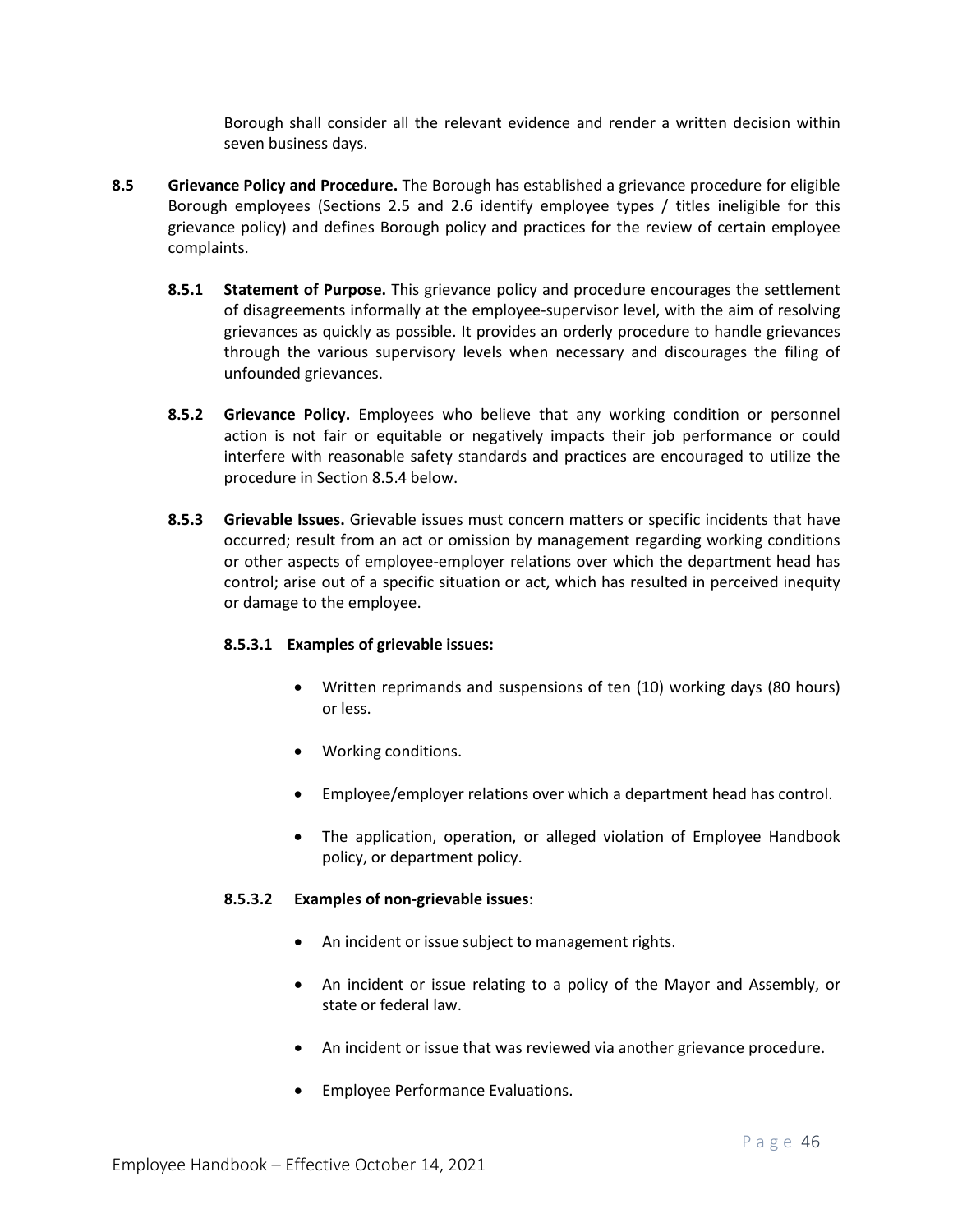- Probation failure of an original appointment or promotional employment.
- Equal Employment Opportunity Complaints.
- Employment status (e.g., status such as intermittent, permanent, temporary, seasonal, elected, probationary).
- Discharge of a regular employee.

# **8.5.4 Grievance Procedure.**

- **8.5.4.1 Grievance by employee only.** Grievances may only be initiated by the employee concerned and may not be pursued without the affected employee's consent.
- **8.5.4.2 Initiating a grievance to supervisor.** To initiate a grievance, the grieving employee must discuss the matter with the immediate supervisor within twenty (20) working days of the alleged incident. If the  $20<sup>th</sup>$  day falls on a weekend or holiday, the following business day becomes the "20<sup>th</sup> working" day." The supervisor must give a verbal reply to the grievant within five (5) working days from the date the grievance was presented.
- **8.5.4.3 Next level for grievance.** If the grievance is not resolved at the previous level, the grievance is submitted in writing by the employee, dated and signed, to the next higher level of management within five (5) working days after the supervisor's verbal reply. The department head must reply in writing to the grievant within five (5) working days of receipt of the written grievance.
- **8.5.4.4 Final level for grievance.** If the grievance is not resolved at the previous level, the written grievance and all related correspondence and records must be submitted by the employee to the Borough Mayor and Borough Administrator within five (5) working days of receipt of the department head's written reply. The Borough Mayor or Borough Administrator will convene a Grievance Committee comprised of a head of a department other than that within which the grieving employee works, one non-supervisory employee and the Borough Administrator to resolve the matter and make a determination The Borough Mayor or Borough Administrator may decide to use a hearing officer in place of a Grievance Committee.
- **8.5.5 Time limits.** The employee must comply with the time limits set forth in this procedure. The employee's failure to comply with the time limits constitutes an abandonment of the grievance unless both parties have mutually agreed, in writing, to extend the time limits set forth in this policy.
- **8.5.6 Grievance resolution.** Any grievance shall be considered resolved at the completion of any step if all parties are satisfied or if the employee concerned chooses not to present the matter to the next step of the procedure within the prescribed period of time.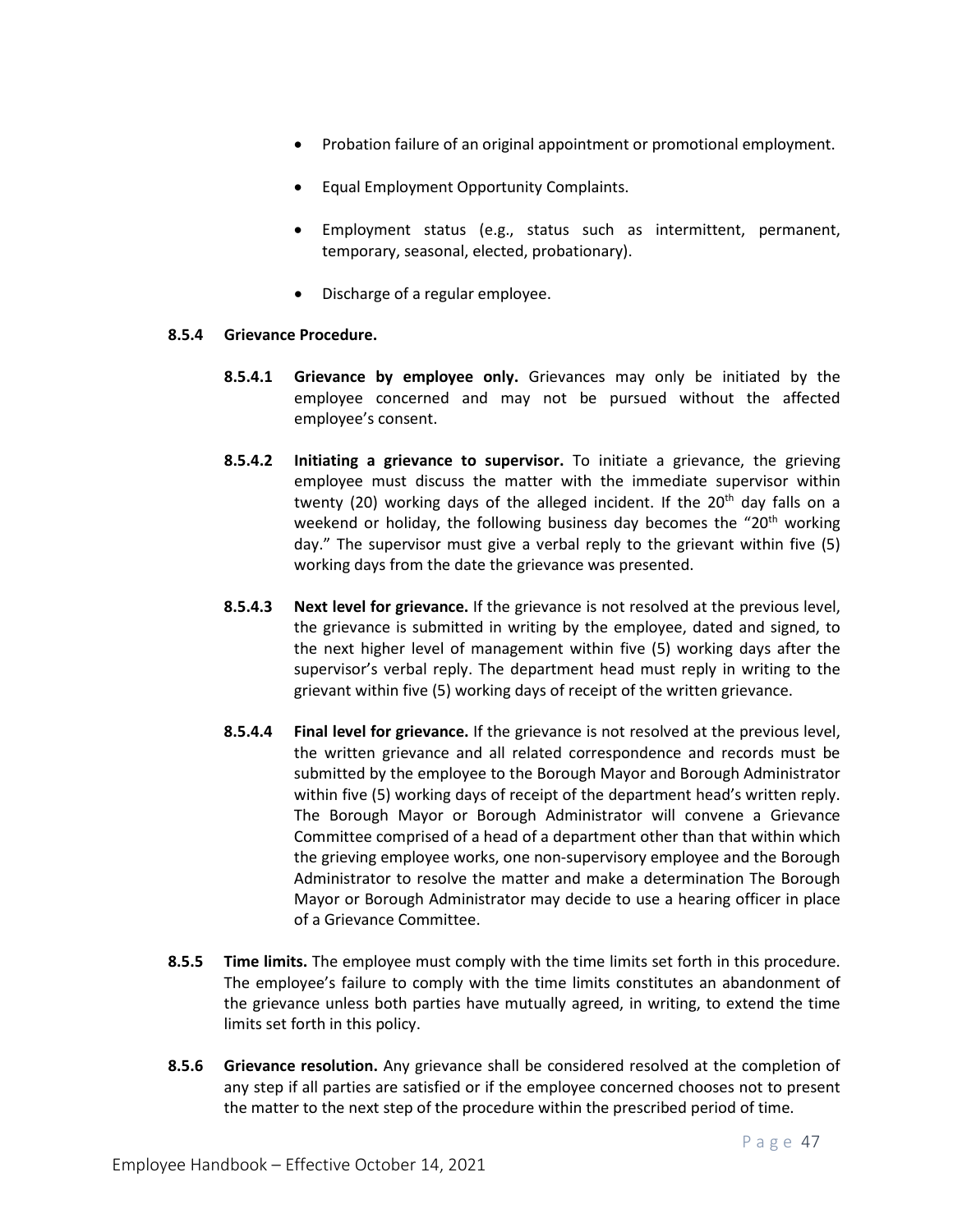- **8.5.7 Repeat filing of grievance for same issue prohibited.** Once a grievance has been investigated and denied, repeated filing of grievances on the same issue will not be permitted.
- **8.5.8 Representation.** While the grievant may designate a representative at any step of the grievance procedure, a Grievance Committee or hearing officer is not required to recognize more than one (1) representative for any grievance.
- **8.5.9 Grievance of multiple employees.** If the grievance involves a group of employees or if a number of employees file separate grievances on the same matter, the grievances may be handled as a single grievance.
- **8.5.10 Prohibition Against Retaliation.** Following completion of the grievance process, department heads and supervisors shall ensure that the grievant does not experience any retaliation for having pursued the grievance. Any direction from the Borough Administrator associated with the grievance resolution is to be implemented as quickly as possible.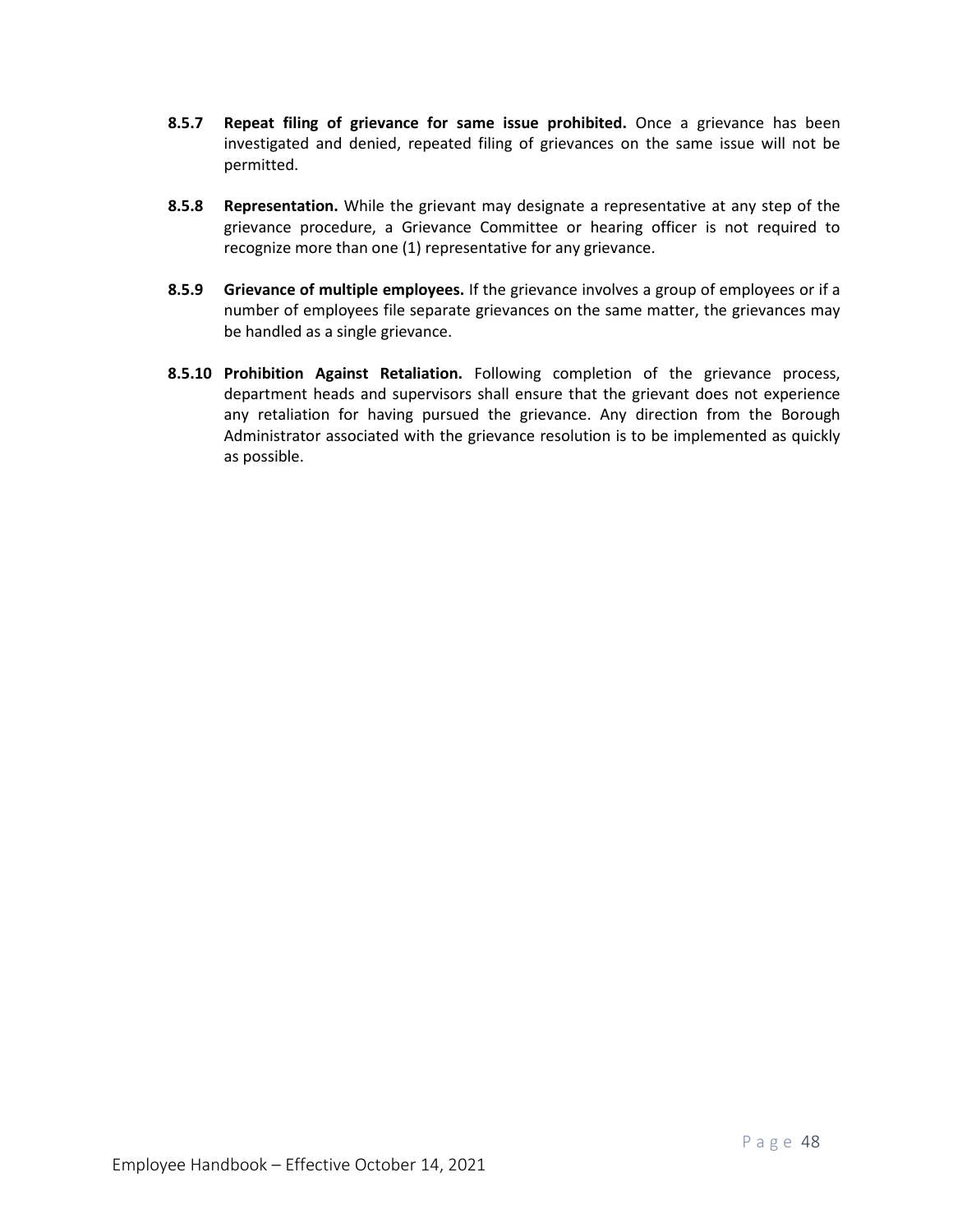# **CHAPTER NINE**

# PERFORMANCE EVALUATIONS AND PERSONNEL RECORDS

- **9.1 Performance Evaluations.** Although supervisors and employees are encouraged to regularly discuss issues related to job performance and to establish appropriate goals, the Borough conducts regular performance evaluations for all employees. Performance evaluations will be maintained in each employee's personnel file, and a copy will be provided to the employee each time an evaluation is conducted.
	- **9.1.1 Purpose.** The Borough uses performance evaluations for the following purposes:
		- **9.1.1.1** To provide a basis for informed decisions on such matters as promotion, work assignments, training recognition, and continuation of employment;
		- **9.1.1.2** To ensure employees remain advised of what is expected of them, and whether they are meeting these expectations;
		- **9.1.1.3** To encourage the development of new skills that improve work performance, and increased commitment to both the Borough and meeting departmental goals and objectives;
		- **9.1.1.4** To establish a basis for understanding and meeting an employee's own need for growth and development;
		- **9.1.1.5** To foster an effective working partnership between supervisor and employee;
		- **9.1.1.6** To determine the effectiveness of appointment and promotion decisions; and
		- **9.1.1.7** To serve as a reference for employment-related decisions, such as the decision whether to grant a merit pay increase, to promote the employee to a new position, or to impose disciplinary measures.
	- **9.1.2 Scheduled Performance Evaluations.** Generally, performance evaluations are conducted on an annual basis; however, they may otherwise be completed from time to time as indicated below.
		- **9.1.2.1 Prior to Completion of Probationary Period.** Probationary employees, including employees who have been transferred or promoted to new positions, in most instances will undergo performance evaluations prior to the scheduled expiration of their probationary period. The purpose of this evaluation is to not only provide the employee with feedback regarding their performance, but also to make related determinations, such as whether to extend the probationary period, or to provide the employee with a salary adjustment.
		- **9.1.2.2 Annual Performance Evaluations.** The Borough will endeavor to provide regular employees shall receive a performance evaluation within the 14-day period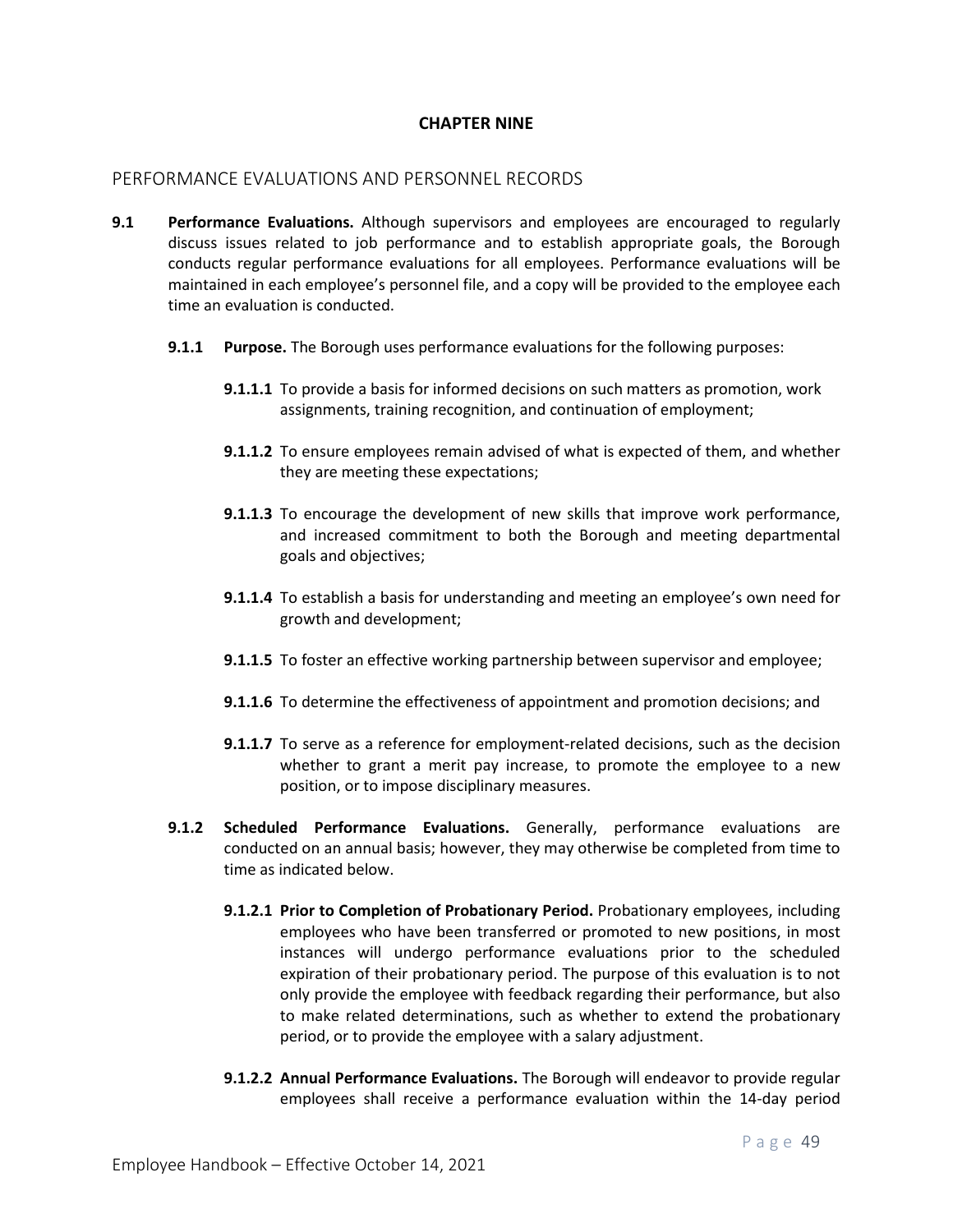prior to their first anniversary date. After an employee's first annual performance evaluation has been completed, the employee will in most cases subsequently receive a performance evaluation prior to the completion of each fiscal year.

- **9.1.2.3 Discretionary Performance Evaluations.** The Borough may conduct additional performance evaluations from time to time as deemed necessary to address specific performance-related matters, as may be necessary after a disciplinary action or corrective action plan has been completed, or at such other time as the Borough deems appropriate and beneficial.
- **9.2 Employee Records.** The Borough maintains a personnel file on each employee. The personnel file includes such information as the employee's job application, resume, records of training, documentation of performance appraisals and salary increases, and other employment-related records. Personnel files are the property of the Aleutians East Borough, and access to the information they contain is restricted. The personnel records shall remain locked in the Finance Office at all times. Disciplinary records and performance appraisals shall remain locked in the Borough Administrator's Office. Generally, only supervisors and management personnel of the Aleutians East Borough and those who have a legitimate reason to review information in a file are allowed to do so.
	- **9.2.1 Employee Inspection.** Employees or former employee who wish to inspect and make copies of the employee's personnel file and other personnel information maintained by the employer concerning the employee should contact the Borough Administrator. With reasonable advance notice, employees may review their own personnel files in the Borough offices and in the presence of an individual appointed by the Borough to maintain the files. In accordance with applicable law, the information in an employee's personnel file is confidential except such information as would be public information in the personnel file of a state employee. The Borough may require an employee or former employee who requests copies of material to pay the reasonable cost of duplication.
	- **9.2.2 Changes to Personnel Information.** It is the responsibility of each employee to promptly notify the Aleutians East Borough of any changes in personnel data. Personal mailing addresses, telephone numbers, number and names of dependents, individuals to be contacted in the event of an emergency, educational accomplishments, and other such status reports should always be accurate and current. If any personnel data has changed notify the Borough Administrator.
- **9.3 Medical Records.** Medical records shall be safely secured and kept separate from the employee's personnel file. Access to these files shall be restricted to the Mayor or his designee and the employee. Such records shall not be released for any reason other than a medical emergency, in which event they may be released to a licensed health care practitioner, unless the employee gives written consent allowing the release of his/her medical file.
- **9.4 Social Security Numbers.** To protect employees' personal information, the Borough prohibits the use of employees Social Security numbers for identification purposes, except as allowed by law. Borough will continue to collect, use, or release Social Security numbers as required by state or federal law, and may use Social Security numbers for internal verification or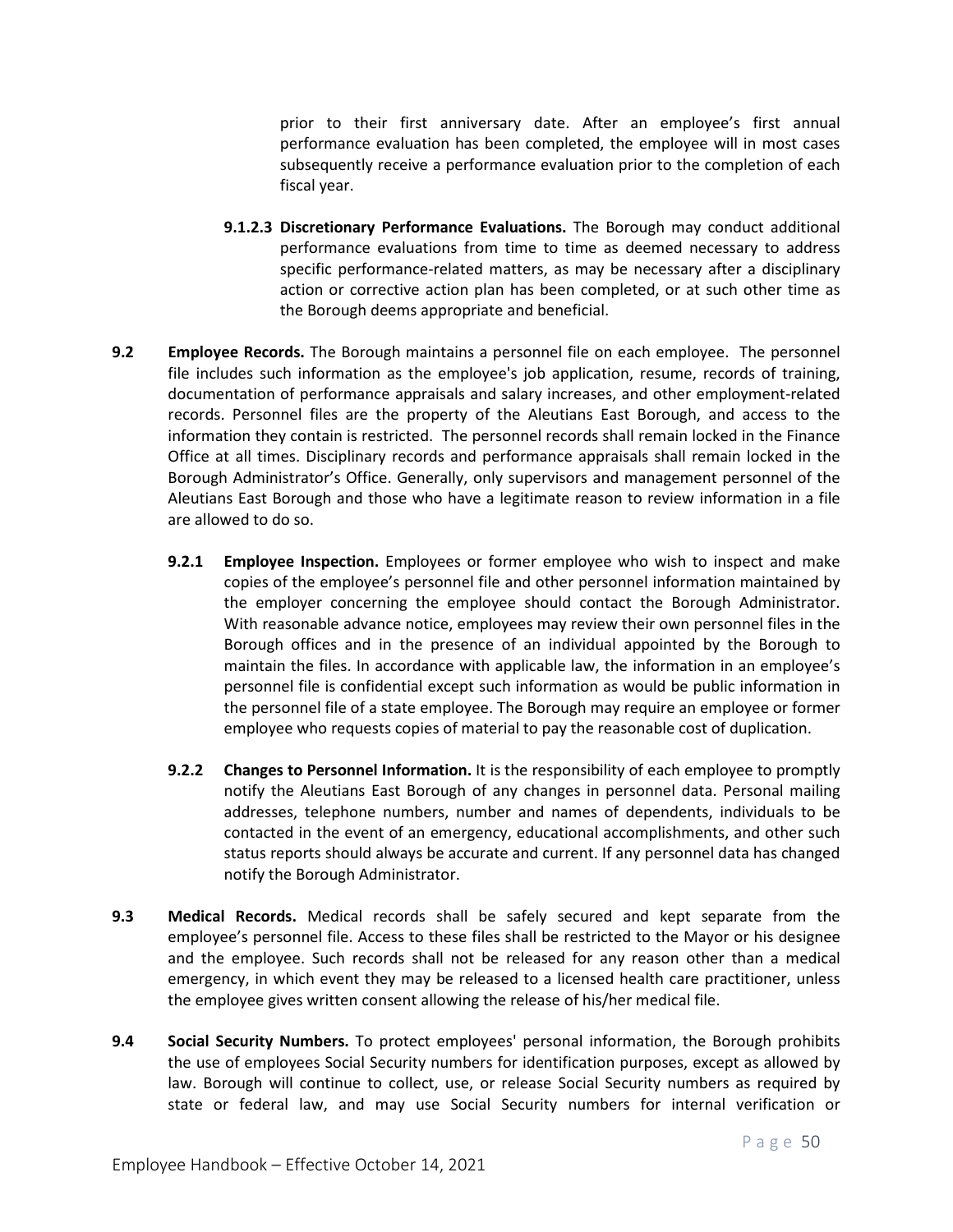administrative purposes. Employees who have questions about this policy or who feel that their Social Security number has been used inappropriately by the Borough should contact the Borough Administrator.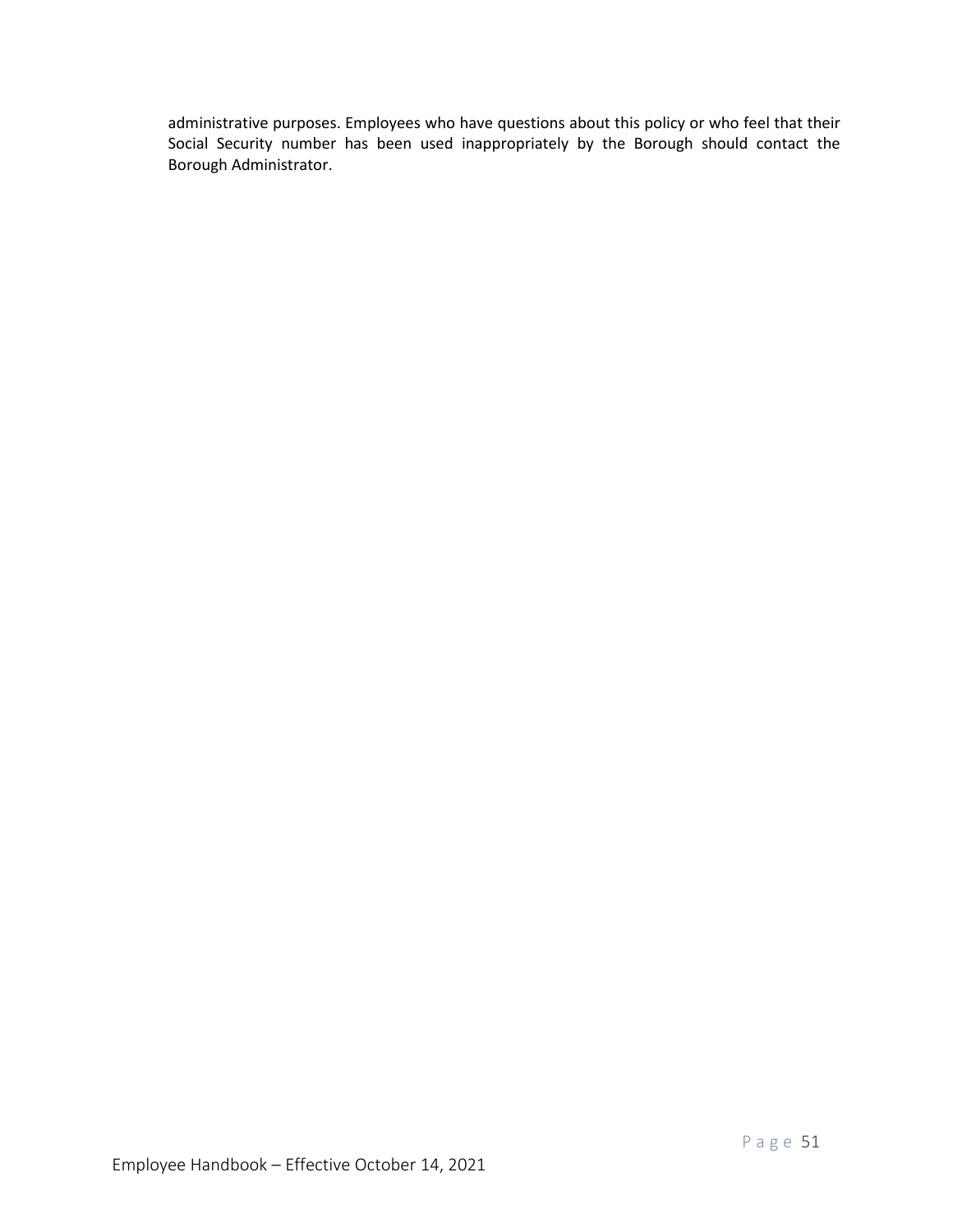# **CHAPTER TEN**

# SEPARATIONS FROM BOROUGH EMPLOYMENT

- **10.1 Nature of Separations.** The termination of employment is an inevitable part of personnel activity within any organization, and many of the reasons for termination are routine. This chapter describes the common reasons for separations from employment with the Borough, as well as the policies and procedures that govern them. Since employment with the Borough is based on mutual consent, both the employee and the Borough have the right to terminate employment at will, with or without cause, at any time. Any questions regarding the termination of employment with the Borough should be directed to the Borough Administrator.
- **10.2 Resignation.** Unless otherwise specified by mutual agreement, employees may resign from Borough employment for any reason, and with or without notice. However, an employee may only resign in good standing, and remain eligible for employment with the Borough, if the employee submits a written resignation to the Borough at least 14 days prior to his or her last working date. This requirement may be waived upon approval by the Mayor where emergency circumstances do not permit such notice, or where the Borough is capable of making adequate arrangements to accommodate the vacancy that results.
	- **10.2.1 Effective Date of Resignation.** An employee's effective date of resignation shall be the last date that they perform work for the Borough.
	- **10.2.2 Acceptance by Borough; Effect of Acceptance.** A resignation is deemed to have been accepted by the Borough immediately upon its receipt. An employee may request to withdraw a tendered resignation prior to their effective resignation date; however, the decision to permit withdrawal is left to the sole discretion of the Mayor.
	- **10.2.3 Resignation Due to Unexcused Absence.** The Borough may, at its sole discretion, deem employees as having abandoned their position with the Borough and resigned from employment if they fail to report to work for three or more consecutive scheduled shifts without providing the notice required by this Handbook.
- **10.3 Retirement.** Borough employees who participate in the State of Alaska Public Employees' Retirement Program (PERS) may be eligible to receive retirement benefits after dedicating a sufficient number of years of service to government entities that participate in the program, so long as they meet program criteria. Any questions should be directed to the Borough Administrator and/or Finance Director.
- **10.4 Layoffs.** The Borough maintains sole and exclusive authority to determine whether to lay off any employee whenever budgetary constraints necessitate a reduction in force, or some other reorganization of the Borough's workforce occurs. Employees who have been laid off are not entitled to any pre-deprivation hearing prior to their dismissal.
- **10.5 Termination.** Terminations are involuntary separations from Borough employment for reasons other than layoff. Except for confidential/managerial, temporary, and contract employees, who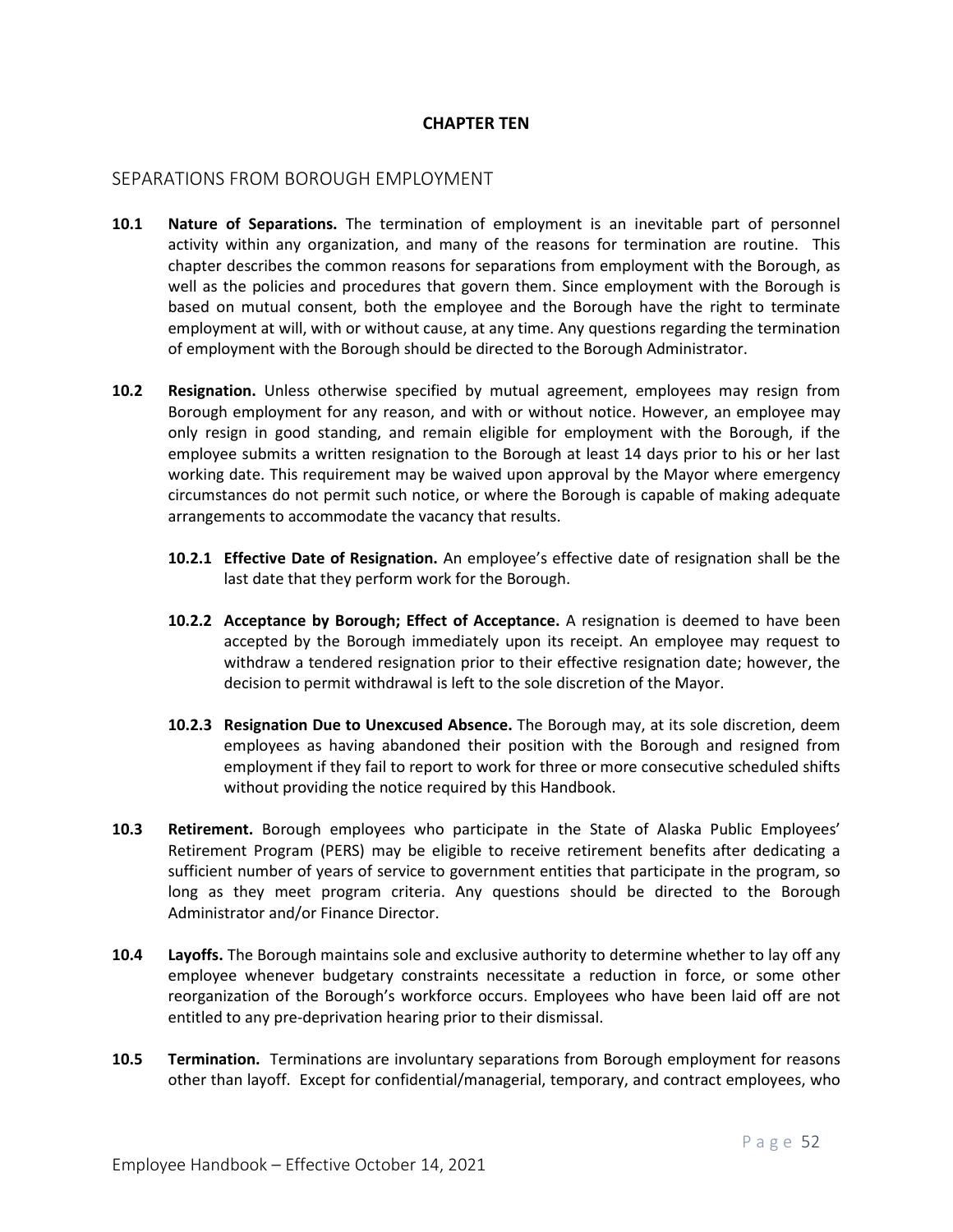may be terminated with or without cause at any time, involuntary terminations shall be accomplished pursuant to the procedures set forth at Section 8.4 of this Employee Handbook.

- **10.6 Severance Pay.** The Borough generally does not provide severance pay to individuals who have been employees. The Borough never grants severance pay to non-exempt employees whose employment is terminated. However, the Borough reserves the right to make exceptions to the above policy in its sole and absolute discretion. One common exception is severance pay as provided for in the individual employment contracts of certain exempt Borough employees.
- **10.7 Effect of Separation on Employee Benefits.** All accrued, vested benefits that are due and payable at termination will be paid. Some benefits may be continued at the employee's expense if the employee so chooses. The employee will be notified in writing of the benefits that may be continued and of terms, conditions, and limitations of such continuance.
- **10.8 Exit Interviews.** The Borough will generally schedule exit interviews at the time of employment termination. The exit interview will afford an opportunity to discuss such issues as employee benefits, conversion privileges, repayment of outstanding debts to the Borough, or return of Borough-owned property. Suggestions, complaints, and questions can also be voiced.
- **10.9 Return of Borough Property on Separation.** Employees are responsible for all property, materials, or written information (including access materials such as keys and pass cards) issued to them or in their possession or control. Employees must return all Borough property immediately upon request or upon termination of employment, whichever is earlier. The Borough may take any action it deems appropriate to recover or protect its property.
- **10.10 Final Payment.** Employees who experience a separation from Borough employment will receive their final pay in accordance with applicable state law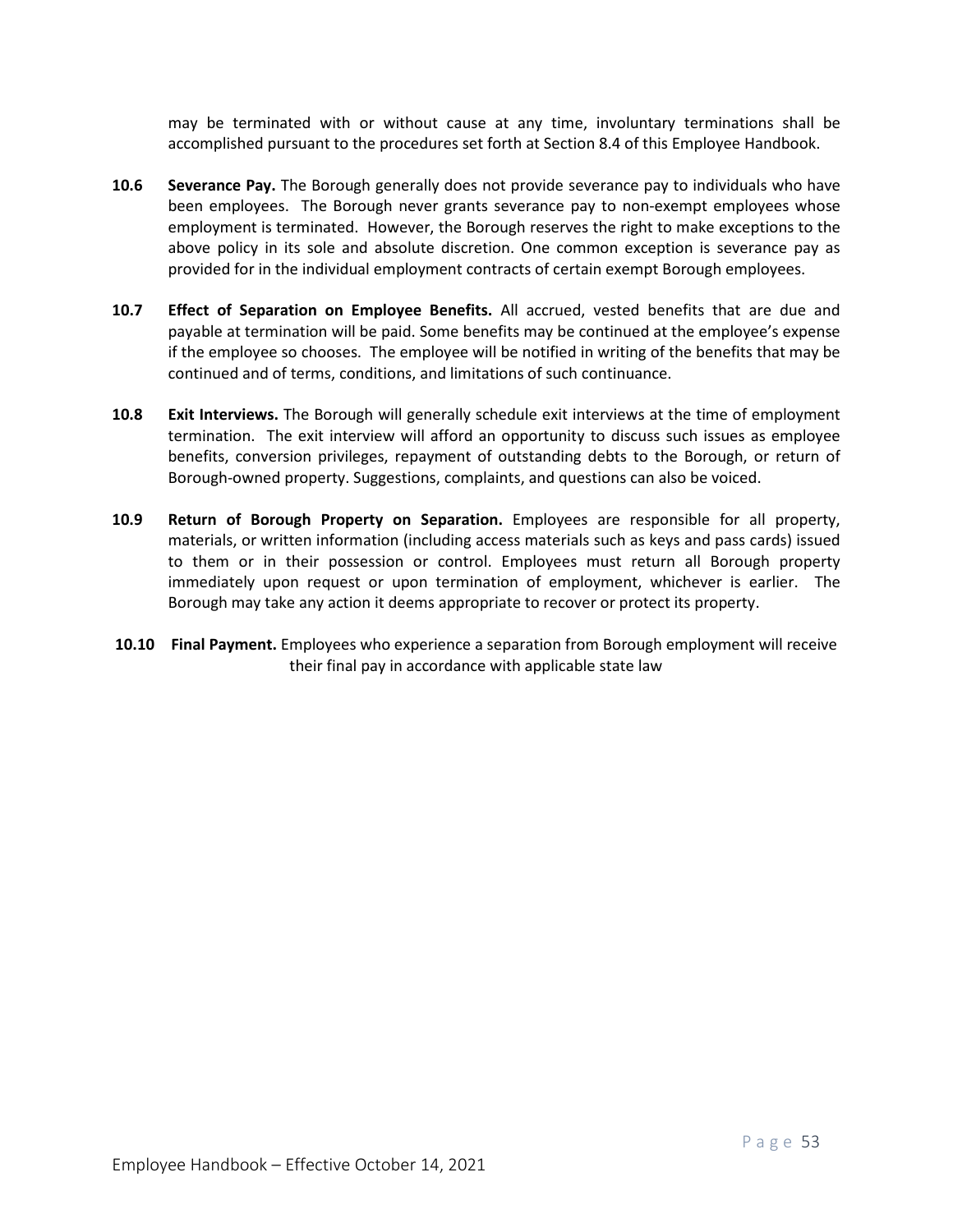\*Per ordinance 19-08, any Finance Director hired after May 9, 2019 will report to the Mayor.